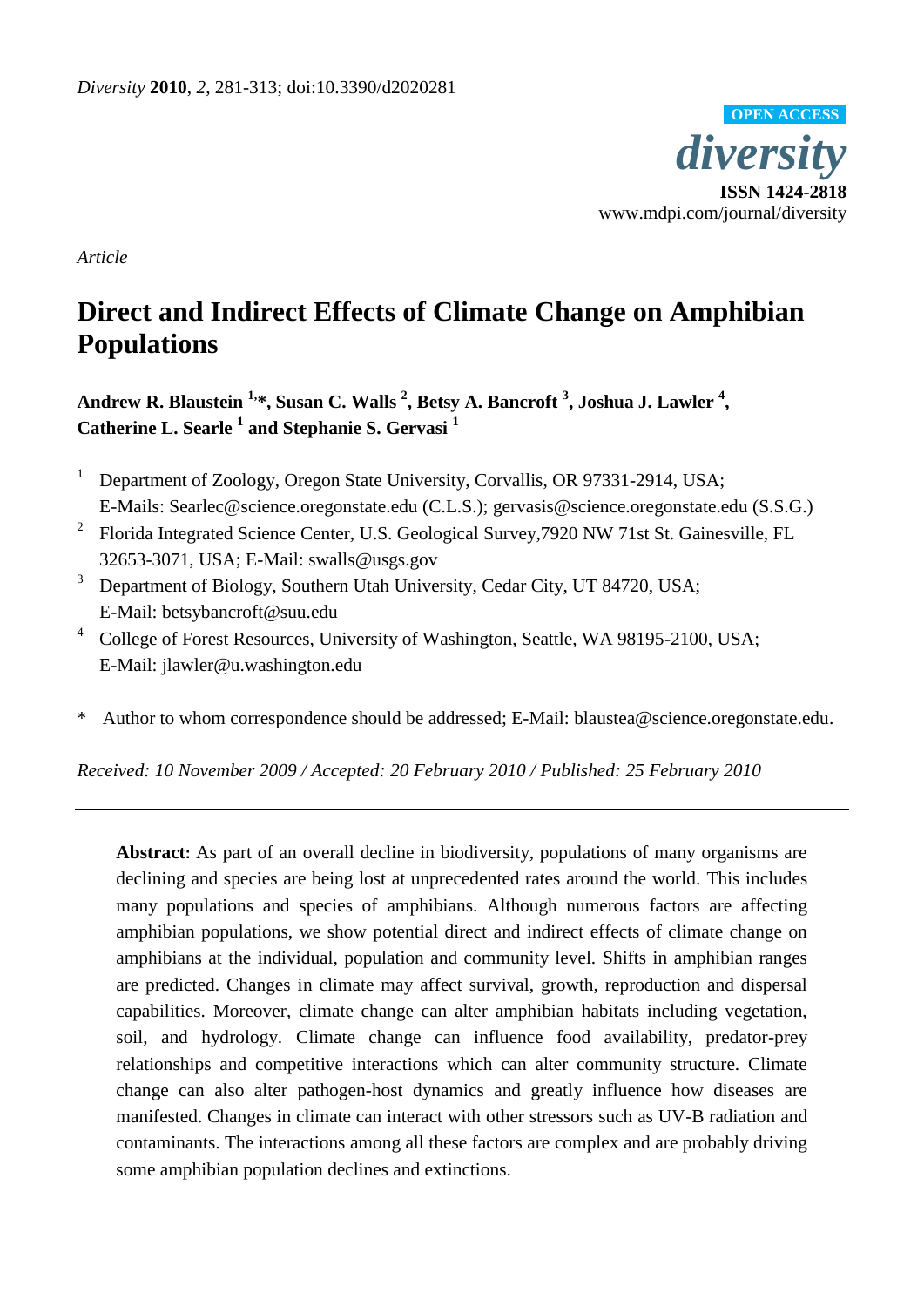**Keywords:** amphibian population declines; climate change; range shifts; amphibian diseases

# **1. Introduction**

Large losses in biodiversity are occurring around the world [1]. Though the exact number of species being lost is unknown, some estimate that the rate of extinction is greater than any known in the last 100,000 years [2]. This so called "biodiversity crisis" is exemplified by population declines, range reductions and extinctions of amphibian species around the world [3-7]. In at least some regions, amphibian losses appear to be more severe than losses in other vertebrate taxa [4,8,9]. From an evolutionary historical perspective, amphibians may be part of a sixth major extinction event [10].

There appears to be no single cause for amphibian population declines. Like other animals, amphibians are affected by numerous environmental stresses that often act in complex ways [11]. Such stressors include habitat alteration and destruction, environmental contamination, introduced exotic species, disease, increasing ultraviolet-B radiation and climate change. The causes for the decline of a given species may be different from region to region and even in different populations of the same species. There may be synergistic interactions between more than one factor. There may be interspecific differences and even differences between life stages in how amphibians react to these stresses.

The emphasis of our review is on how climate change may affect amphibians at the individual, population and even community level. There are often complex and even synergistic interactions among climatic factors affecting amphibians. Nevertheless, we attempt to categorize these factors as direct and indirect, realizing that this is often a simplistic categorization involving abiotic and biotic components. We also summarize how climate change may interact with other stressors such as contaminants, ultraviolet radiation and diseases. Because numerous declines of amphibian populations are well documented, we believe the potential effects of climate change at the population level are especially important to document and discuss.

## **2. Discussion**

## *2.1. Climate Perspective*

In the 1970s, environmental biologists and atmospheric scientists predicted that two significant human-induced environmental changes, global warming and ozone depletion, could potentially affect the biology of a wide array of plants, animals and microorganisms. Increased emissions of "greenhouse" gases resulting from burning fossil fuels and land conversion were projected to cause a significant rise in global temperatures in the coming decades. Moreover, it was shown that chlorofluorocarbons (CFCs) and other commonly used industrial gases, were depleting the earth's protective ozone layer, increasing the amount of cell-damaging ultraviolet-B (UV-B; 280−315 nm) radiation that reaches the Earth's surface [12]. Scientists projected that species might respond to these global changes by altering their behavior and shifting ranges. However, if they are unable to adapt to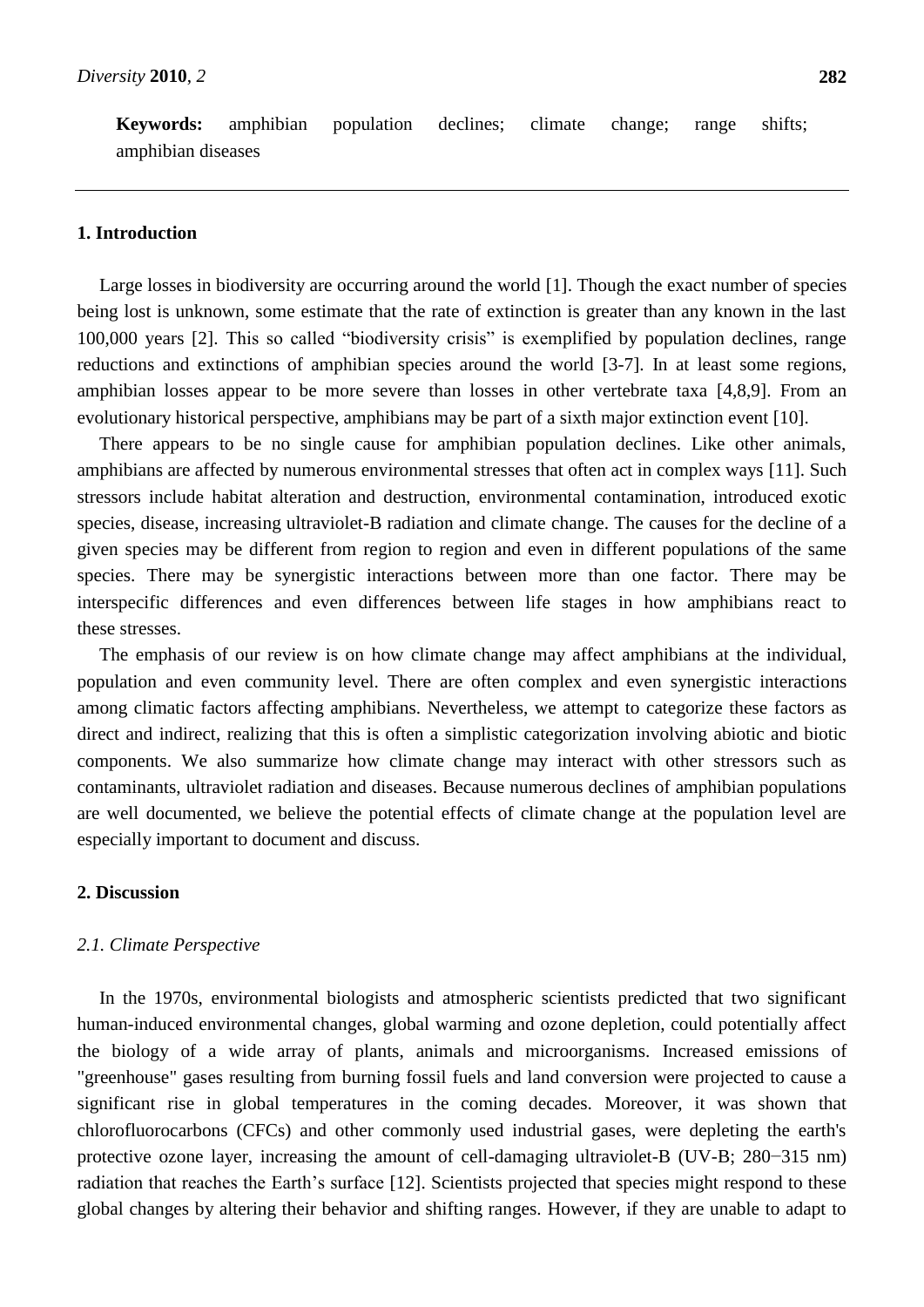these environmental changes, they may experience increased mortality and significant sublethal effects. Additionally, a number of scientists suggested that global warming and ozone depletion will affect entire ecological communities [13-15].

It is now abundantly clear that the Earth's climate is changing in response to anthropogenic greenhouse-gas emissions. Average annual global temperatures have risen  $0.7 \text{ }^{\circ}$  C over the last century [16]. The rate of increase has been greatest in the latter part of the century. For example, the rate at which annual average global temperatures increased from 1980 to 2005 was roughly double the rate of increase from 1905 to 2005. Although different parts of the globe have warmed at different rates, at least in the last 25 years, most of the Earth's surface has warmed. Precipitation patterns have also changed over the last 100 years. These, changes, however, have been less consistent—some areas have experienced decreases in precipitation and some areas experienced increases [16].

The Earth's climate is projected to change even more dramatically over the next century. Global average annual temperatures are projected to rise between 1.1 and 6.4  $\degree$  by 2100 [16]. The largest increases are projected for the high northern latitudes where average annual temperatures may increase more than 7.5  $\mathcal C$  (Figure 1a). This projected pattern is much more pronounced for the months that make up the northern hemisphere's winter (December, January, and February). In June, July, and August, the largest temperature increases are projected for the centers of the continents [16].

Although global mean precipitation is projected to increase by the end of the century, there is far less agreement across the general circulation model projections [17] as to the magnitude, and in some regions the sign of precipitation changes. In addition, there is much more spatial variability in the projections, such that some regions are projected to receive less precipitation and others are projected to receive more (Figure 1b). Total annual precipitation is projected to increase at higher latitudes in both hemispheres. At low- to mid-northern latitudes—specifically Central America, northern Africa, and Europe—and mid-southern latitudes—specifically southern Africa, and parts of Brazil, Chile, Argentina, and Australia—total annual precipitation is projected to decrease (Figure 1b). In some areas, these projected changes in precipitation vary by season. For example, central North America is projected to experience more precipitation in winter months, but less precipitation in summer months. Much of Southeast Asia is projected to see increases in precipitation in June, July, and August, and decreases in December, January, and February. It is important to note, however, that due to the greater variability in the precipitation projections generated by the general circulation models, there is more uncertainty in the precipitation projections than the temperature projections.

The latest United Nations panel on the environment discussed the importance of the link between ozone depletion (with increasing UV-B radiation) and climate [18]. Exposure of organisms to increasing UV-B radiation is often linked to fluctuations in weather and changes in climate [18-22]. This can occur with changes in precipitation and temperature and these changes can affect aquatic organisms, especially because changes in weather and climate can affect hydroperiods. Decreases in stratospheric ozone, climate warming and lake acidification leading to decreases in dissolved organic carbon concentrations [22] all result in increasing levels of UV-B radiation. Levels of UV-B radiation have risen significantly in modern time (especially since 1979) both in the tropics and in temperate regions [23-25]. UV-B radiation can cause mutations and cell death [15,21]. At the individual level, UV-B radiation can slow growth rates, cause immune dysfunction, induce sublethal damage and can cause individual mortality [15,21].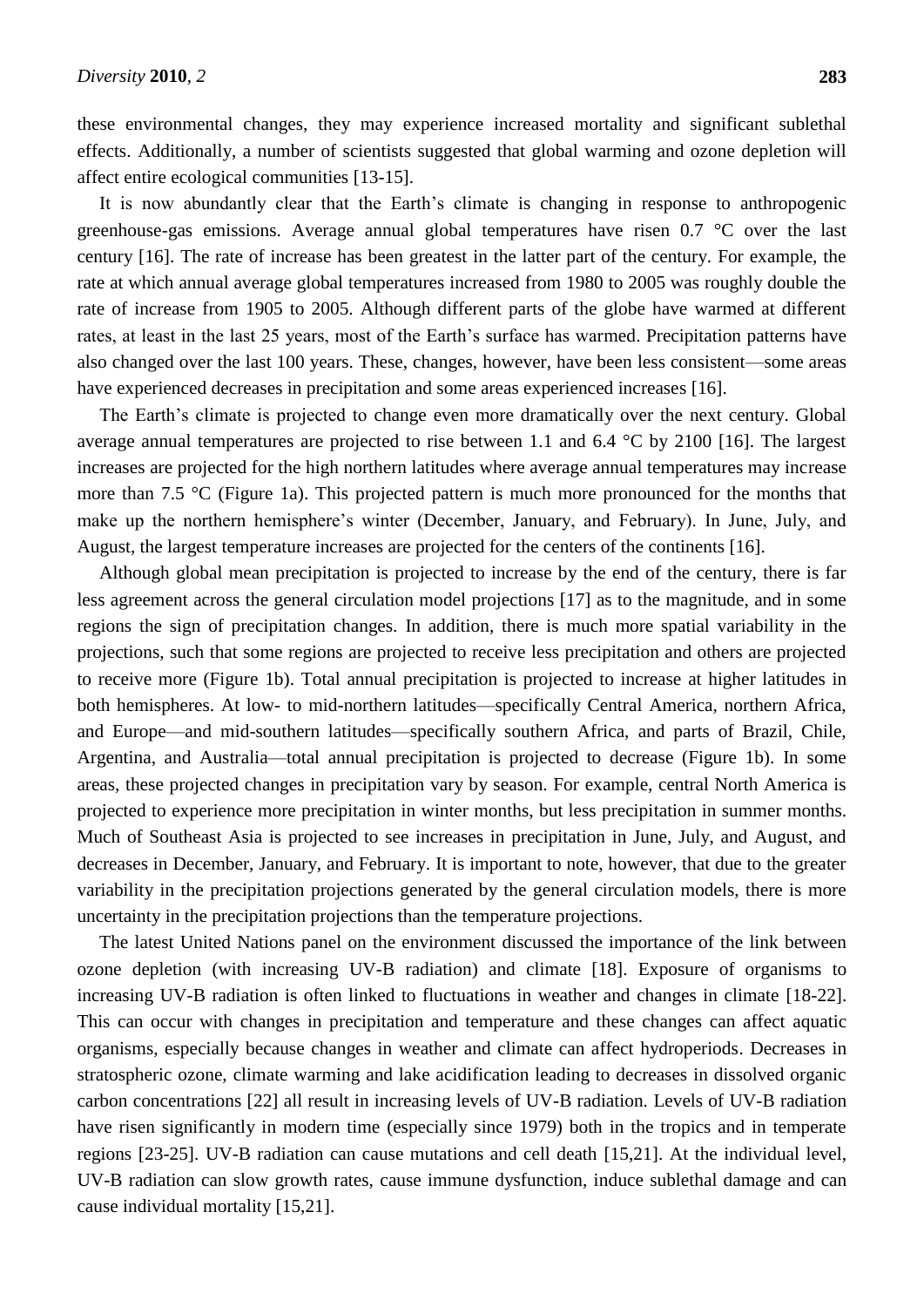**Figure 1.** Projected changes in (A) mean annual temperature, and (B) total annual precipitation. All changes are for an averaged period from 2070 to 2099 relative to an averaged period from 1961 to 1990. Mapped values are the medians of projections from 16 general circulation models run for the SRES A2 emissions scenario. All 16 climate projections were created for the World Climate Research Programme's (WCRP's) Coupled Model Intercomparison Project phase 3 (CMIP3) multi-model dataset and used for analyses reported in the IPCC Fourth Assessment Report. The climate projections were downscaled to a 0.5-degree resolution as described in Maurer *et al*. [223]. The maps were created with the ClimateWizard climate data analysis tool [224].



Changes in global temperature, precipitation and levels of ultraviolet radiation may contribute to amphibian population declines. Moreover, environmental stressors may act in conjunction with global climate and atmospheric changes to adversely affect amphibian populations. Finally, a number of investigators have proposed that emerging infectious diseases may be stimulated by climate change and changes in the levels of UV-B radiation reaching the earth's surface (discussed below).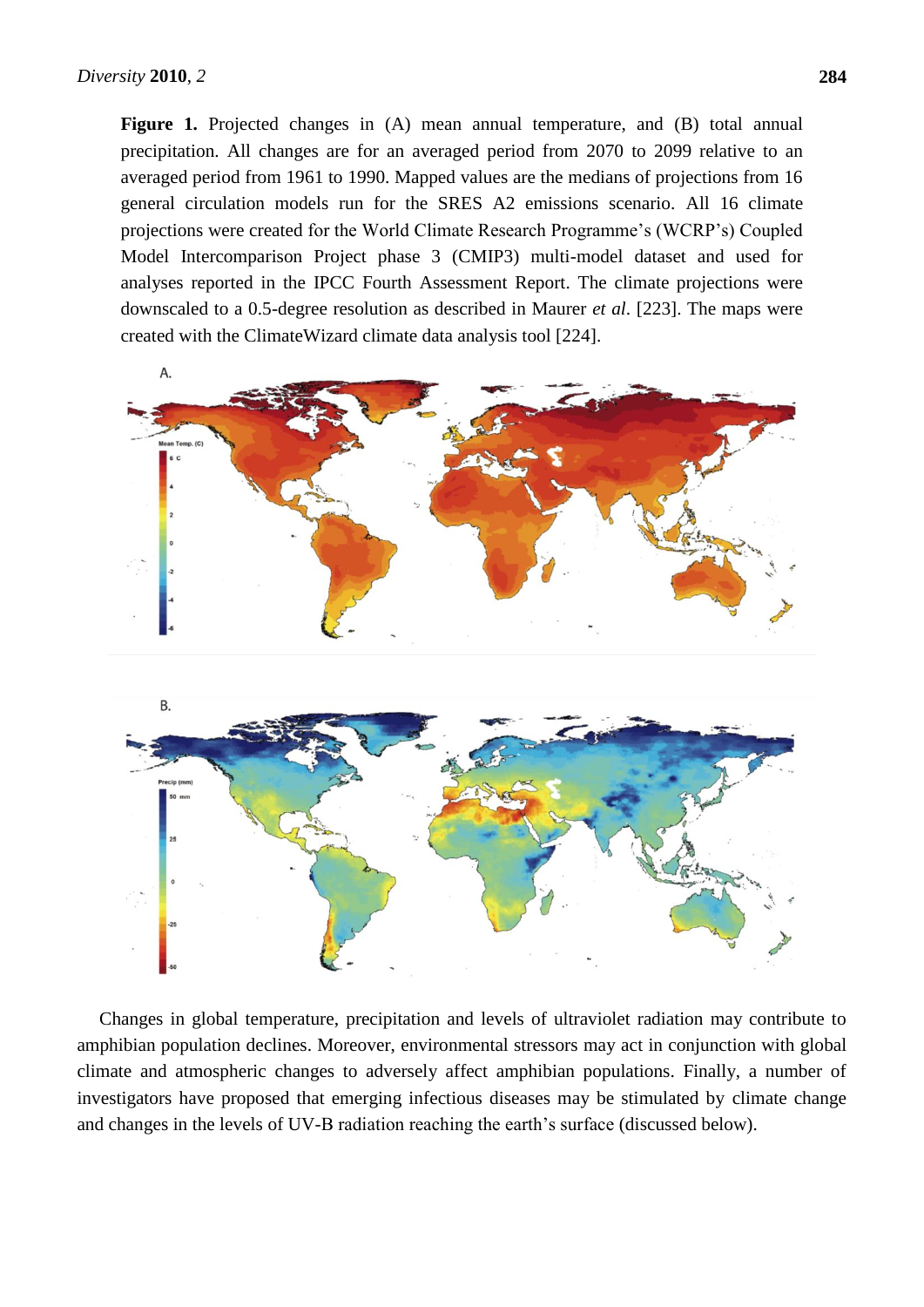## *2.2. Direct Effects of Climate Change on Amphibians*

## 2.2.1. Climate change, extreme weather patterns and amphibians

Climate change and other changes in the environment that are global in nature have been recognized as potential problems for amphibian populations by a number of investigators [19,26-30]. Moreover, there is some evidence that short-term changes in weather may affect amphibian population declines. Although weather conditions are more likely to be transient, localized events rather than sustained changes in climate per se, the effects of extreme weather on amphibians may give us some insight on how amphibians may respond to long-term changes in climate. Thus, McMenamin *et al*. [31] described how increasing temperatures and drought have contributed to loss of amphibian habitats in parts of western North America. The disappearance of several amphibian species in southeastern Brazil in the late 1970s was attributed to unusual frost [32]. Weygoldt [33] attributed population declines of Brazilian frogs in the Atlantic mountains to extremely dry winters. It was suggested that the disappearance of the golden toad (*Bufo periglenes*) in Costa Rica may have been due to unusual weather conditions [34].

Pounds *et al*. [9] illustrated the complex interrelationships among global environmental changes and amphibian population declines. They found that changes in water availability associated with changes in large-scale climate processes, such as the El Niño/Southern Oscillation (ENSO) may significantly affect amphibian, reptile and bird populations in the Monte Verde cloud forest of Costa Rica. They showed that dry periods associated with global warming are correlated with amphibian and reptile losses and changes in the bird community. In Costa Rica and potentially in other high altitude tropical sites, global warming appears to have resulted in a decrease in the amount of mist precipitation received in the forest due to increased altitude of the cloud bank.

Changes in ambient temperature may influence amphibian behaviors, including those related to reproduction. Potentially, changes in ambient temperature on a global scale could disrupt the timing of breeding, periods of hibernation, and the ability to find food [26,35].

#### 2.2.2. Range shifts

Predicted changes in the global climate can potentially cause shifts in the geographic ranges of plants and animals. Furthermore, altitudinal shifts with changes in climate have been reported in some regions [36,37]. Recent climatic changes have already resulted in species range shifts [38]. The more extreme changes in climate projected for the coming century [16] will likely produce even larger shifts in species distributions [39,40]. The impacts of these range shifts may have profound effects on both community structure and the functioning of ecosystems [41]. Predictions of future range shifts have relied on a variety of modeling approaches. However, few studies have attempted to model the potential future impacts of climate change on amphibians [39,42]. The studies that have been conducted generally make use of bioclimatic models to predict climate-driven shifts in the potential ranges of species [17]. Bioclimatic models define the current distribution of a species as a function of current climate and then project future potential ranges based on projected future climate data [43-45].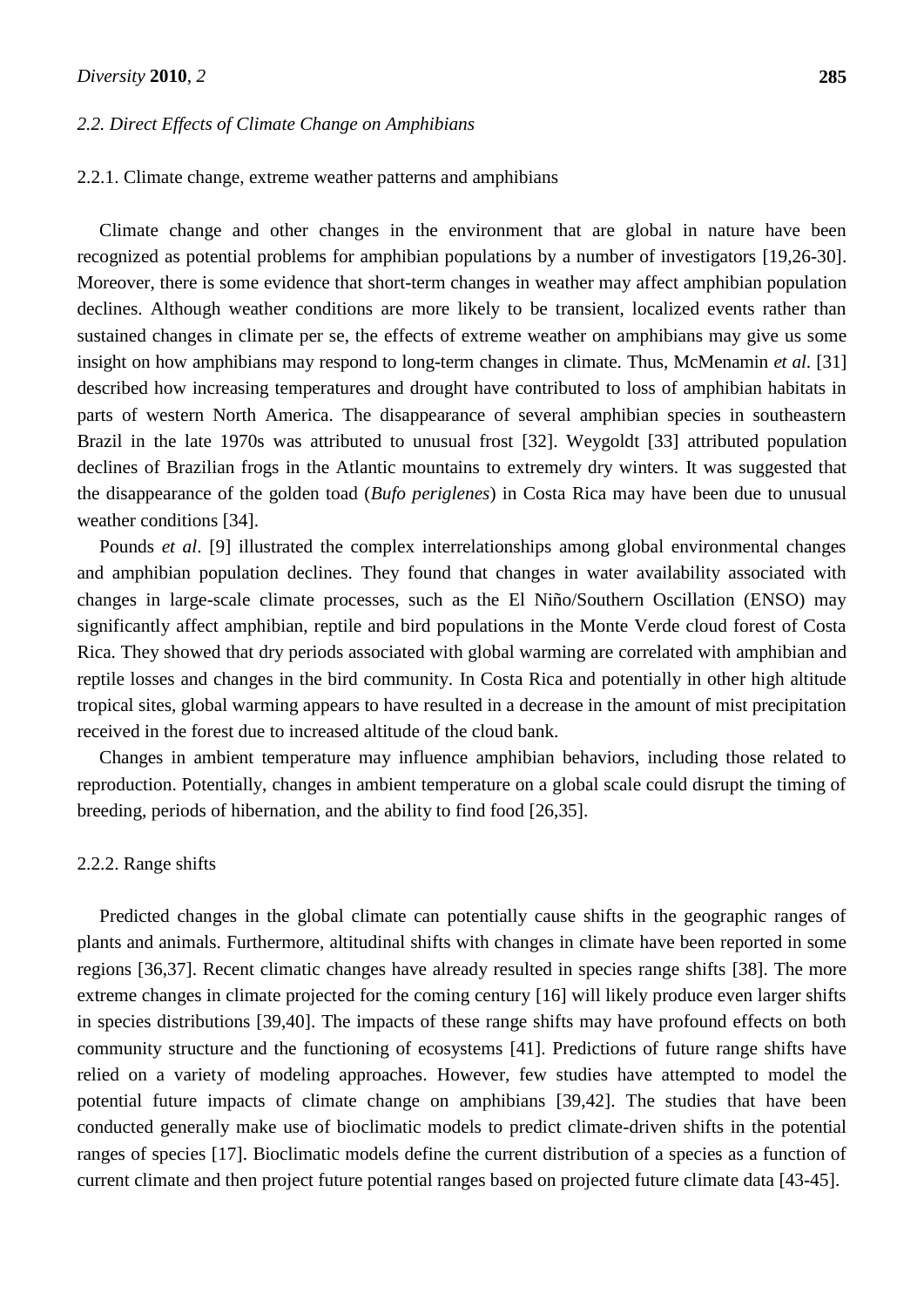Using bioclimatic models, Lawler *et al.* [44] assessed the relative vulnerability of amphibians to climate change in the western hemisphere. The bioclimatic model projections provide a general indication of where changes in amphibian faunas might be expected to occur over the coming century. Lawler *et al.* [44] mapped the distributions of 1,099 restricted-range species for which they were unable to build accurate bioclimatic models.

Lawler *et al.* [44] showed that some of the greatest impacts to amphibian populations will likely occur in Central America (Figure 2). Several areas in this region have high concentrations of restricted-range species and are simultaneously projected to get hotter and drier and to experience high rates of species turnover. Other portions of the hemisphere were projected to experience combinations of these factors. Although the analysis of Lawler *et al.* [44] included three ways in which amphibians might be vulnerable to climate change, there are several other aspects of climate vulnerability that were not addressed. For example, climate change may indirectly affect amphibians by altering the spread of or the susceptibility to disease and changing phenological relationships.

**Figure 2.** Predictions of (A) losses and (B) gains in amphibian species as a result of potential climate-driven shifts in species distributions. Predictions were based on 10 different climate projections for a mid-high (A2) greenhouse-gas emission scenario. Eighty percent (8 of 10) of the climate-change projections resulted in greater percent losses (A) and gains (B) in species richness than the values in these maps. The light grey areas indicate where small sample sizes precluded reliable estimates of change. These data and analyses are described in full in Lawler *et al*. [17].



2.2.3. Effects of climate change on survival

In amphibians, temperature acts as a controlling factor for many physiological processes, including rates of oxygen uptake, heart rate, locomotion, water balance, digestion, developmental rate, sex determination, and immune function [46]. In addition, temperature can influence the concentration of dissolved oxygen in aquatic habitats, where warmer water generally has lower concentrations of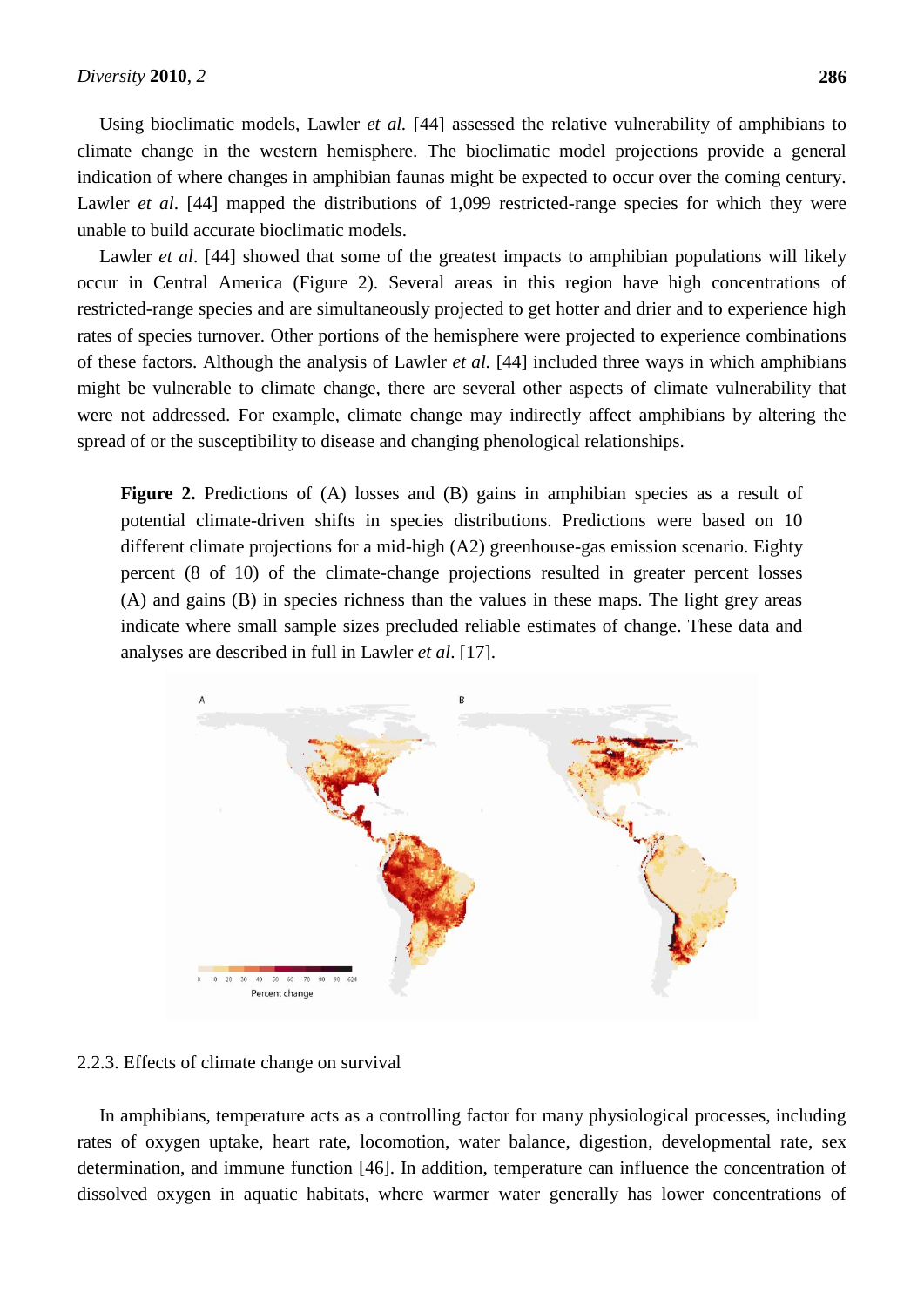dissolved oxygen. Water balance, which is essentially the interplay between water gain through osmosis and water loss through evaporation, also heavily influences amphibian physiology and behavior. Most amphibian species have highly vascularized permeable skin, which acts as an osmoregulatory and respiratory organ. With the exception of a few "watertight" species, water moves freely across the skin, resulting in high rates of evaporative water loss under dry or windy conditions [47]. Precipitation, humidity, and soil moisture can influence water availability for amphibians, and can therefore influence survival and behavior. Changes in temperature and precipitation will influence the physiology, behavior, and ecology of many amphibian species.

Although the effects of climate change on amphibians are likely to be complex, it is possible to offer some predictions about the direct effects of these changes on amphibians. Alterations to temperature and precipitation regimes may result in mortality events. Changes to these two physical factors may also result in changes in reproduction, development, feeding, dispersal, and immune function. The responses of amphibians will likely be species-specific and perhaps even specific to different populations of the same species. Temperature or desiccation thresholds for an individual will depend on both adaptation and acclimation. Changes in climate may push some individuals or populations past these thresholds, resulting in mortality or sublethal effects such as reduced growth.

The projected changes in temperature and precipitation may increase the chances of mortality for certain species or individuals. Those populations living in sensitive habitats, such as ephemeral ponds [48], coastal wetlands [49], arid and semi-arid systems [50], or alpine areas [51] are likely to see habitat loss or alteration as a result of changes in climate, which in turn may result in population decline or extirpation in these habitats. In addition, species with life history characteristics that make them more susceptible to changes in temperature or precipitation may be more likely to suffer mortality under changing climates. For example, salamanders in the family Plethodontidae lack internal lungs and rely heavily on cutaneous respiration. In general, diffusion of oxygen across the skin requires a moist surface; therefore, these salamanders may be more susceptible to changes in precipitation or temperature which increase rates of evaporative water loss across their skin. Warmer winter temperatures associated with climate change are negatively correlated with body condition, female body size, number of eggs laid, and survival of female common toads (*Bufo bufo*; [52]). However, with a few notable exceptions [52], evidence for such direct effects of climate change on survival of individual species or populations is rare.

The lack of data on the direct effects of climate change on survival may be due in part to the difficulty in assigning a causative agent for an observed decline. Assigning the causative agent for observed declines or extinctions is necessarily correlative in nature, and thus it is nearly impossible to identify a culprit with certainty. Some evidence exists for correlations between population declines or extinctions and climatic variability or trends ([9,53,54] but see [28,55]). However, the interaction between climate, climate change, and population trends is complex and other factors may be involved with the declines observed. Thus, climate change is suspected to play a role in declining amphibian populations. However, it is unclear whether climate change increases mortality rates directly, affects other aspects of the biology of the organism such as feeding rates, or interacts with other factors such as disease to cause declines in populations.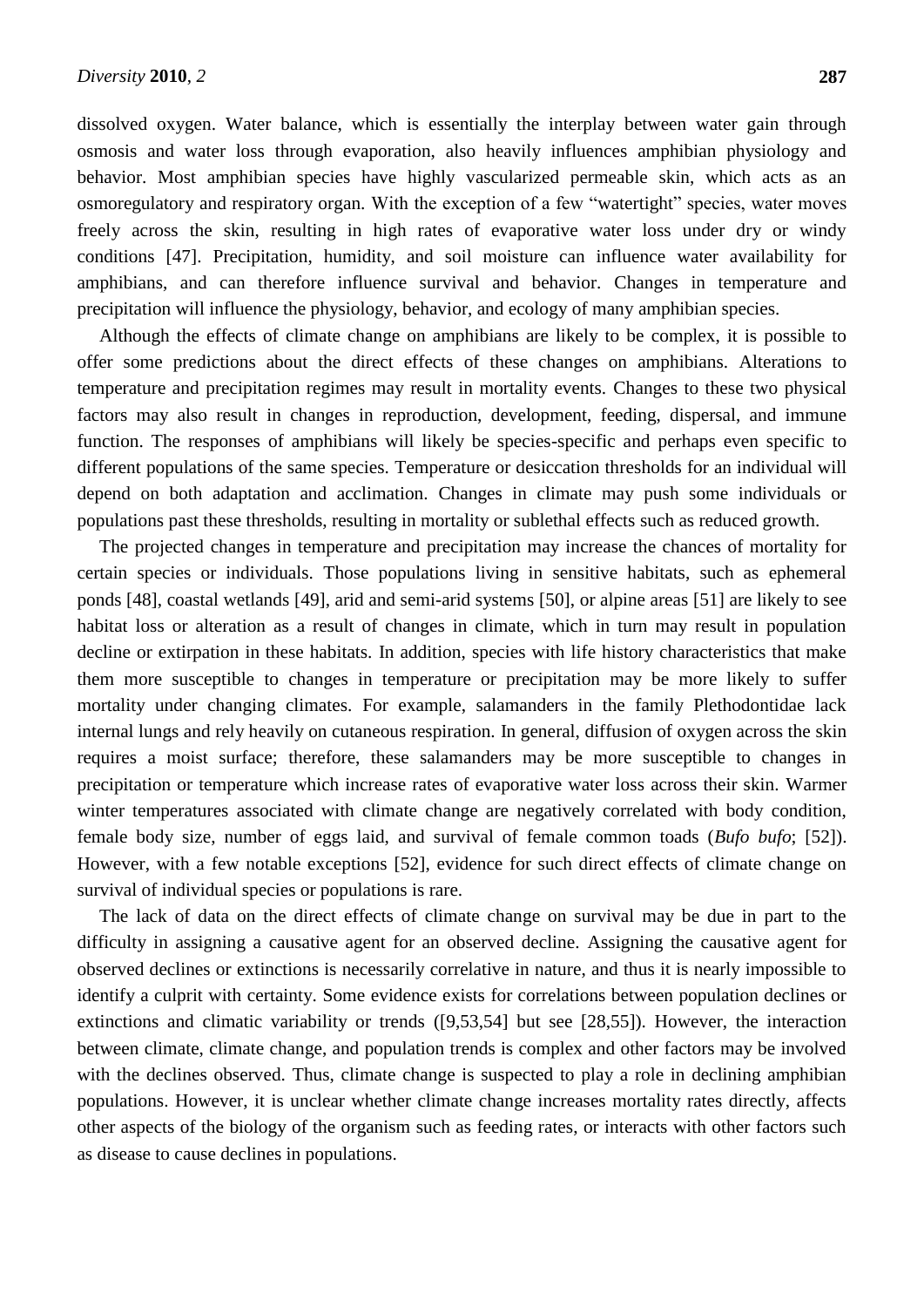#### 2.2.4. Effects of climate change on reproduction

Changes in temperature or precipitation have the potential to influence many aspects of amphibian reproduction, including timing of reproduction. Shifts in phenology due to climate change have been observed in several species. For example, Beebee [56] analyzed timing of reproduction in three species of anurans in Britain and found evidence for earlier breeding with shifting climate. Trends towards earlier breeding have been observed for several species of amphibians in Japan [57]. Newts in the genus *Triturus* also show trends towards earlier breeding with shifts in climate [58]. In addition, Chadwick *et al*. [58] found that different sexes may respond differently to changing climates. Male *Triturus helveticus* and *T. vulgaris* showed a greater degree of change in arrival date compared to females of the same species. Some species appear to breed earlier in response to changing climate, but other species do not, even within the same geographic area. In New York State, four species of anurans show trends towards earlier breeding correlated with changes in climate, while two species of anurans do not show these trends [59]. Amphibian breeding tends to peak at different times in different species. As a result, any one breeding habitat may have different species breeding at different times, with certain species present at similar stages simultaneously. However, shifts in breeding phenology due to climate change that vary among species may result in changes to amphibian assemblages in breeding habitats over time. Species that historically did not develop concurrently may suddenly inhabit the same breeding habitat at the same time, resulting in new biotic environments for the developing larvae.

Regardless of a link with previous or current changes in climate, environmental cues such as temperature and precipitation are clearly linked to onset of reproduction in many species. For example, Blaustein *et al*. [35] detected a relationship between timing of reproduction and temperature in three species, but not a fourth species. Temperature in February was the best predictor of onset of breeding in *Rana dalmantina* in Romania [60]. Rainfall events can also be associated with breeding events. In the same population of *R. dalmantina*, amount of precipitation in February explained 41% of the variance in number of egg masses deposited [60]. Spawning activity of the diurnal toad (*Melanophryniscus rubriventris*) is closely associated with heavy rainfall events [61]. The environmental cue associated with timing of reproduction may vary depending on the species' breeding habitat or other life history characteristics. A recent study found that species using permanent ponds had a breeding peak related to temperature, while those using ephemeral ponds responded to precipitation [62]. These data suggest that timing of reproduction is closely linked to environmental cues and supports the assertion that climate change will likely affect the timing of reproduction in many species.

The effects of climate change on reproductive phenology have received the most attention, but other aspects of reproduction are likely to be affected. For example, warmer temperatures are likely to result in lower concentrations of dissolved oxygen (DO) in aquatic habitats. This reduction in oxygen may negatively affect developing embryos and larvae, particularly as increases in temperature increase the oxygen consumption rate in amphibians [46]. Chronic hypoxia can delay development, delay hatching, and result in less developed embryos at hatching in *Ambystoma* [63]. In addition, reduced oxygen concentrations can result in accelerated hatching in *Rana*, but at a smaller size [63]. Dissolved oxygen concentrations can also affect behavior of larvae. Larvae inhabiting areas with low DO move to the surface and "gulp" air more frequently than larvae in areas with high DO concentrations [64]. Frequent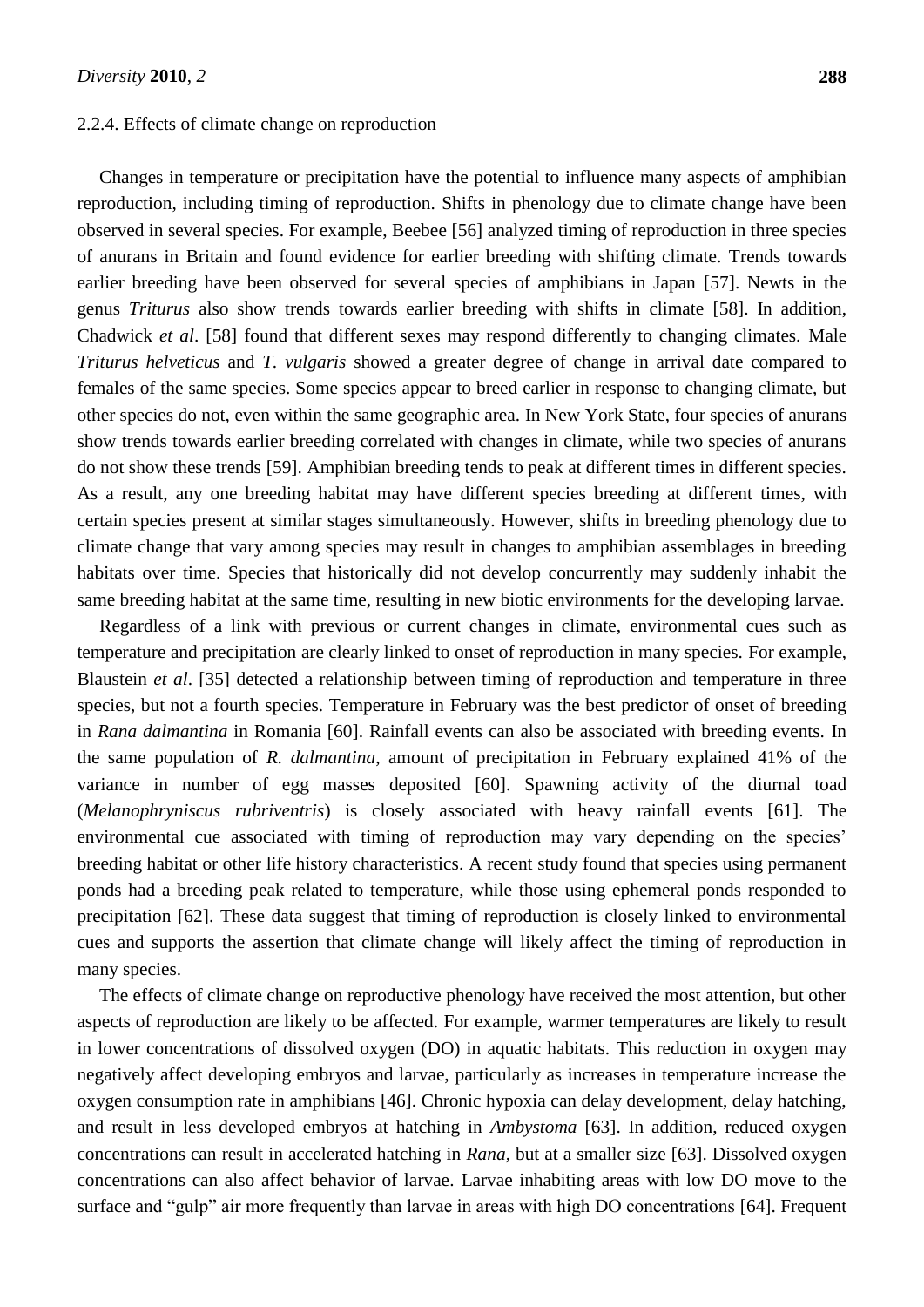bobbing to the surface for air may reduce time available for foraging in these larvae, and therefore may reduce rates of growth and development. High temperatures may also affect sex determination in some species. Warm temperatures can result in either masculinization or feminization, depending on the species [65]. A shift towards more males in a population may eventually reduce reproductive rates as females become a limited resource. Changes to water temperatures due to climate change will likely have a myriad of effects on amphibians, and those effects may be complex and unexpected.

#### 2.2.5. Effects of climate change on development

Changes in temperature due to climate change are likely to alter the developmental rates of amphibians. Generally, developmental rate increases with increasing temperature, up to a threshold which may be species- or population- specific [66]. Thermal tolerances can vary by life history stage, but the trend towards faster development with higher temperatures is common across species and life history stages [66].

Thermal environments in the embryonic stage can affect survival and development. For many species, the "tolerance band" of acceptable developmental temperature during the embryonic stage can span 10−20 ˚C. For example, Volpe [67] showed that normal development of *Bufo valliceps* embryos can occur between 20 and 33 ˚C; however, survival drops steeply on either side of this tolerance band, such that no gastrulation occurs at 36 ˚C. Thus, shifts in temperature that push a population past the tolerance band of normal development may result in years with extremely low or zero survival rates for embryos. Although survival of embryonic life history stages contributes very little to population dynamics in any given year [68,69], repeated years of complete reproductive failure due to changing temperatures may result in population declines. The effects of embryonic developmental temperature can carry over to later life history stages [70], suggesting that thermal environments in the embryonic life history stages can influence population dynamics indirectly.

Survival and developmental rates of larvae are also influenced by temperature. The effects of temperature on survival of larvae are likely to be complex. For example, survival of Pacific treefrog (*Pseudacris regilla*) larvae under high temperatures is dependent on tadpole density. When tadpole density is low, higher temperatures increase survival rates [71]. However, when tadpole density is high, higher temperatures result in reduced survival [71]. Survival of larvae can influence population dynamics to a larger degree than embryonic survival [68].

The effects of increasing temperature on larval amphibians may include a reduction in time to metamorphosis, a decrease in size at metamorphosis, or both. Moreover, the effects of temperature on development may interact with other factors such as food availability [72] and hydroperiod [73]. Exposure to higher temperatures shortens the larval period in many species [74]. For example, *Scaphiopus couchii* and *Spea multiplicata* are desert toads that show accelerated time to metamorphosis with increasing temperature [75]. This pattern of accelerated development has been observed in both anurans [72,76-78] and urodels [79,80]. Shorter larval periods can increase chances of survival in environments such as ephemeral ponds and streams by increasing the chance of successful emergence from a pond that is drying. For many species, however, a reduction in larval period also results in metamorphosis at a smaller size [66,74,81,82]. This pattern suggests a likely trade-off between rate of development and growth, which might be exacerbated by climate change.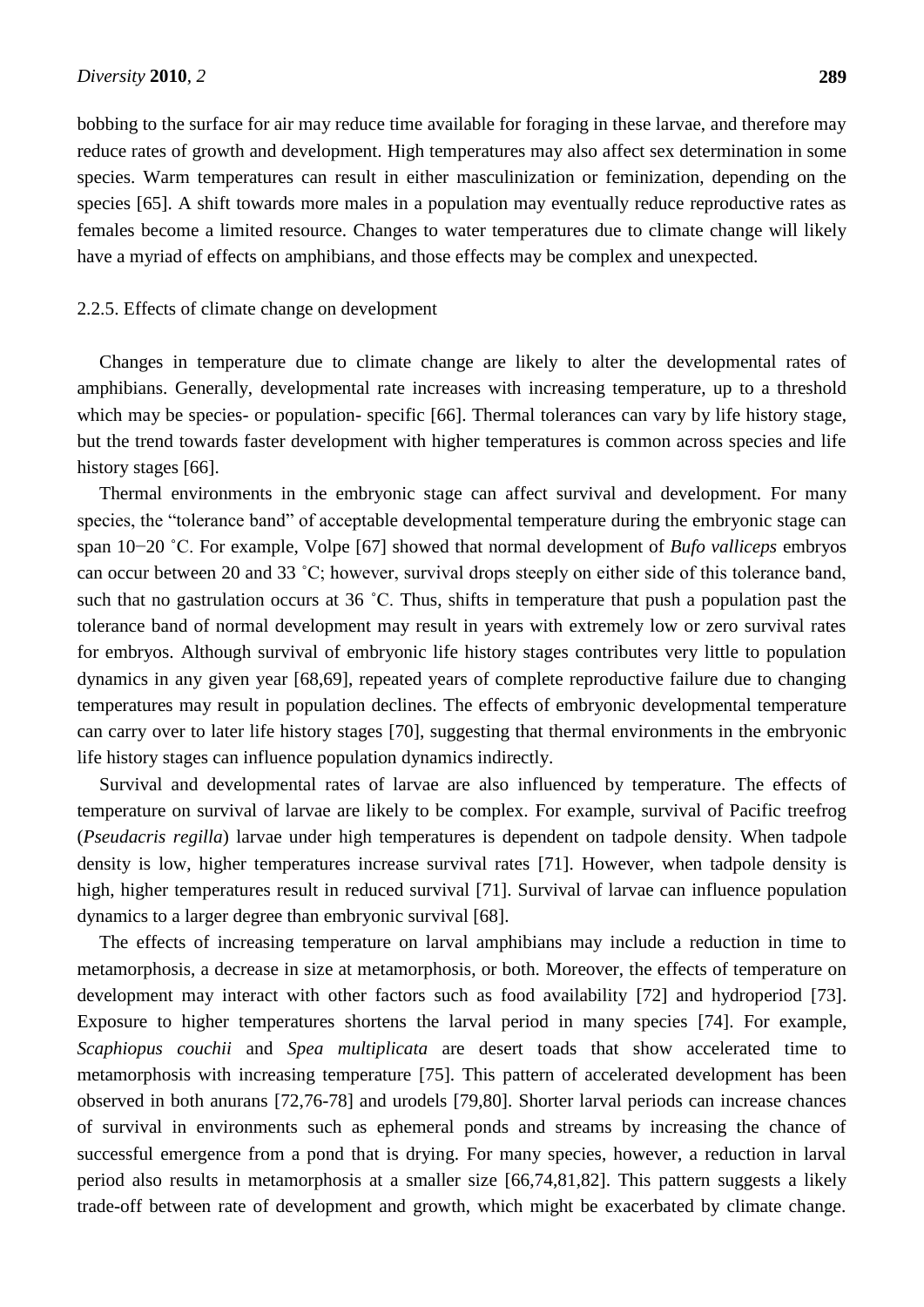Trade-offs between development and other important factors related to fitness such as postmetamorphic performance [83-85] and immune function [86] have also been observed. As with embryonic development, crossing thermal tolerance thresholds can lead to negative effects of high temperatures. For example, exposure to extremely high temperatures (>32 ˚C) can paradoxically reduce the number of individuals successfully completing metamorphosis [87]. These effects of increasing temperature can influence survival and reproduction, thereby influencing population dynamics.

#### 2.2.6. Effects of climate change on behavior

Climate change may also influence behaviors such as foraging and dispersal. Under stressful conditions (high temperatures and/or low humidity), amphibians may seek refugia and reduce activity [88]. Amphibians may alter their dispersal, migration, or other movements under increased temperatures and reduced humidity. For example, *Rana aurora* adults avoided clear cut areas when precipitation was low [89], suggesting that low humidity in the clear cuts made these areas impermeable for adult amphibians. Adult and juvenile red-spotted newts (*Notophthalmus viridescens*) avoid leaving refuge during hot and dry climatic conditions, and those individuals that left refuge traveled shorter distances after dry days [90]. These responses are species-specific, where individuals and species from drier habitats are more resistant to desiccation [91]. Small bodied amphibians are more vulnerable to desiccation in hot or dry environments [91], suggesting that newly metamorphosed individuals and adults of smaller body size may be more susceptible to mortality from changes in climate. A reduction in time spent foraging may in turn reduce the available resources for growth and reproduction and thus may reduce the chances of survival. Similarly, changes in migration or dispersal distances may reduce gene flow between populations and reduce the likelihood of rescue by immigration after local population crashes.

## *2.3. Indirect Effects of Climate Change on Amphibians*

Long-term changes in temperature and precipitation will likely affect amphibians through a variety of indirect pathways (Figure 3). Potential changes include impacts on terrestrial and aquatic habitats, food webs and other community-level interactions (e.g., competition), the spread of diseases, and the interplay among these factors. These changes can influence the dynamics of species occurrence across a landscape and can ultimately lead to range shifts of entire assemblages [37].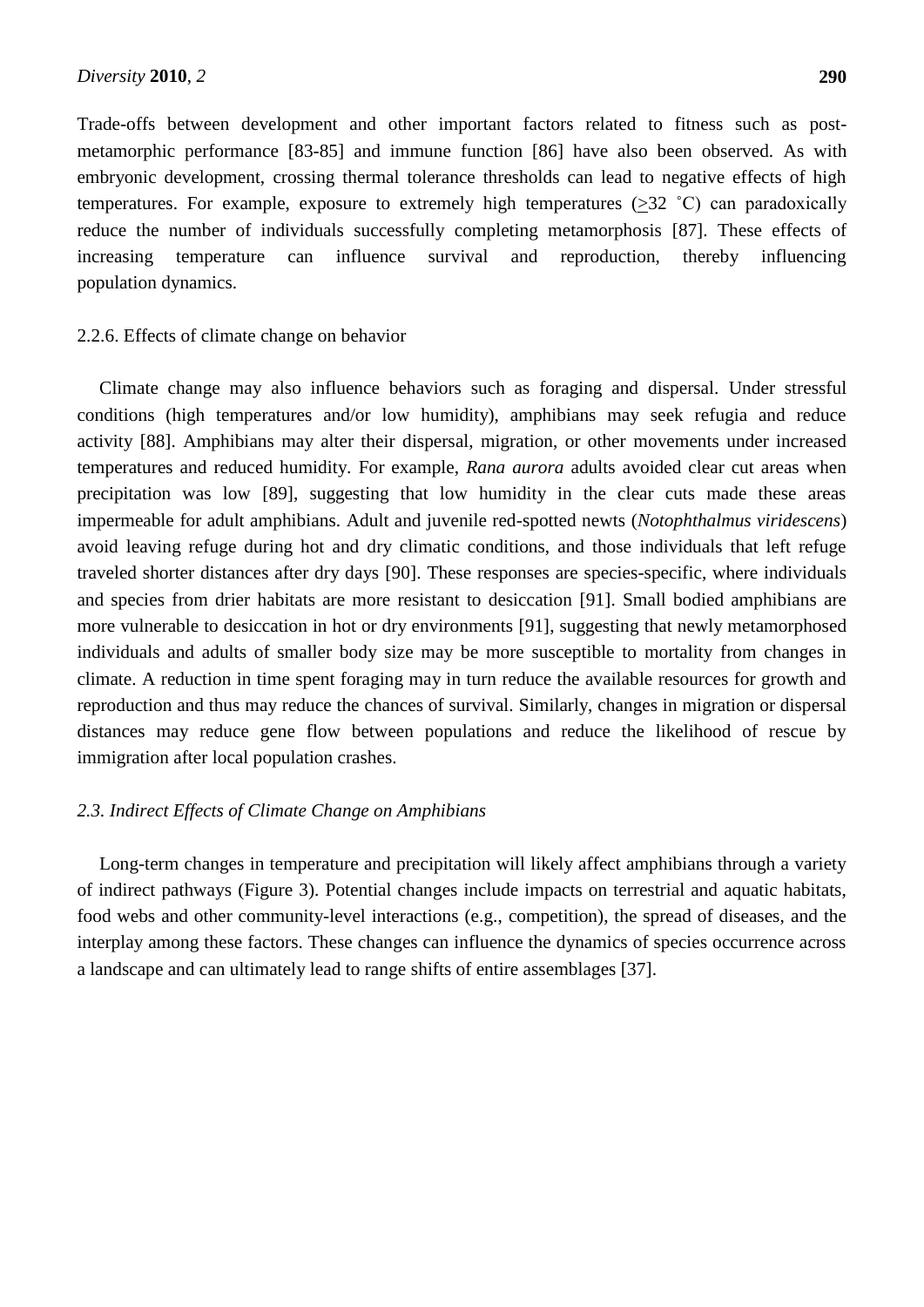**Figure 3.** Conceptual model of pathways through which changes in temperature and precipitation may impact amphibian populations, using a generalized freshwater ecosystem as an example. Changes in temperature and precipitation affect amphibians via the effects of climate on terrestrial and aquatic habitats, the biological community in which amphibians are embedded and other factors such as disease agents, UV-B radiation and pollution. Factors that influence the availability of water, such as the hydroperiod of aquatic habitats, are likely the most important constraints on the reproductive success and persistence of amphibians (indicated by heavier arrow). Dashed arrows indicate interactions among meteorological variables, and their effects on biological communities and the environments in which they occur. Heavy solid arrows indicate relationships among compartments; light solid arrows indicate relationships within compartments.



## 2.3.1. Habitat change

All amphibians, including species with nonaquatic eggs, depend to some extent on the availability of freshwater for successful reproduction [92]. For terrestrial-breeding species with direct development, the risk of evaporative water loss is likely the most important constraint on embryonic survival [93]. Because of their diverse reproductive modes that can involve metamorphosis from an aquatic larva to a terrestrial juvenile/adult for many species [66], amphibians are particularly vulnerable to degradation and change that affect both terrestrial and aquatic environments.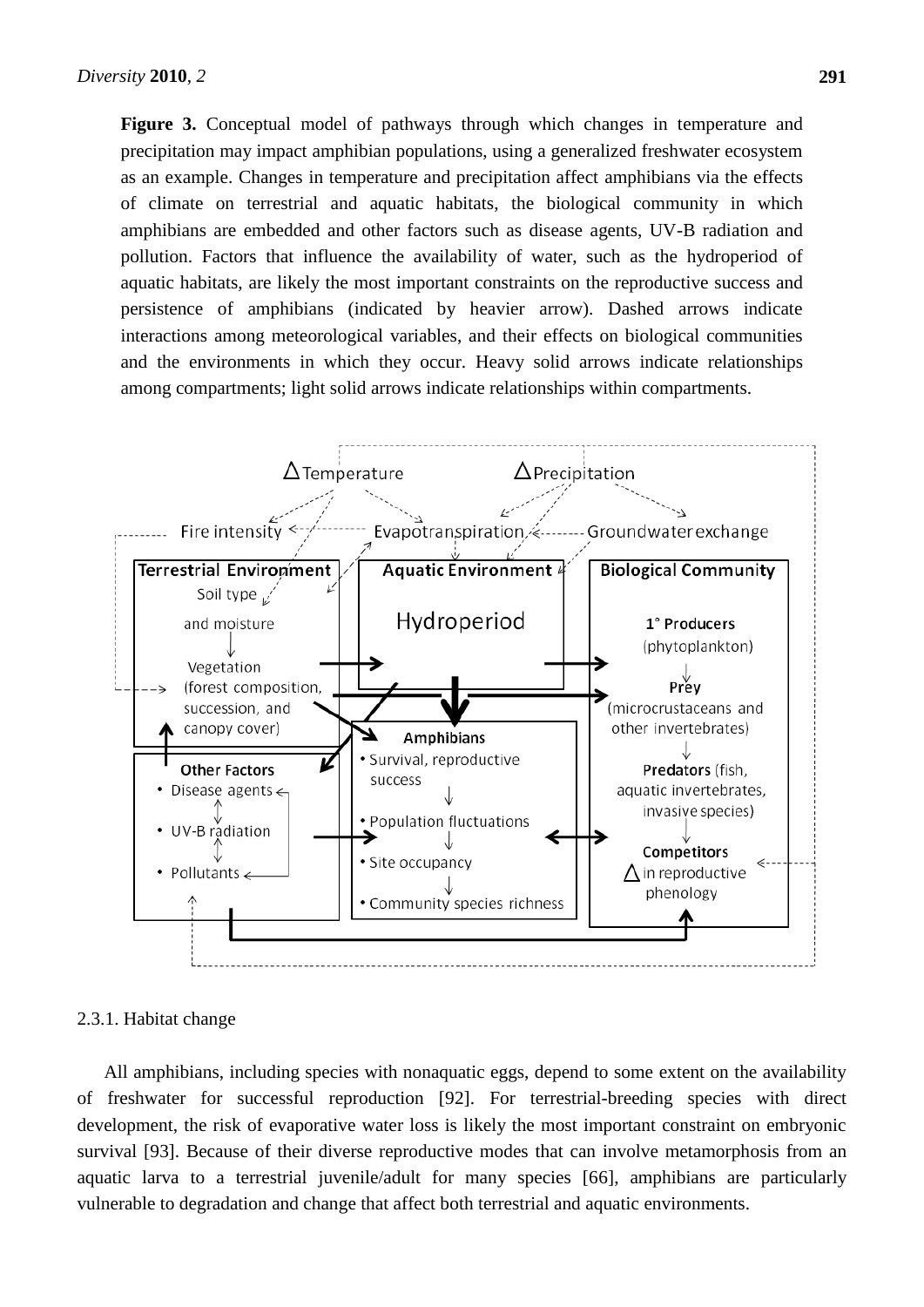Amphibians that breed in ephemeral and often isolated bodies of water (e.g., vernal pools and intermittent headwater streams) are especially vulnerable to changes in temperature and precipitation [46]. Precipitation has increased by about 10% since 1910 across the contiguous United States [93] and is expected to continue to increase in many areas during the next century [93]. Yet, evapotranspiration losses from freshwater wetlands [95] and headwater streams [48,96] could possibly exceed precipitation during cyclical droughts, resulting in drying of aquatic sites (Figure 3). In turn, shortened wetland hydroperiods and disrupted stream flow will likely lead to an increased frequency of reproductive failure for many amphibians that breed in these habitats (Figure 3). Insufficient rainfall and shortened hydroperiods cause catastrophic reproductive failure in pond-breeding amphibians [97-102] and are likely contributors to population declines in several species ([31,54] but see [103]), some of which are federally threatened or endangered.

For coastal freshwater wetlands, global climate change is expected to affect the rate of rising sea level, along with the intensity and pattern of hurricanes and tropical storms [104]. Sea level rise contributes to the loss of coastal wetlands, and storm surge and its associated salt water intrusion during hurricanes can affect the abundance and species richness of amphibians in these habitats [105]. Moreover, storm surge and freshwater sheet flooding can introduce fishes (important amphibian predators) into normally isolated, fishless wetlands [106]. In the Coastal Plain of the southeastern U.S., these coastal freshwater wetlands are important breeding sites for a highly species-rich and abundant assemblage of amphibians [107].

Change that affects terrestrial habitats (e.g., changes in soil moisture and vegetation) can directly impact post-metamorphic adults and juvenile amphibians, as well as developing embryos of fully terrestrial species. Changes in temperature and precipitation can alter the frequency, intensity, duration and timing of fire, rates of evapotranspiration, and groundwater levels (Figure 3). Many terrestrial amphibians (e.g., salamanders of the family Plethodontidae) are desiccation-prone [108] and are well adapted to moist forest floors and cool, highly oxygenated streams that especially characterize montane regions. Warming may be a stressor for organisms that inhabit cool climates [109]; thus, these species may be particularly vulnerable to global warming and reductions in soil moisture.

The composition of the plant community in and around wetlands is a consequence of soil type and climate. Decreases in wetland hydroperiod and water depth during droughts can lead to an increase in grass, upland, and woody species, especially in shallower margins of wetlands, whereas prolonged hydroperiods promote the persistence of aquatic and emergent species [110]. The structure and composition of vegetation in the terrestrial environment can have an important influence on the successful reproduction and recruitment of amphibians in the aquatic habitat (Figure 3). Canopy openings and shifts in species composition of vegetation can alter microclimatic factors such as the duration and intensity of light, levels of temperature and moisture, as well as the accumulation, quality and decomposition of leaf litter [111]. In turn, the extent of canopy cover over wetlands [112-114] and the composition of leaf litter in the pond basin [115,116] may play a strong role in the reproductive success of some aquatic-breeding amphibians.

In fire-dependent ecosystems (e.g., habitats in the western and southeastern U.S.), variation in temperature and precipitation influence the frequency, intensity, duration and timing of fire. Fire suppression in pine savannas of the southeastern U.S. can lead to the establishment of hardwood and shrub species in otherwise historically pine-dominated (*Pinus* spp.) communities [117]. The presence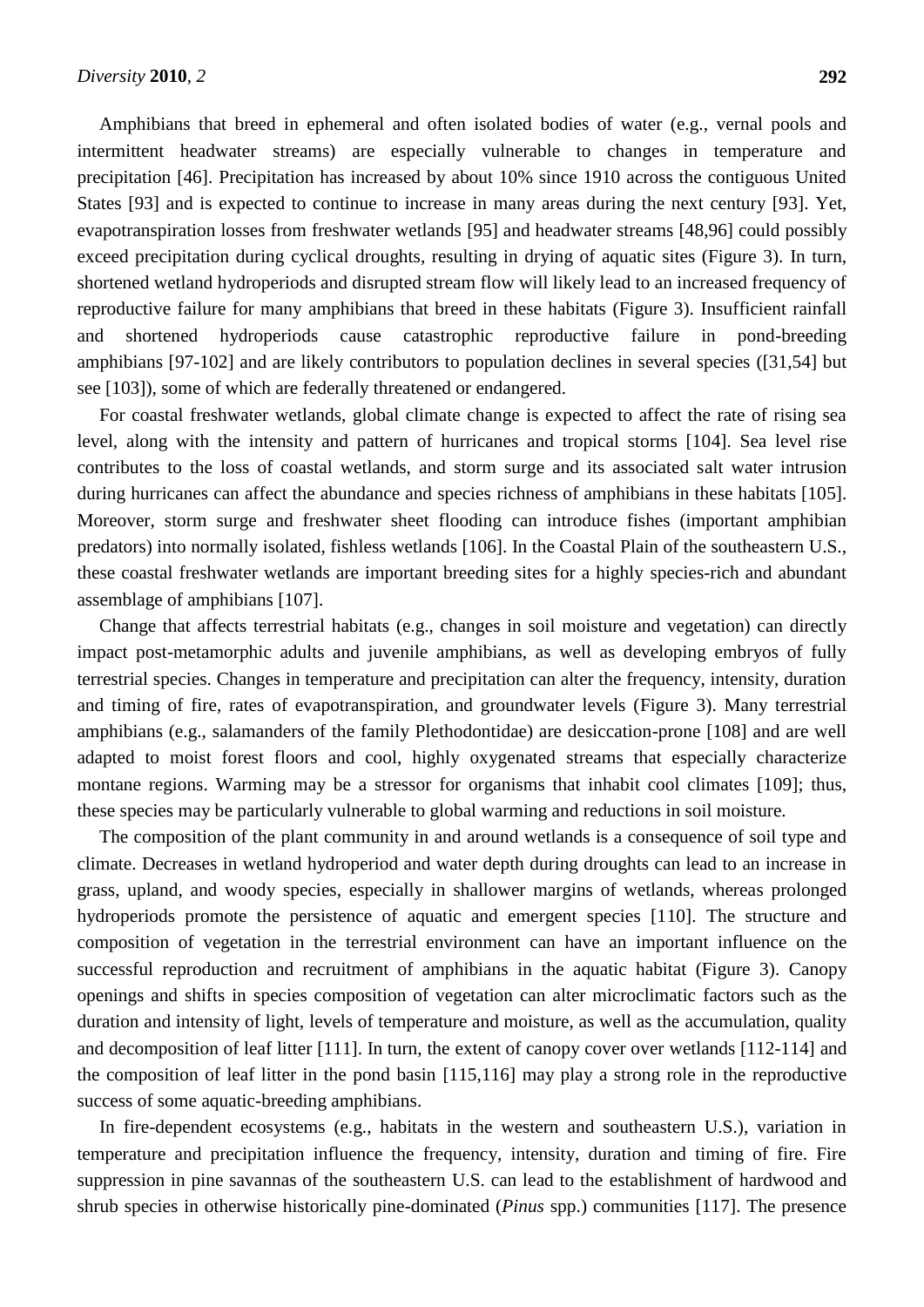of these invasive broad-leaved species in or near wetlands may increase the rate of evapotranspiration [118], thus potentially shortening wetland hydroperiod and compromising successful metamorphosis of larval amphibians.

## 2.3.2. Food availability

Tadpoles (larval anurans) are found in a wide array of freshwater microhabitats where they may function as "ecosystem engineers" by altering resources and influencing other consumers [119]. Tadpoles display a diversity of trophic modes, including herbivory (as grazers and scrapers of epilithon [often less accurately referred to as "periphyton"], as well as filter and suspension feeders), detritivory, carnivory (as cannibals, predators, and scavengers), and oophagy [119]. Global warming may influence the availability of autotrophic organisms that contribute to the diet of many tadpoles, as higher water temperatures are expected to increase rates of primary production and nutrient cycling [120]. Higher water temperatures can exacerbate many forms of water pollution and their associated blooms of filamentous cyanobacteria and green algae, bacteria, protozoans and small metazoans [121,122]. Such changes in the relative abundances of food items are known to influence tadpole feeding behavior and growth responses for some species [119].

Larval salamanders are gape-limited carnivores that prey on aquatic invertebrates [123]. Changes in temperature and precipitation, through their influence on wetland hydrology, can impact population densities, biomass and production of temporary wetland invertebrates ([124] Figure 3). In the northeast and other regions of the U.S., salamanders are the dominant vertebrate in intermittent, headwater forest streams [48]. In the UK, future projections suggest that spring macroinvertebrate abundance in headwater streams might decline by 21% for every 1  $\degree$  rise in water temperature, illustrating the sensitivity of headwater stream ecosystems to climate change [125]. Hydrologic variation is an important contributor to the biomass and assemblage structure of aquatic insects, benthic macroinvertebrates and macrozooplankton [126,127].

Because abundances and species richness of cladocerans and other wetland invertebrates increase seasonally [128] longer hydroperiods in a given year may translate into a larger density of microcrustaceans that enter dormancy in the soil when the pond dries. When the pond refills with winter rains in the subsequent season, calanoid, cyclopoid, and harpacticoid copepods, as well as cladocerans, hatch from resting eggs contained in the soil within hours [128], thus potentially producing a greater biomass of prey for larval salamanders. It is unclear, however, whether populations and communities of larval salamanders are limited by prey abundance ([123], but see references in [124]).

For terrestrial amphibians, higher amounts of precipitation increase humidity on the forest floor and underneath moisture-retaining cover (assuming this is not counteracted by increased temperatures), thus facilitating more opportunities to forage [129-131]. Above average rainfall in one year may increase the terrestrial prey base for adult females, which may then translate into greater reproductive success (through more "fit" offspring) in the subsequent year. For instance, Milanovich *et al*. [132] documented that, in the western slimy salamander (*Plethodon albagula*), the amount of precipitation one year prior to oviposition was correlated with average clutch size in the subsequent year. Food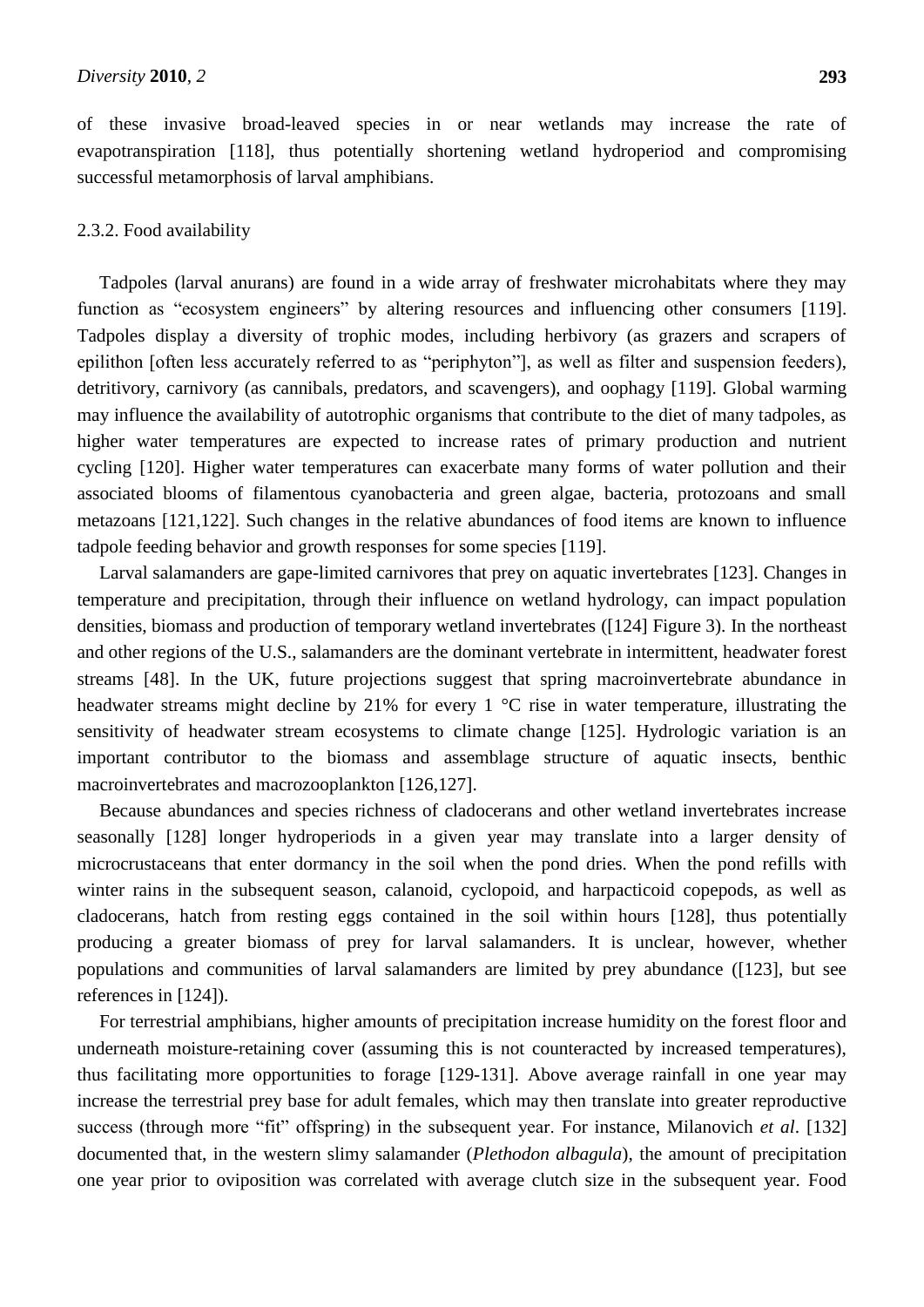availability has been shown to affect traits related to individual fitness in other species of salamanders as well (Figure 3; [133,134]).

#### 2.3.3. Community changes

On a regional scale, climate has a strong influence on the geographic distributions of species. For parapatric populations of competing species, climate-driven extensions and contractions in range boundaries can influence the dynamics of competitive interactions in contact zones [135]. Climate-induced variation in breeding phenology provides insight into the potential consequences that climate change may have on the structure of amphibian communities (Figure 3). For aquatic-breeding species, changes in the timing of reproduction can alter temporal overlap between competitors, predators and their prey [136-140].

Climate change is predicted to have a significant effect on the persistence and spread of nonindigenous species which, in turn, could have profound consequences for the structure and stability of natural ecosystems [141]. As alien predators, various introduced species are known to be contributing to amphibian population declines around the world [142]. Examples of introduced species of amphibians that are of particular concern include the Cuban treefrog (*Osteopilus septentrionalis)*, the American bullfrog (*Lithobates catesbeianus*), and the cane toad (*Rhinella marina*), all of which prey upon, and compete with, native amphibians. Projections of various climate change scenarios indicate the likelihood of expansion of the current distribution of Cuban treefrogs in North America [143], cane toads in Australia [144], and American bullfrogs in various parts of the world [145].

Climate-induced changes that influence the occurrence of keystone species within communities will potentially affect the other members of the community as well. Important examples of amphibian species that function as keystone predators include the mole salamander (*Ambystoma talpoideum*) and the eastern newt (*Notophthalmus viridescens*) [146-148]. Interestingly, the presence of the predatory eastern newt can reduce or eliminate the negative, competitive impact that introduced Cuban treefrog tadpoles have on tadpoles of native species [149]. Although mole salamanders and eastern newts are not yet considered species of conservation concern, they have declined significantly over 28 yr in some areas of the Coastal Plain of the southeastern U.S. [107]. Both of these species require intermediate to long hydroperiod wetlands for successful reproduction. If future climate change shortens the hydrology of breeding sites used by these species, there may be cascading impacts on the structure of amphibian communities in some freshwater wetlands.

# *2.4. Interactions with Other Stressors*

#### 2.4.1. Emerging diseases

Overall, the effects of climate change on amphibian diseases are hard to predict, because many mechanisms are involved. While some pathogens may increase in prevalence and severity, others may decline. Understanding the processes and trends of climate change and disease will be essential in preventing epidemics in wildlife and humans.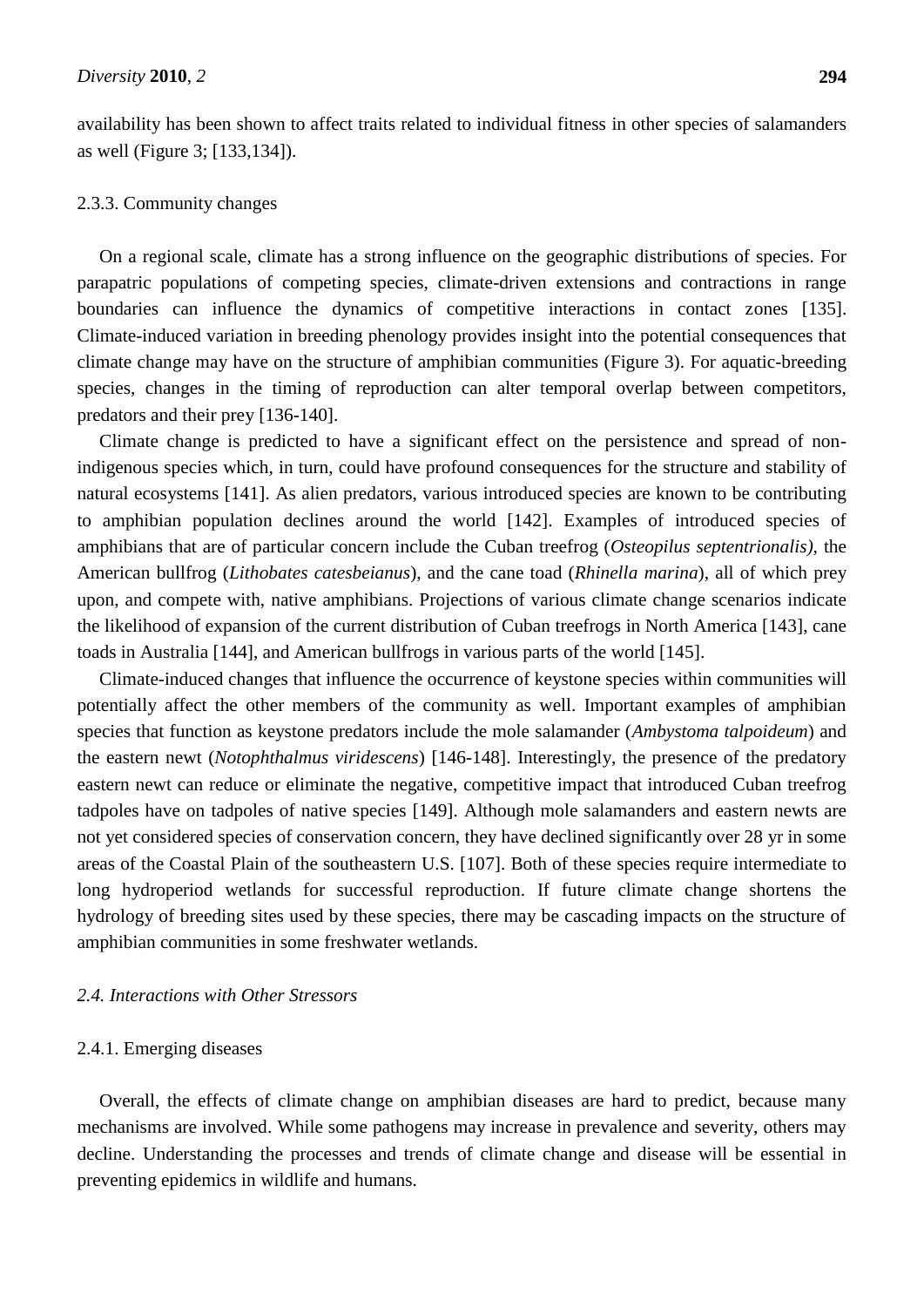Climate change has the potential to alter species interactions in many ways. Of particular concern are the effects of changing climate on host-pathogen interactions which could dramatically alter disease dynamics. While some host-pathogen systems may experience a decrease in disease severity, it is predicted that most will observe an increase in epidemics [150].

## 2.4.2. Immunity

Intimately tied with disease is immune function and certain climate changes may affect immune systems. For example, temperature may have profound direct effects on amphibian immune function [151]. Ectotherms may use thermoregulatory behavior to modulate immune function and reduce the risk of infection [152]. Several key aspects of immunity are suppressed at low temperatures  $(\leq 20 \text{ C})$  in ectotherms. For example, serum complement level [153,154], activity of anti-microbial peptides [155], T and B-lymphocyte numbers and proliferation activity [154,156-158], esosinophil numbers [154], and antibody production [157,159,160] are reduced at low temperatures in ectotherms. However some aspects of immune activity appear to be robust to low temperature. Phagocytic activity and respiratory burst [161,162] as well as numbers of circulating neutrophils [154,163], and activity of nonspecific cytotoxic cells [160] may be relatively stable or even enhanced at low temperatures in some species. Maintenance of non-specific innate responses at low temperatures may function to offset suppression of other immune parameters, and may be especially important in a seasonal context. Few studies have addressed how various immune components are affected by elevated temperature. Increases in ambient temperature or water temperature potentially may have implications for both post-metamorphic and larval amphibians. For example, in some fish species, at high temperatures  $(>30 \text{ C})$  there is suppression of phagocytic activity and serum killing ability [164].

Recovery of some aspects of immune responsiveness may be rapid when temperatures are raised. For example, serum complement levels may increase rapidly (as quickly as 48h) after animals are restored to warmer temperatures after being held at low temperatures [153,154]. It is unclear whether all aspects of immunity recuperate in this manner, but it is possible that cellular processes (e.g., maturation and proliferation of T and B lymphocytes) require slightly longer time to rebound from abrupt changes in temperature [158]. Therefore, to some extent, a lag exists between changes in temperature, and subsequent changes in immune parameters [163].

Clearly, there is an urgent need for studies that examine the potential for immunological changes occurring over more incremental temperatures shifts of several degree. However, the robust body of literature available on temperature-dependent immunity in ectotherms provides a springboard for initial hypothesis testing based on climate change models. In addition to directional changes in temperature predicted with climate change, it may be important to consider how variability in temperature regimes affects immunocompetence in amphibians. If amphibians modulate immune responses based on more subtle temperature differences then the energetic cost of constantly upregulating and downregulating immunological parameters based on minor but frequent temperature fluctuations may be substantial. It is also unclear if lag time between temperature-dependent aspects of immunity may serve as more vulnerable periods of time for amphibians [154]. Finally, it is unclear how temperature-dependent changes in immunity may be affected when individuals are simultaneously dealing with other physiological demands and environmental stressors.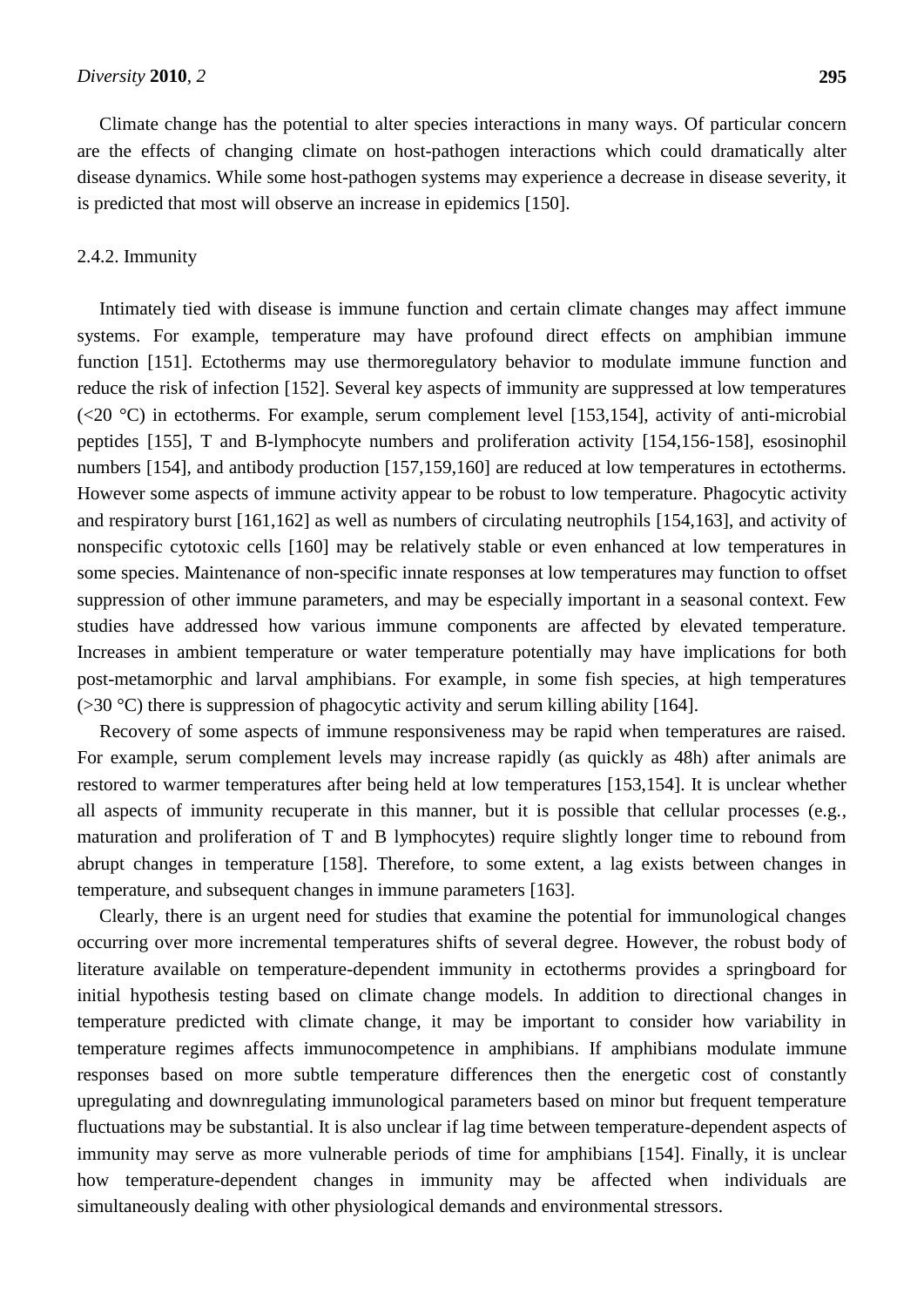Depending upon the model, a specific region may have more or less precipitation in the future than present and may be colder or warmer than present [17,44]. Such changes could significantly affect hydroperiods critical to amphibian life cycles. Thus, Gervasi and Foufopoulos [86] showed that wood frog (*Rana sylvatica*) tadpoles exposed to desiccation had shorter development times, weaker cellular immune system responses and lower total leukocyte numbers than animals from control groups. Measures of immune response showed a decrease with increasing severity of the desiccation treatment. It was unclear whether the observed depression in immune response was transient or permanent. However, even temporary periods of immune system suppression shortly after metamorphosis could lead to greater susceptibility to pathogens.

## 2.4.3. Emerging amphibian diseases

Amphibians are susceptible to many types of pathogens including trematodes, copepods, fungi, oomycetes, bacteria and viruses. In amphibians, infectious diseases have been implicated in numerous population declines [7,165-167]. Climate change has the potential to alter the dynamics of these pathogens in both direct and indirect ways to either the benefit or detriment of the amphibian host.

Climate change could alter host-pathogen interactions through changes in temperature. As global temperatures increase, most pathogens will experience faster growth and reproduction which could potentially increase the severity of infectious diseases [31,150]. Additionally, warmer winters and nighttime temperatures may reduce the cycle of pathogen die-offs that naturally occur during these colder times [168,169]. As stated above, higher water temperatures can induce eutrophication with blooms of algae, bacteria, protozoans and small metazoans [121,122]. The trematode parasite *Ribeiroia ondatrae* sequentially infects birds, snails, and amphibian larvae, frequently causing severe limb deformities and mortality [170]. Johnson *et al*. [171] showed how eutrophication promoted amphibian disease by increasing the density of infected snail hosts and by enhancing per-snail production of infectious parasites.

Climate change could also alter the host-pathogen relationship through changes in precipitation or hydrology. For example, many amphibian pathogens are aquatically transmitted (e.g., oomycetes, trematodes and certain fungi) so increased rainfall that leads to more standing water could increase rates of transmission. Also, aquatically-transmitted pathogens can be sensitive to water conditions. For example, the pathogenic "chytrid" fungus *Batrachochytrium dendrobatidis* (BD) dies after 3 hours desiccation [172], so loss of moisture or precipitation could affect the survival of this pathogen. Kriger [173] argues that droughts should reduce the severity of BD epidemics, but there is also some evidence that droughts actually increase outbreaks [53,174]. High temperatures impede growth and can kill BD in the laboratory [175,176].

Changes in climate could also shift the ranges the pathogen, the hosts, or the pathogen vector. As climate change alters local habitats, new areas may appear that are suitable for the host or pathogen while others disappear. Seimon *et al*. [177] documented upward range expansion of both amphibian hosts and BD in the Andes. As high elevation sites experience loss of glaciers, this opens up new habitat for anurans in the area. BD has been detected on amphibians at these new sites, demonstrating a shift in both host and pathogen ranges. In other scenarios, the pathogen or host could potentially shift ranges without the other following.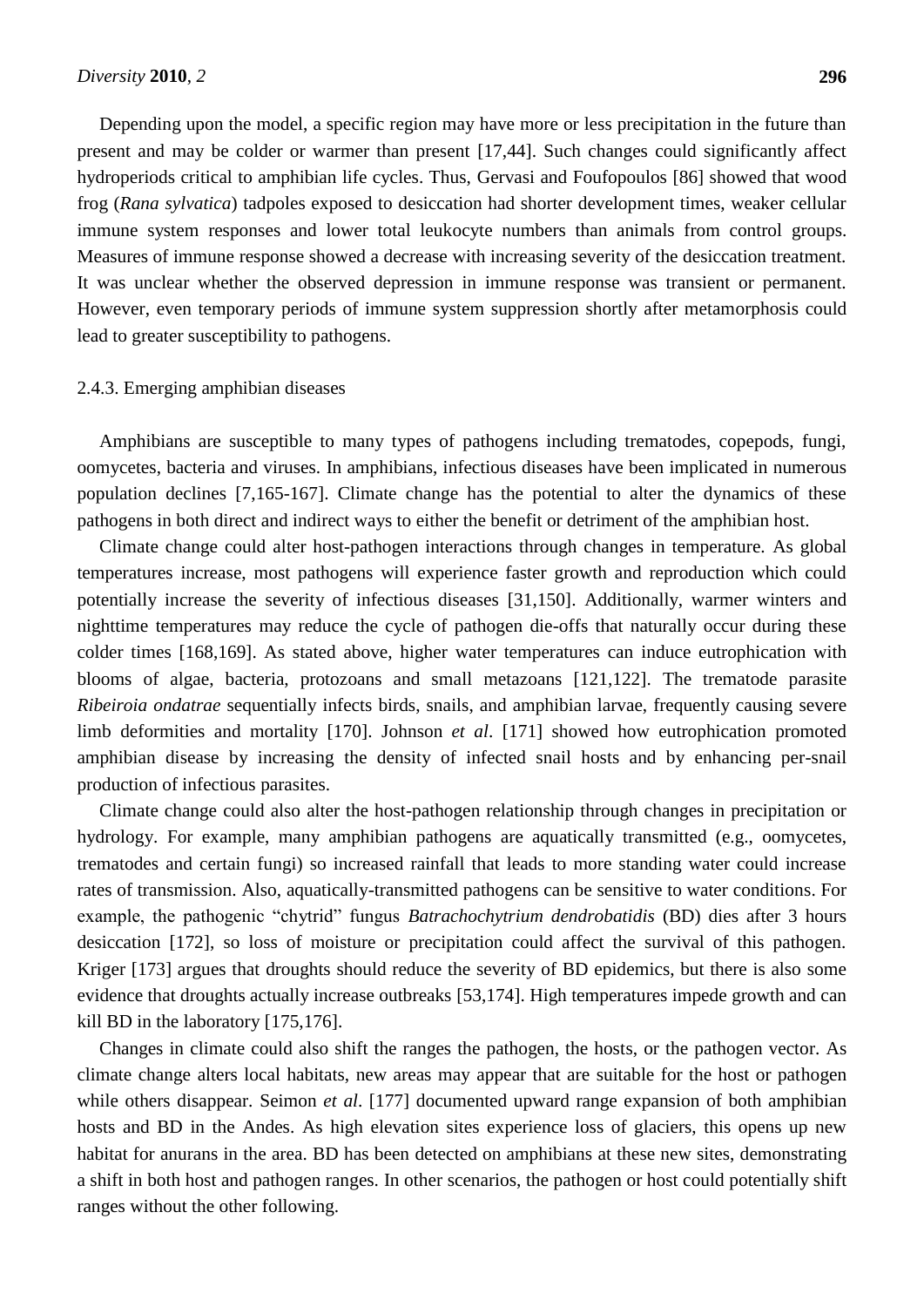On a local scale, an experimental field study in Oregon by Kiesecker *et al*. [20] illustrates a complex interrelationship among climate change, UV-B radiation and amphibian population declines and parallels a tropical study by Pounds *et al*. [178]. Kiesecker *et al*. [20] linked ENSO events with decreased winter precipitation in the Oregon USA Cascade Range. They suggested that less winter snow pack resulted in lower water levels when western toads (*Bufo boreas*) breed in early spring. Toad embryos developing in shallower water are exposed to higher levels of UV-B radiation, which results in increased mortality from the pathogenic oomycete, *Saprolegnia ferax*.

Another example of changing hydrology affecting amphibian diseases on a local level is that of Kupferberg *et al*. [179]. The authors found that outbreaks of a pathogenic copepod, *Lernaea cyprinacea*, are more severe following unusually warm summers in northern California. The authors speculate that this could be partly caused by changes in hydrology. During the warm summer of the outbreak, water levels were reduced, forcing amphibian larvae into high densities. Reduced discharge slowed river velocities which could have allowed for easier transmission of the copepod parasite.

Pounds *et al*. [178] identified two dynamics that are global in nature: climate change and the potential spread of a highly virulent pathogen (discussed in Blaustein and Dobson [180]). BD is implicated as the proximate cause for *Atelopus* population crashes and species extinctions in tropical America. Pounds *et al*. [178] presented a mechanistic explanation for how climate change may influence outbreaks of BD by modifying conditions in montane areas of Central and South America where nighttime temperatures are shifting closer to the thermal optimum for BD, while increased daytime cloudiness prevents frogs from finding thermal refuges from the pathogen. Climate change and outbreaks of chytridiomycosis have been reported in several other studies. Bosch *et al*. [181] showed a significant association between rising temperatures and outbreaks of chytridiomycosis in Spain. D'Amen and Bombi [182] showed the emergence of BD after a climatic shift or extreme weather event in Italy. Increases in chydriomycosis were correlated with low summer temperatures in Australia [183].

Lips *et al.* [184] tested the robustness of the climate-linked epidemic hypothesis by reanalyzing data on declines and extinctions of *Atelopus* species in the same region where Pounds *et al*. [178] performed their research. The Lips *et al*. [185] analysis did not support the climate-linked epidemic hypothesis. They suggest that BD is an introduced pathogen that has been spreading throughout the American tropics since the 1970s. This spatiotemporal hypothesis suggests that BD spreads independent of climate shifts.

The assertions of Pounds *et al*. [178] and Lips *et al*. [184] have been questioned in several recent papers. Lampo *et al*. [185] demonstrated that some of the assumptions of the spatiotemporal hypothesis are inconsistent with data on extinctions and declines and population crashes may not be due to the arrival of BD. Parmesan and Singer [186] questioned the statistical analysis of Lips *et al.* [184] and suggest that both hypotheses are supported by numerous studies, are not mutually exclusive and may be interactive. Rohr *et al*. [187] examined the climate-linked epidemic hypothesis and the spatiotemporal spread hypothesis. Rohr *et al*. [187] found no support for the "chytrid-thermal optimum hypothesis" [178,180]. However, they suggest that climate change is likely to play an important role in amphibian population declines worldwide.

Alford *et al*. [188] stated that during the decline of amphibians in New South Wales, Australia, very few moribund specimens examined were positive for BD. Alford *et al*. [188] suggested that stress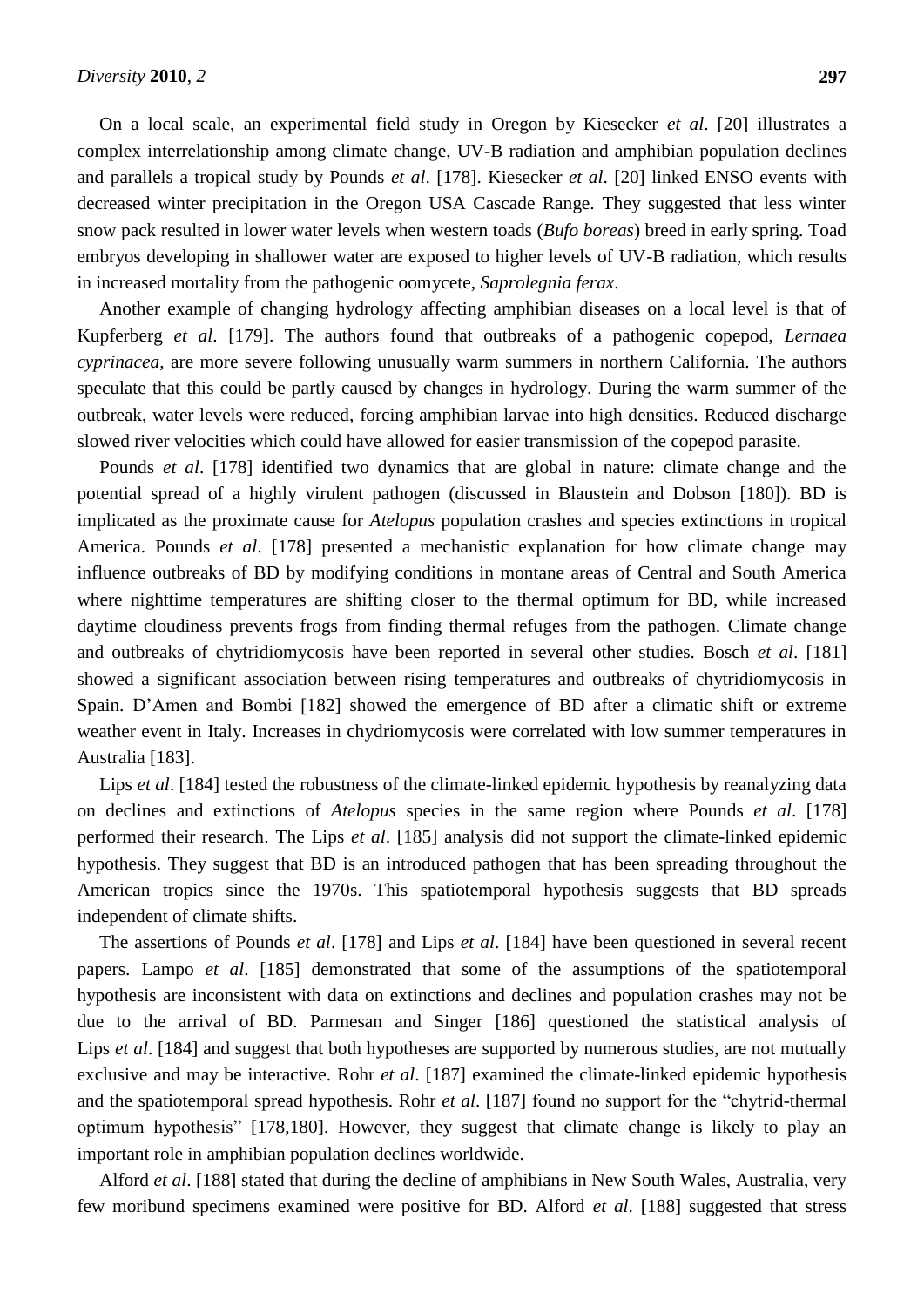during growth and development may contribute to limb asymmetries in amphibians. They suggested that unusual climate conditions may be a significant stressor on amphibian growth and development. In Australia, they attributed the greater frequency of limb asymmetries in "pre-declining populations" compared with non-declining "control" populations to stress from "dramatic regional warming". They suggest that BD may not be the only factor involved in amphibian population declines in this region and that climate conditions alone may be an important factor in declines.

Di Rosa *et al*. [189] provide evidence that BD may be present without causing chytridiomycosis in frogs in Italy and that other pathogens may also contribute to frog declines in this region. In agreement with Pounds *et al.* [190] they suggest that climate conditions may make amphibians more susceptible to a number of pathogens.

Evidence from long-term studies at the Savannah River site in South Carolina, USA, illustrates that populations of several amphibian species have been in decline [54]. At this site, the presence of BD was rare and there was no evidence of chytridiomycosis. The investigators concluded that the population declines in this region were more likely due to extreme weather such as low rainfall and shortened hydroperiod for breeding rather than a BD epidemic.

## 2.4.4. UV-B radiation

Changes in precipitation which affect hydroperiods and habitat alteration such as deforestation, can expose amphibians to levels of solar radiation that they have not previously experienced.

A number of investigators at various sites around the world have shown via experiments that exposure to ambient levels of UV-B radiation decreases the hatching success of many (but not all) amphibian species at natural oviposition sites in the field [35,191,192]. These studies have demonstrated that the embryos of some species are less resistant to UV-B radiation than others [191,192].

Importantly, even though hatching rates of some species may appear unaffected by ambient UV-B radiation in field experiments, an increasing number of studies illustrate a variety of sublethal effects due to UV exposure. Depending on the species, these effects have been observed in all life stages [191]. For example, when exposed to UV-B radiation, amphibians may change their behavior [193-195], growth and development may be slowed [196-198], or a number of developmental and physiological malformations may occur [199-204]. Sublethal effects may become evident even in species whose embryos appeared to be resistant in field experiments. Moreover, numerous field and laboratory experiments have also shown that UV-B radiation interacts synergistically with a variety of chemicals, low pH and pathogens [191,205-207].

The experimental field study in Oregon USA by Kiesecker *et al*. [20] discussed above illustrates the interrelationships among precipitation, climate change and UV radiation and how they may interact to harm amphibians and supports the tropical study by Pounds *et al*. [9]. Merilä *et al*. [208] present an interesting scenario combining climate change, UV radiation and amphibian breeding. They suggest that if amphibians are breeding earlier in northern ecosystems, then their annual life cycle will not only start earlier relative to the calendar date but also with regard to maximum UV-B exposure. UV-B exposure would be lower than if amphibians bred later in the spring. Thus, they suggest that global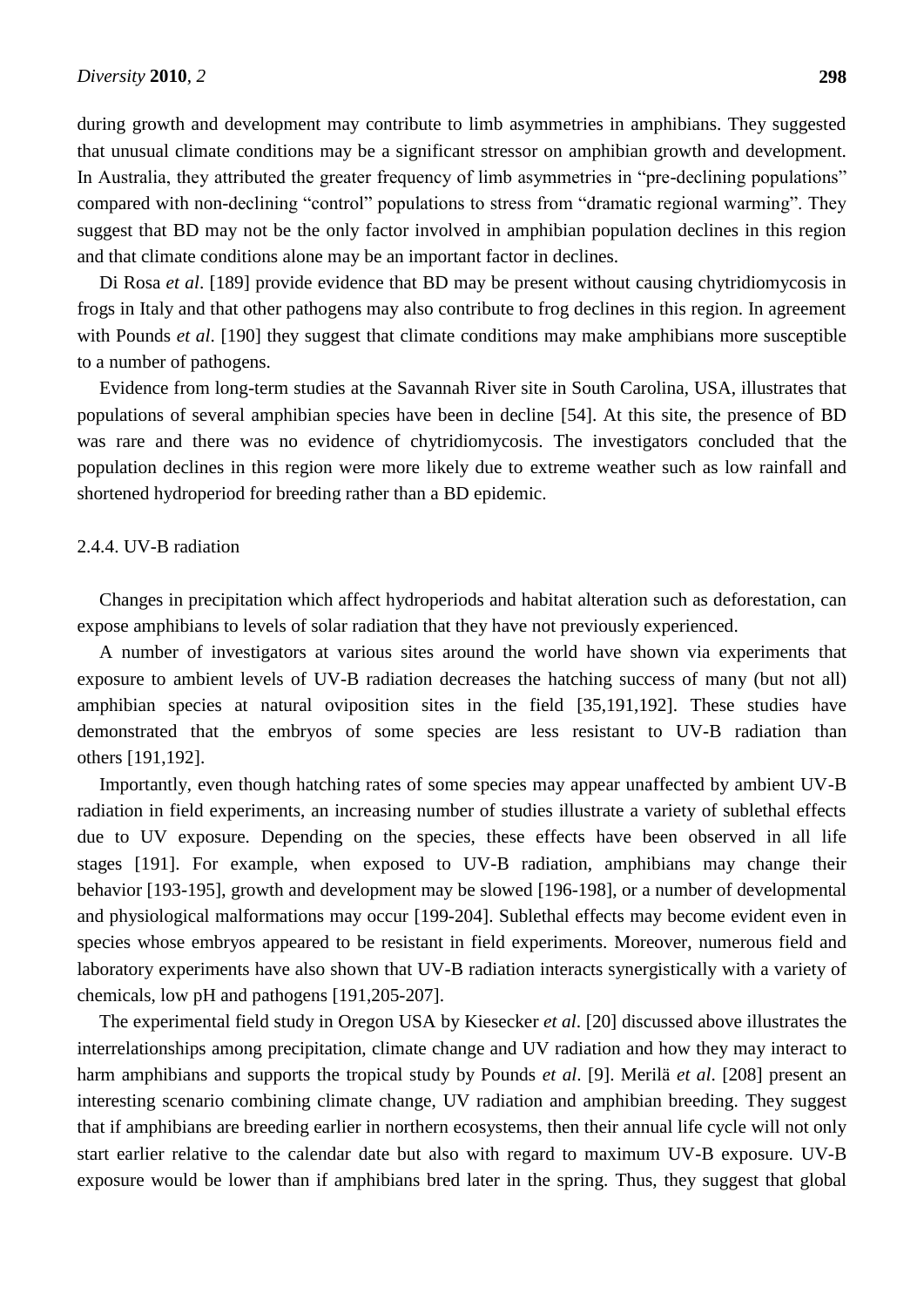warming, which may induce amphibians to breed earlier may counteract the effects of increasing UV-B levels generated by a thinning ozone layer.

Temperature and UV-B radiation may also interact synergistically. Two recent studies [209,210] demonstrate reduced survival of amphibian larvae when cold temperatures and UV-B radiation are combined. There are several possible mechanisms by which this could occur. For example, DNA repair enzymes, such as photolyase, are essential in mitigating the damage to DNA caused by exposure to UV-B radiation. Cold temperatures can reduce the activity of photolyase and slow repair of damaged DNA. Additionally, cold temperatures could indirectly increase the threat of UV-B by altering the behavior of larval amphibians such that they are exposed to higher levels of UV-B. Any amphibian inhabiting cold habitats with high levels of UV-B could be particularly at risk. Global warming is likely to change temperatures in many habitats, which will alter the threat of UV-B for amphibians and make the risk of negative effects from UV-B exposure difficult to predict.

#### 2.4.5. Air-borne contaminants

Besides global environmental changes, numerous agents, including air-borne pollutants, may be toxic to amphibians by themselves or interact with warming trends and UV radiation in a synergistic fashion. As worldwide agricultural demands rise there will be significant increases in pesticide use [211]. Pesticides have the potential for atmospheric transport [212,213] and deposition where they may be available for uptake by biota, especially by amphibians through their permeable skin, and may alter nutrient dynamics or increase water clarity allowing for greater penetration of ultraviolet radiation [214]. Contaminants transported atmospherically are potentially harmful to amphibians [215-218] and they may interact with UV-B radiation, other contaminants and changes in climate [190]. For example, acid deposition from the atmosphere to aquatic systems has been linked to both lethal and sublethal effects on developing amphibians, particularly those that breed in temporary ponds [218]. However, the effects of other atmospheric contaminants on amphibians have not been well documented.

Pounds and Crump [220] suggested that atmospheric scavenging of contaminants by clouds might concentrate them and release them in remote areas such as Monteverde, Costa Rica where many populations of amphibians have declined. This effect may be particularly important under unusually hot, dry conditions [9,220]. In California, atmospheric deposition of organophosphate pesticides from the highly agricultural Central Valley may be contributing to declines in frog populations [221]. Pesticides may adhere to foliage where they may threaten native species [221]. Activity of the enzyme cholinesterase in treefrogs (*Hyla regilla*) was impaired in areas where populations of ranid frogs were declining [221]. Cholinesterase impairment might be linked to the presence of organophosphate pesticides [221]. Using GIS analysis, Davidson *et al*. [212] concluded that pesticides carried upwind from the Central Valley of California may be contributing to declines in red-legged (*Rana aurora*) frogs in California.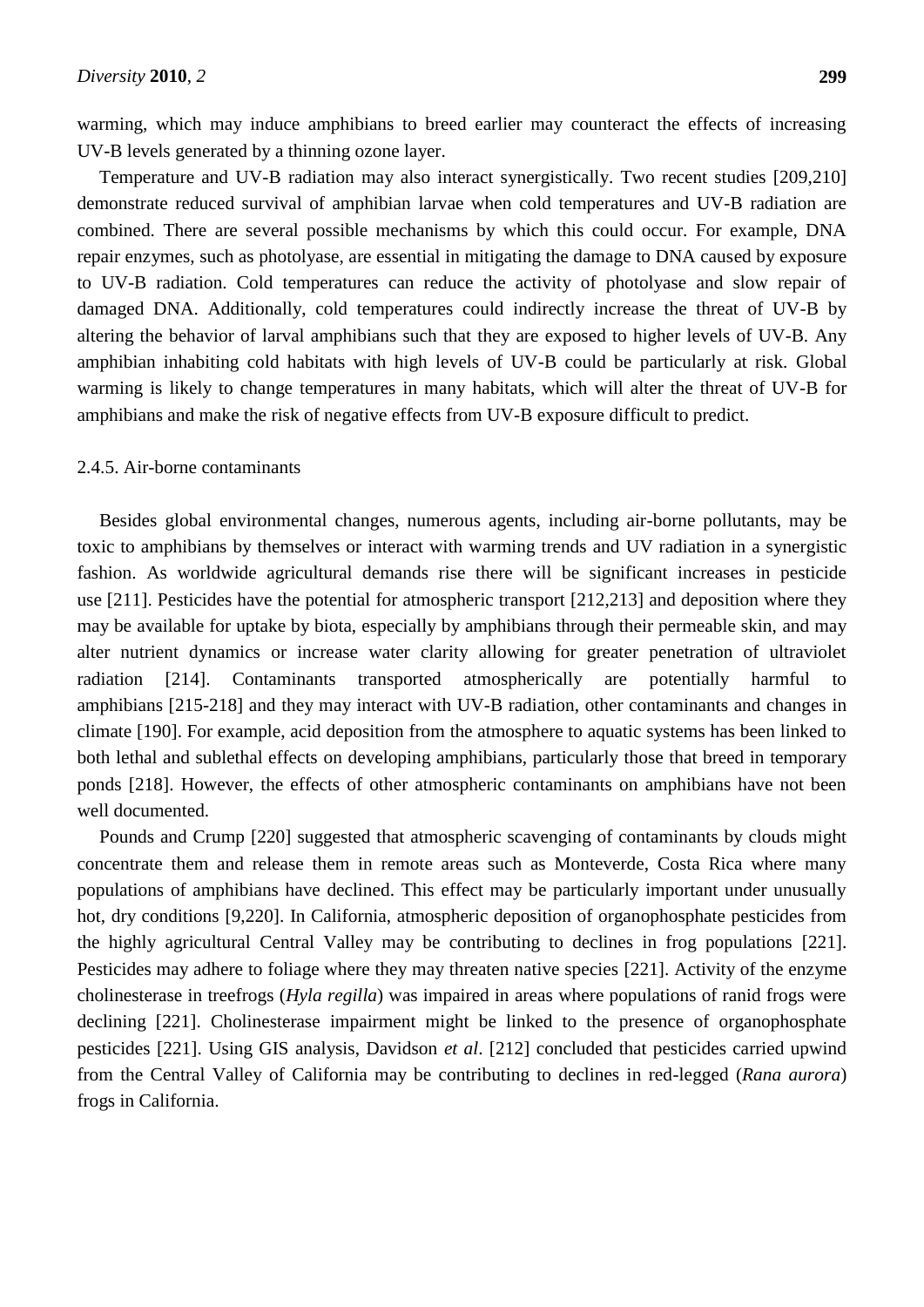## **3. Conclusions**

Our review suggests that climate change may have both direct and indirect effects on amphibians at the individual, population and community level. Shifts in amphibian ranges are predicted under certain climate model scenarios. Changes in climate may affect survival, growth, reproduction and dispersal capabilities. Moreover, climate change can alter amphibian habitats including vegetation, soil, and hydrology. Climate change can influence food availability and overall predator-prey and competitive interactions which can alter community structure. Climate change can also alter pathogen-host dynamics and greatly influence how diseases are manifested. Changes in climate can interact with other stressors such as UV-B radiation and contaminants. The interactions between all these factors are complex and are probably driving some amphibian population declines and extinctions.

We suggest that a multidisplinary approach is essential for understanding the direct and indirect effects of climate change on amphibians. Climate modeling should be fortified with both laboratory and field experiments. Experimental studies should be bolstered with molecular work, especially using molecular tools that can provide clues as to how amphibians are affected at the physiological level [222]. Molecular biologists, ecologists and modelers working together may be able to help us understand the broad impacts of climate change on amphibians.

#### **Acknowledgements**

We thank Ezy Yoo, S. Turner, J. Lerner, L. Biederman and P. Beck for their help.

# **References**

- 1. Lawton, J.H.; May, R.M. *Extinction Rates*; Oxford University Press: Oxford, UK, 1995.
- 2. Wilson, E.O. *The Diversity of Life*; Harvard University Press: Cambridge, MA, USA, 1992.
- 3. Houlahan, J.E.; Findlay, C.S.; Schmidt, B.R.; Meyer, A.H.; Kuzmin, S.L. Quantitative evidence for global amphibian population declines. *Nature* **2000**, *404*, 752-755.
- 4. Stuart, S.N.; Chanson, J.S.; Cox, N.A.; Young, B.E.; Rodrigues, A.S.L.; Fischmann, D.L.; Waller, R.W. Status and trends of amphibian declines and extinctions worldwide. *Science* **2004**, *306*, 1783-1786.
- 5. Lannoo, M. *Amphibian Declines: The Conservation Status of United States Species*; University California Press: Berkeley, CA, USA, 2005.
- 6. Mendelson, J.R., III; Lips, K.R.; Gagliardo, R.W.; Rabb, G.B.; Collins, J.P.; Diffendorfer, J.E.; Daszack, P.; Ibáñez, R.; Zippel, K.C.; Lawson, D.P.; Wright, K.M.; Stuart, S.N.; Gascon, C.; Silva, H.R.; Burrowes, P.A.; Joglar, R.L.; La Marca, E.; Lötters, S.; Perez, L.H.; Weldon, C.; Hyatt, A.; Rodriguez-Mahecha, J.V.; Hunt, S.; Robertson, H.; Lock, B.; Raxworthy, C.J.; Frost, D.R.; Lacy, R.C.; Alfrod, R.A.; Campbell, J.A.; Parra-Olea, G.; Bolaños, F.; Domingo, J.J.C.; Halliday, T.; Murphy, J.B.; Wake, M.H.; Coloma, L.A.; Kuzmin, S.L.; Price, M.S.; Howell, K.M.; Lau, M.; Pethiyagoda, R.; Boone, M.; Lannoo, M.J.; Blaustein, A.R.; Dobson, A.; Griffiths, A.; Crump, M.L.; Wake, D.B.; Brodie, E.D.J. Confronting amphibian declines and extinctions. *Science* **2006**, *313*, 48.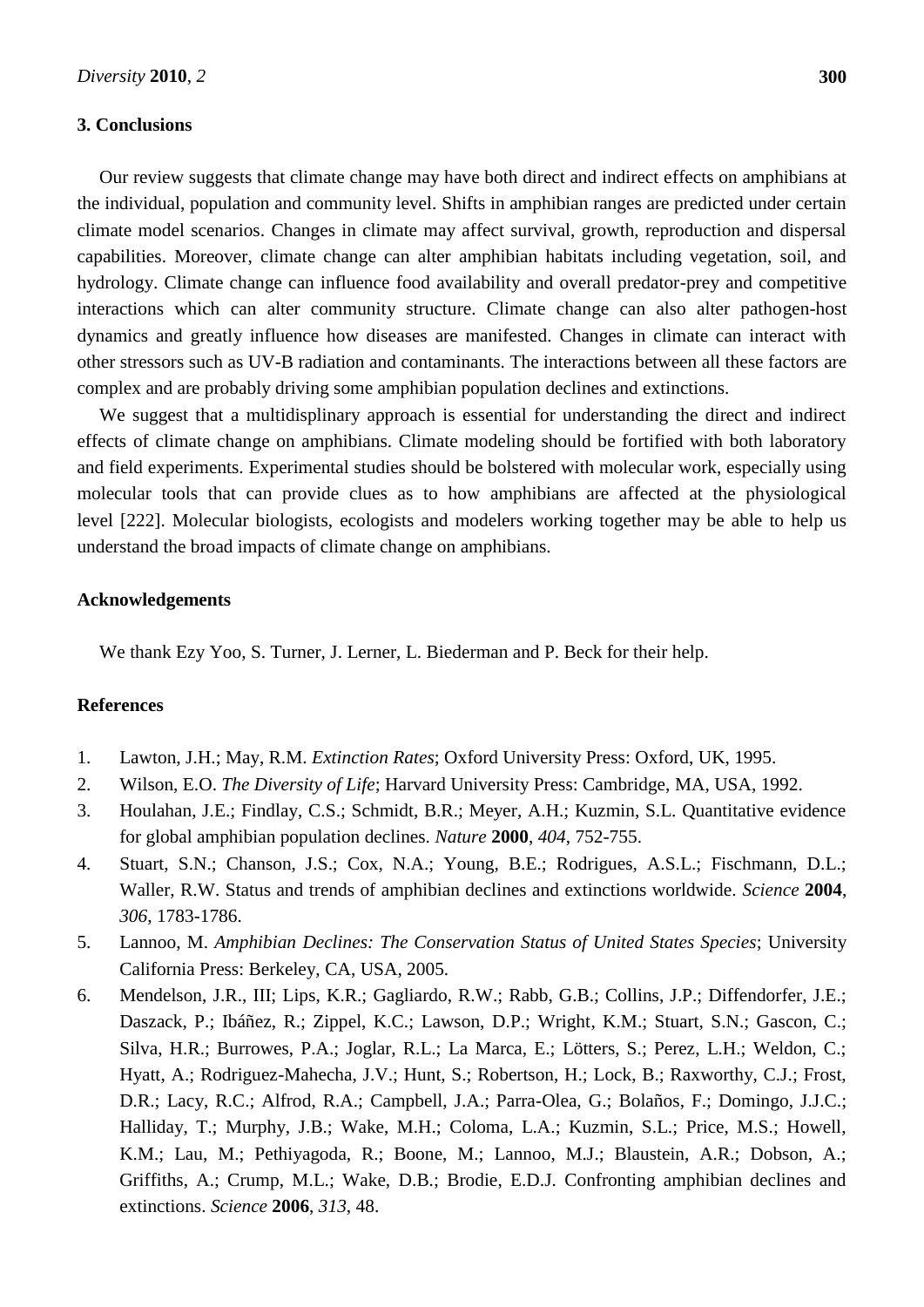- 7. Bielby, J.; Cooper, N.; Cunningham, A.A.; Garner, T.W.J.; Purvis, A. Predicting susceptibility to rapid declines in the world's frogs. *Conserv. Lett.* **2008**, *1*, 82-90.
- 8. Pounds, J.A.; Fogden, M.P.L.; Savage, J.M.; Gorman, G.C.; Test of null models for amphibian declines on a tropical mountain. *Conserv. Biol.* **1997**, *11*, 1307-1322.
- 9. Pounds, J.A.; Fogden, M.P.L.; Campbell, J.H. Biological responses to climate change on a tropical mountain. *Nature* **1999**, *398*, 611-615.
- 10. Wake, D.B.; Vredenburg, V.T. Are we in the midst of the sixth mass extinction? A review from the world of amphibians. *Proc. Natl. Acad. Sci. USA* **2008**, *105*, 11466-11473.
- 11. Blaustein, A.R.; Kiesecker, J.M.; Complexity in conservation: Lessons from the global decline of amphibian populations. *Ecol. Lett*. **2002**, *5*, 597-608.
- 12. van der Leun, J.C.; Tang, X.; Tevini, M. *Environmental Effects of Ozone Depletion 1998 Assessment*; Elsevier: Lausanne, Switzerland, 1998.
- 13. Peters, R.L; Lovejoy, T.E. *Global Warming and Biological Diversity*; Yale University Press: New Haven, CT, USA, 1992.
- 14. Reaser, J.K.; Blaustein, A.R. Repercussions of global change. In *Status and Conservation of North American Amphibians*; Lannoo, M., Ed.; University of California Press: Berkeley, CA, USA, 2005; pp 60-63.
- 15. Cockell, C.S.; Blaustein, A.R. *Ecosystems, Evolution and Ultraviolet Radiation*; Springer: New York, NY, USA, 2001.
- 16. IPCC. Climate change 2007: the physical science basis. In *Contribution of Working Group I to the Fourth Assessment Report of the Intergovernmental Panel on Climate Change*; Solomon, S., Qin, D., Manning, M., Chen, Z., Marquis, M., Averyt, K.B., Tignor, M., Miller, H.L., Eds.; Cambridge University Press: Cambridge, UK, 2007.
- 17. Lawler, J.J.; Shafer, S.L.; White, D.; Kareiva, P.; Maurer, E.P.; Blaustein, A.R.; Bartlein, P.J. Projected climate-induced faunal change in the western hemisphere. *Ecology* **2009**, *90*, 588-597.
- 18. Andrady, A.; Aucamp, P.J.; Bais, A.; Ballaré, C.L.; Björn L.O.; Bornman, J.F.; [Caldwell, M.](http://www.ncbi.nlm.nih.gov/pubmed?term=%22Caldwell%20M%22%5BAuthor%5D&itool=EntrezSystem2.PEntrez.Pubmed.Pubmed_ResultsPanel.Pubmed_RVAbstract); [Cullen, A.P.](http://www.ncbi.nlm.nih.gov/pubmed?term=%22Cullen%20AP%22%5BAuthor%5D&itool=EntrezSystem2.PEntrez.Pubmed.Pubmed_ResultsPanel.Pubmed_RVAbstract); [Erickson, D.J.](http://www.ncbi.nlm.nih.gov/pubmed?term=%22Erickson%20DJ%22%5BAuthor%5D&itool=EntrezSystem2.PEntrez.Pubmed.Pubmed_ResultsPanel.Pubmed_RVAbstract); [de Gruijl, F.R.](http://www.ncbi.nlm.nih.gov/pubmed?term=%22de%20Gruijl%20FR%22%5BAuthor%5D&itool=EntrezSystem2.PEntrez.Pubmed.Pubmed_ResultsPanel.Pubmed_RVAbstract); [Häder, D.P.](http://www.ncbi.nlm.nih.gov/pubmed?term=%22H%C3%A4der%20DP%22%5BAuthor%5D&itool=EntrezSystem2.PEntrez.Pubmed.Pubmed_ResultsPanel.Pubmed_RVAbstract); Ilyas, M.; [Kulandaivelu, G.](http://www.ncbi.nlm.nih.gov/pubmed?term=%22Kulandaivelu%20G%22%5BAuthor%5D&itool=EntrezSystem2.PEntrez.Pubmed.Pubmed_ResultsPanel.Pubmed_RVAbstract); [Kumar,](http://www.ncbi.nlm.nih.gov/pubmed?term=%22Kumar%20HD%22%5BAuthor%5D&itool=EntrezSystem2.PEntrez.Pubmed.Pubmed_ResultsPanel.Pubmed_RVAbstract)  [H.D.](http://www.ncbi.nlm.nih.gov/pubmed?term=%22Kumar%20HD%22%5BAuthor%5D&itool=EntrezSystem2.PEntrez.Pubmed.Pubmed_ResultsPanel.Pubmed_RVAbstract); [Longstreth, J.](http://www.ncbi.nlm.nih.gov/pubmed?term=%22Longstreth%20J%22%5BAuthor%5D&itool=EntrezSystem2.PEntrez.Pubmed.Pubmed_ResultsPanel.Pubmed_RVAbstract); [McKenzie, R.L.](http://www.ncbi.nlm.nih.gov/pubmed?term=%22McKenzie%20RL%22%5BAuthor%5D&itool=EntrezSystem2.PEntrez.Pubmed.Pubmed_ResultsPanel.Pubmed_RVAbstract); [Norval, M.](http://www.ncbi.nlm.nih.gov/pubmed?term=%22Norval%20M%22%5BAuthor%5D&itool=EntrezSystem2.PEntrez.Pubmed.Pubmed_ResultsPanel.Pubmed_RVAbstract); [Paul, N.](http://www.ncbi.nlm.nih.gov/pubmed?term=%22Paul%20N%22%5BAuthor%5D&itool=EntrezSystem2.PEntrez.Pubmed.Pubmed_ResultsPanel.Pubmed_RVAbstract); [Redhwi, H.H.](http://www.ncbi.nlm.nih.gov/pubmed?term=%22Redhwi%20HH%22%5BAuthor%5D&itool=EntrezSystem2.PEntrez.Pubmed.Pubmed_ResultsPanel.Pubmed_RVAbstract); [Smith, R.C.](http://www.ncbi.nlm.nih.gov/pubmed?term=%22Smith%20RC%22%5BAuthor%5D&itool=EntrezSystem2.PEntrez.Pubmed.Pubmed_ResultsPanel.Pubmed_RVAbstract); [Solomon, K.R.](http://www.ncbi.nlm.nih.gov/pubmed?term=%22Solomon%20KR%22%5BAuthor%5D&itool=EntrezSystem2.PEntrez.Pubmed.Pubmed_ResultsPanel.Pubmed_RVAbstract); [Sulzberger, B.](http://www.ncbi.nlm.nih.gov/pubmed?term=%22Sulzberger%20B%22%5BAuthor%5D&itool=EntrezSystem2.PEntrez.Pubmed.Pubmed_ResultsPanel.Pubmed_RVAbstract); [Takizawa, Y.](http://www.ncbi.nlm.nih.gov/pubmed?term=%22Takizawa%20Y%22%5BAuthor%5D&itool=EntrezSystem2.PEntrez.Pubmed.Pubmed_ResultsPanel.Pubmed_RVAbstract); [Tang, X.](http://www.ncbi.nlm.nih.gov/pubmed?term=%22Tang%20X%22%5BAuthor%5D&itool=EntrezSystem2.PEntrez.Pubmed.Pubmed_ResultsPanel.Pubmed_RVAbstract); [Teramura, A.H.](http://www.ncbi.nlm.nih.gov/pubmed?term=%22Teramura%20AH%22%5BAuthor%5D&itool=EntrezSystem2.PEntrez.Pubmed.Pubmed_ResultsPanel.Pubmed_RVAbstract); [Torikai,](http://www.ncbi.nlm.nih.gov/pubmed?term=%22Torikai%20A%22%5BAuthor%5D&itool=EntrezSystem2.PEntrez.Pubmed.Pubmed_ResultsPanel.Pubmed_RVAbstract) A.; [van der](http://www.ncbi.nlm.nih.gov/pubmed?term=%22van%20der%20Leun%20JC%22%5BAuthor%5D&itool=EntrezSystem2.PEntrez.Pubmed.Pubmed_ResultsPanel.Pubmed_RVAbstract)  [Leun, J.C.](http://www.ncbi.nlm.nih.gov/pubmed?term=%22van%20der%20Leun%20JC%22%5BAuthor%5D&itool=EntrezSystem2.PEntrez.Pubmed.Pubmed_ResultsPanel.Pubmed_RVAbstract); [Wilson, S.R.](http://www.ncbi.nlm.nih.gov/pubmed?term=%22Wilson%20SR%22%5BAuthor%5D&itool=EntrezSystem2.PEntrez.Pubmed.Pubmed_ResultsPanel.Pubmed_RVAbstract); Worrest, R.C.; [Zepp, R.G.](http://www.ncbi.nlm.nih.gov/pubmed?term=%22Zepp%20RG%22%5BAuthor%5D&itool=EntrezSystem2.PEntrez.Pubmed.Pubmed_ResultsPanel.Pubmed_RVAbstract) Environmental effects of ozone depletion and its interactions with climate change: progress report, 2008. *Photochem. Photobiol Sci*. **2009**, *8*, 13-22.
- 19. Ovaska, K. Vulnerability of amphibians in Canada to global warming and increased ultraviolet radiation. Amphibians in decline: Canadian studies of a global problem, society for the study of amphibians and reptiles. *Herpetol. Conserv.* **1997**, *1*, 206-225.
- 20. Kiesecker, J.M.; Blaustein, A.R.; Belden, L.K. Complex causes of amphibian population declines. *Nature* **2001**, *410*, 681-684.
- 21. Tevini, M. *UV-B Radiation and Ozone Depletion: Effects on Humans, Animals, Plants, Microorganisms, and Materials*; Lewis Publishers: Boca Raton, FL, USA, 1993.
- 22. Schindler, D.W.; Curtis, P.J.; Parker, B.R.; Stainton, M.P. Consequences of climate warming and lake acidification for UV-B penetration in North American boreal lakes. *Nature* **1996**, *379*, 705-708.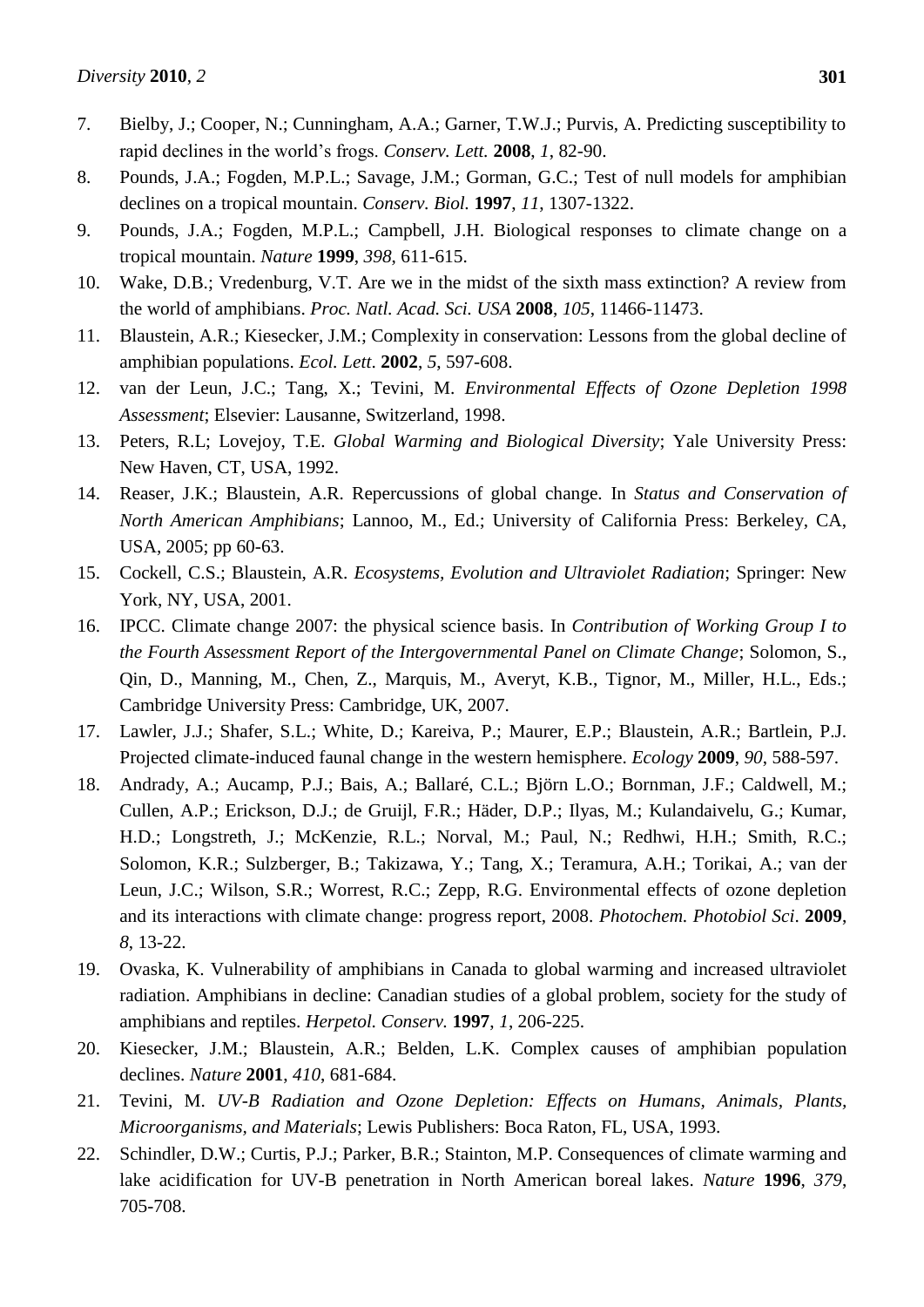- 23. Kerr, J.B.; McElroy, C.T. Evidence for large upward trends of ultraviolet-B radiation linked to ozone depletion. *Science* **1993**, *262*, 1032-1034.
- 24. Herman, J.R.; Bhartia, P.K.; Ziemke, J.; Ahmad, Z.; and Larko, D. UV-B increases (1979-1992) from decreases in total ozone. *Geophys. Res. Lett.* **1996**, *23*, 2117-2120.
- 25. Middleton, E.M.; Herman, J.R.; Celarier, E.A.; Wilkinson, J.W.; Carey, C.; Rusin, R.J. Evaluating ultraviolet radiation exposure with satellite data at sites of amphibian declines in Central and South America. *Conserv. Biol.* **2001**, *15*, 914-929.
- 26. Donnelly, M.A.; Crump, M.L. Potential effects of climate change on two Neotropical amphibian assemblages. *Clim. Change* **1998**, *39*, 541-561.
- 27. Alford, R.A.; Richards, S.J. Global amphibian declines: a problem in applied ecology. *Ann. Rev. Ecol. Syst.* **1999**, *30*, 133-165.
- 28. Alexander, M.A.; Eischeid, J.K. Climate variability in regions of amphibian declines. *Conserv. Biol.* **2001**, *15*, 930-942.
- 29. Blaustein, A.R.; Hatch, A.C.; Belden, L.K.; Scheessele, E.; Kiesecker, J.M. Global change: challenges facing amphibians*.* In *Amphibian Conservation*; Semlitsch R.D., Ed.; Smithsonian Press: Washington, DC, USA, 2003; pp.187-198.
- 30. Carey, C.; Alexander, M.A. Climate change and amphibian declines: Is there a link? *Divers. Distribut.* **2003**, *9*, 111-121.
- 31. McMenamin, S.K.; Hadley, E.A.; Wright, C.K. Climatic change and wetland desiccation cause amphibian decline in Yellowstone National Park. *Proc. Natl. Acad. Sci. USA* **2008**, *105*, 16988-16993.
- 32. Heyer, W.R.; Rand, A.S.; Goncalvez da Cruz, C.A.; Peixoto, O.L. Decimations, extinctions and colonizations of frog populations in southeast Brazil and their evolutionary implications. *Biotropica* **1988**, *20*, 230-235.
- 33. Weygoldt, P. Changes in the composition of mountain stream frog communities in the Atlantic Mountains of Brazil: Frogs as indicators of environmental deteriorations? *Neotrop. Fauna & Environ.* **1989**, *24*, 249-255.
- 34. Crump, M.L.; Hensley, F.R.; Clark, K.L. Apparent decline of the golden toad: Underground or extinct? *Copeia* **1992**, *1*, 413-420.
- 35. Blaustein, A.R.; Belden, L.K.; Olson, D.H.; Green, D.L.; Root, T.L.; Kiesecker, K.M. Amphibian breeding and climate change. *Conserv. Biol.* **2001**, *15*, 1804-1809.
- 36. Bustamante, M.R.; Ron S.R.; Coloma, L.A. Cambios en la diversidad en siete communidades de anuros en los Andes de Ecuador. *Biotropica* **2005**, *37,* 180-189*.*
- 37. Raxworthy, C.J.; Pearson, R.G.; Rabibisoa, N.; Rakotondrazafy, A.M.; Ramanamanjato, J.-B.; Raselimanana, A.P.; Wu, S.; Nussbaum, R.A.; Stone, D.A. Extinction vulnerability of tropical montane endemism from warming and upslope displacement: a preliminary appraisal for the highest massif in Madagascar. *Glob. Change Biol*. **2008**, *14*, 1703-1720.
- 38. Parmesan, C. Ecological and evolutionary responses to recent climate change. *Ann. Rev. of Ecol. and Syst.* **2006**, *37*, 637-669.
- 39. Thomas, C.D.; Cameron, A.; Green, R.E. Extinction risk from climate change. *Nature* **2004**, *427*, 145-148.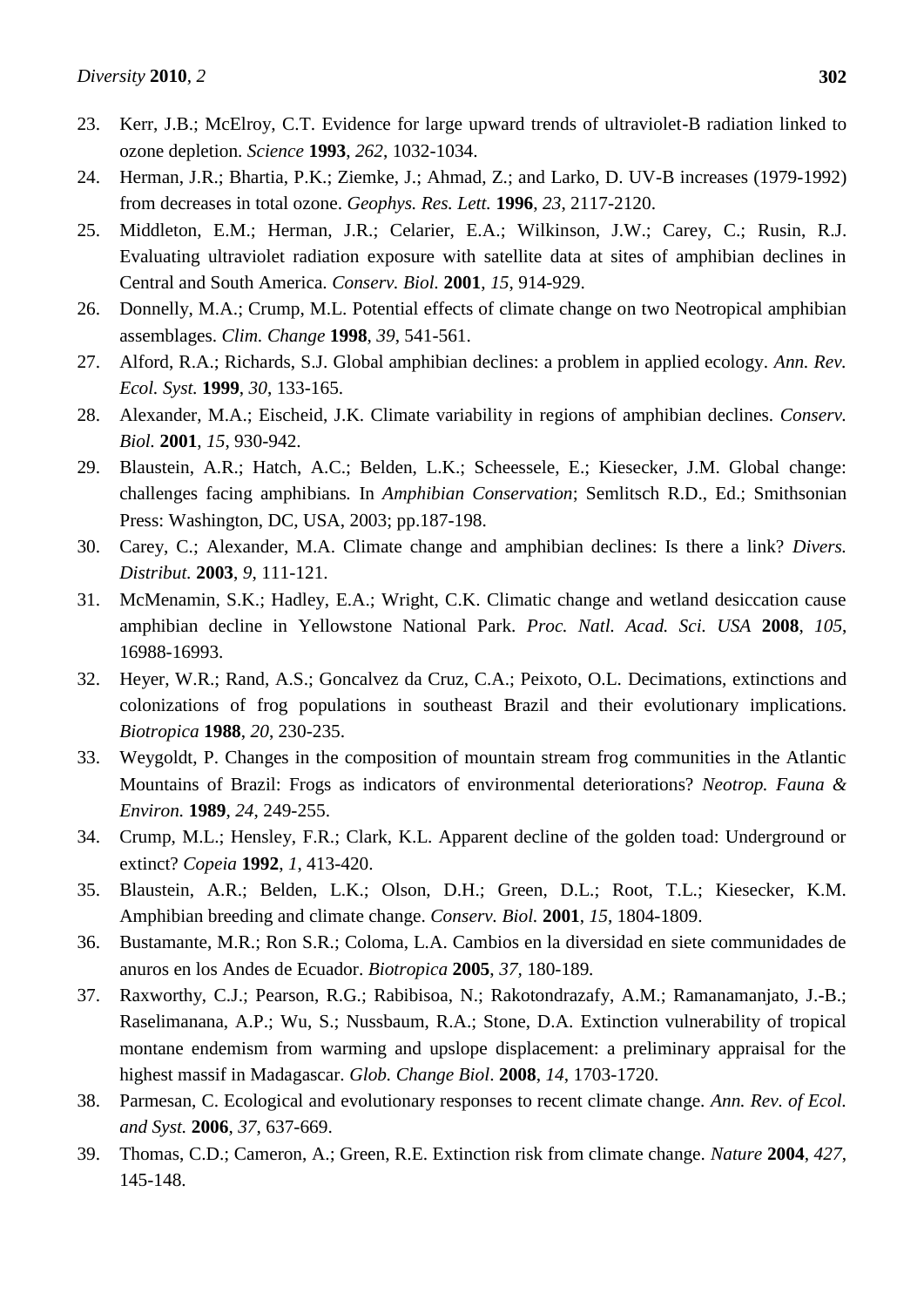- 40. Thuiller, W.; Lavorel, S.; Araújo, M.B.; Sykes, M.T.; Prentice, I.C. Climate change threats to plant diversity in Europe. *Proc. Natl. Acad. Sci. USA* **2005**,*102*, 8245-8250.
- 41. Lovejoy, T.E.; Hannah, L. *Climate Change and biodiversity*; Yale University Press: New Haven, CT, USA, 2005.
- 42. Araújo, M. B.; Thuiller,W.; Pearson, R.G. Climate warming and the decline of amphibians and reptiles in Europe*. J. Biogeo.* **2006**, *33*, 1712-1728.
- 43. Pearson, R.G.; Dawson, T.P. Predicting the impacts of climate change on the distribution of species: are climate envelope models useful? *Glob. Ecol. Biogeo.* **2003**, *12*, 361-371.
- 44. Lawler, J.J.; White, D.; Neilson, R.P.; Blaustein, A.R. Predicting climate-induced range shifts: model differences and model reliability. *Glob. Change Biol.* **2006**, *12*, 1568-1584.
- 45. Lawler, J.J.; Shafer, S.L.; Bancroft, B.A.; Blaustein, A.R. Projected climate impacts for the amphibians of the western hemisphere. *Conserv. Biol.* **2010**, *24*, 38-50.
- 46. Rome, L.C.; Stevens, E.D.; John-Alder, H.B. Temperature and thermal acclimation and physiological function. In *Environmental Physiology of the Amphibia*; Feder, M.E., Burggren, W.W., Eds.; University of Chicago Press: London, UK, 1992; pp. 183-205.
- 47. Hillyard, S.D. Behavioral, molecular and integrative mechanisms of amphibian osmoregulation. *J. Exper. Zool.* **1999**, *283*, 662-674.
- 48. Brooks, R.T. Potential impacts of global climate change on the hydrology and ecology of ephemeral freshwater systems of the forests of the northeastern United States. *Clim. Change* **2009**, *95*, 469-483.
- 49. Rios-López, N. Effects of increased salinity on tadpoles of two anurans from a Caribbean coastal wetland in relation to their natural abundance. *Amphibia-Reptilia* **2008**, *29*, 7-18.
- 50. Kundzewicz, Z.W.; Mata, L.J.; Arnell, N.W.; Döll, P.; Kabat, P.; Jiménez, B.; Miller, K.A. Freshwater Resources and Their Management. Climate Change 2007: Impacts, Adaptation and Vulnerability. Contribution of Working Group II to the Fourth. In *Assessment Report of the Intergovernmental Panel on Climate Change*; Oki, T., Sen, Z., Shiklomanov, I.A., Parry, M.L., Canziani, O.F., Palutikof, J.P., van der Linden, P.J., Hanson, C.E., Eds.; Cambridge University Press: Cambridge, UK, 2007.
- 51. IPCC. Assessment of Observed Changes and Responses in Natural and Managed Systems. In *Climate Change 2007: Impacts, Adaptation and Vulnerability. Contribution of Working Group II to the Fourth Assessment Report of the Intergovernmental Panel on Climate Change*; Rosenzweig, C., Casassa, G., Karoly, D.J., Imeson, A., Liu, C., Menzel, A., Rawlins, S., Root, T.L., Seguin, B., Tryjanowski, P., Parry, M.L., Canziani, O.F., Palutikof, J.P., van der Linden, P.J., Hanson, C.E., Eds.; Cambridge University Press: Cambridge, UK, 2007.
- 52. Reading, C.J. Linking global warming to amphibian declines through its effect on female body condition and survivorship*. Oecologia* **2007**, *151*, 125-131.
- 53. Burrowes, P.A.; Joglar, R.L.; Green, D.L. Potential causes for amphibian declines in Puerto Rico. *Herpetologica* **2004**, *60*, 141-154.
- 54. Daszak, P.; Scott, D.E.; Kilpatrick, A.M.; Faggioni, C.; Gibbons, J.W.; Porter, D. Amphibian population declines at Savannah River Site are linked to climate, not chytridiomycosis. *Ecology* **2005**, *86*, 3232-3237.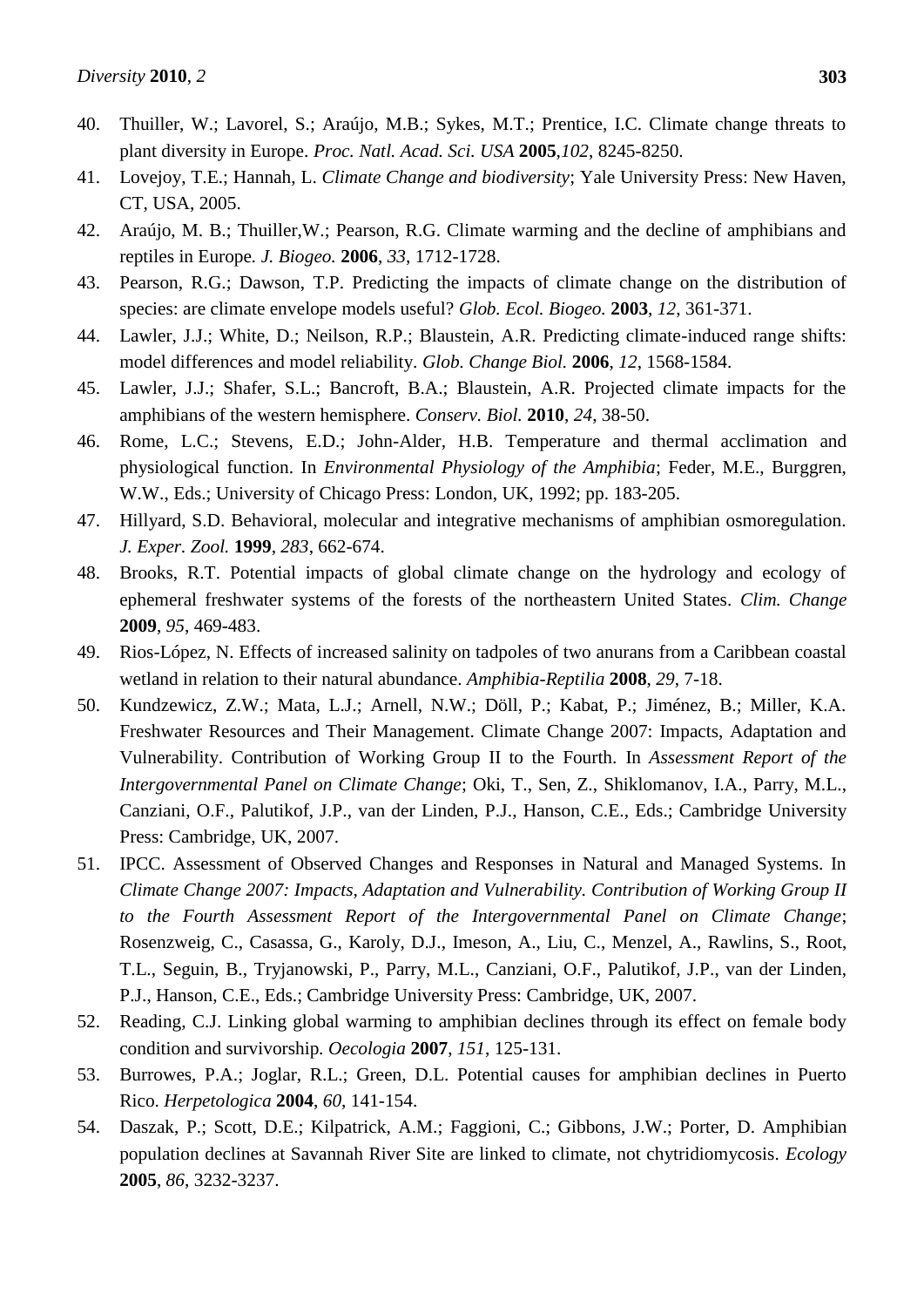- 55. Carey, C.; Heyer, W.R.; Wilkinson, J.; Alford, R.A.; Arntzen, J.W.; Halliday, T.; Hungerford, L.; Lips, K.R.; Middelton, E.M.; Orchard, S.A.; Rand, A.S. Amphibian declines and environmental change: Use of remote-sensing data to identify environmental correlates. *Conser. Biol.* **2001**, *15*, 903-913.
- 56. Beebee, T.J.C. Amphibian breeding and climate. *Nature* **1995**, *374*, 219-220.
- 57. Kusano, T.; Inoue, M. Long-term trends toward earlier breeding of Japanese amphibians. *J. Herp.* **2008**, *42*, 608-614.
- 58. Chadwick, E.A.; Slater, F.M.; Ormerod, S.J. Inter- and intraspecific differences in climatically mediated phenological change in coexisting *Triturus* species. *Glob. Change Biol.* **2006**, *12*, 1069-1078.
- 59. Gibbs, J.P.; Breisch, A.R. Climate warming and calling phenology of frogs near Ithaca, New York, 1900−1999. *Conserv. Biol.* **2001**, *15*, 1175-1178.
- 60. Hartel, T. Weather conditions, breeding date and population fluctuation in *Rana dalmantina* from central Romania. *Herpetol. J.* **2008**, *18*, 1-5.
- 61. Vaira, M. Annual variation of breeding patterns of the toad, *Melanophryniscus rubriventris* (Vellard, 1947). *Amphibia-Reptilia* **2005**, *26*, 193-199.
- 62. Richter-Boix, A.; Llorente, G.A.; Montori, A. Breeding phenology of an amphibian community in a Mediterranean area. *Amphibia-Reptilia* **2006**, *27*, 549-559.
- 63. Mills, N.E.; Barnhart, M.C. Effects of hypoxia on embryonic development in two *Ambystoma* and two *Rana* species. *Physiol. Biochem. Zool.* **1999**, *72*, 179-188.
- 64. Wassersug, R.J.; Seibert, E.A. Behavioral responses of amphibian larvae to variation in dissolved oxygen. *Copeia* **1975**, *1975*, 86-103.
- 65. Eggert, C. Sex determination: the amphibian models. *Reprod. Nutr. Dev.* **2004**, *44*, 539-549.
- 66. Duellman, W.E.; Trueb, L. *Biology of Amphibians*; Johns Hopkins University Press: Baltimore, MD, USA, 1986.
- 67. Volpe, E.P. Embryonic temperature tolerance and rate of development of *Bufo valliceps*. *Physiol. Zool.* **1957**, *30*, 164-175.
- 68. Vonesh, J.R.; De la Cruz, O. Complex life cycles and density dependence: assessing the contribution of egg mortality to amphibian declines. *Oecologia* **2002**, *133*, 325-333.
- 69. Biek, R.; Funk, W.C.; Maxell, B.A.; Mills, L.S. What is missing in amphibian decline research: Insights from ecological sensitivity analysis. *Conserv. Biol.* **2002**, *16*, 728-734.
- 70. Broomhall, S.D. Egg temperature modifies predator avoidance and the effects of the insecticide endosulfan on tadpoles of an Australian frog. *J. Appl. Ecol.* **2004**, *41*, 105-113.
- 71. Govindarajulu, P.P.; Anholt, B.R. Interaction between biotic and abiotic factors determines tadpole survival rate under natural conditions. *Ecoscience* **2006**, *13*, 413-421.
- 72. Álvarez, D.; Nicieza, A.G. Effects of temperature and food quality on anuran larval growth and metamorphosis. *Funct. Ecol.* **2002**, *16*, 640-648.
- 73. Loman, J. Temperature genetic and hydroperiod effects on metamorphosis of brown frogs *Rana arvalis* and *R. temporaria* in the field. *J. Zool.* **2002**, *258*, 115-129.
- 74. Morand, A.; Joly, P.; Grolet, O. Phenotypic variation in metamorphosis in five anuran species along a gradient of stream influence. *C.R. Acad. Sci. Paris Life Sciences* **1997**, *320*, 645-652.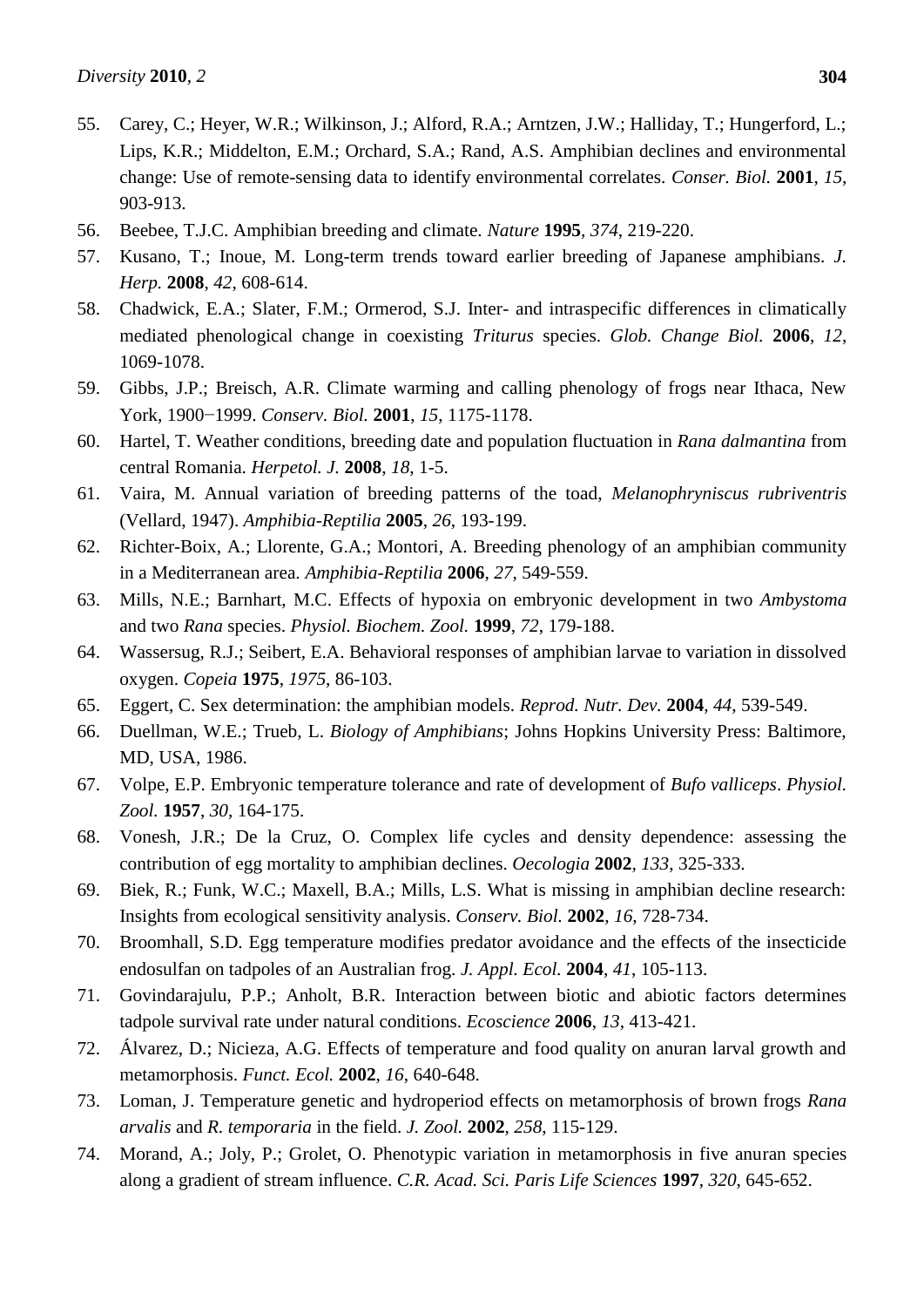- 75. Buchholz, D.R.; Hayes, T.B. Larval period comparison for the spadefoot toads *Scaphiopus couchii* and *Spea multiplicata* (Pelobatidae: Anura). *Herpetologica* **2000**, *56*, 455-468.
- 76. Voss, S.R. Relationship between stream order and length of larval period in the salamander *Eurycea wilderae*. *Copeia* **1993**, *1993*, 736-742.
- 77. Browne, R.K.; Edwards, D.L. The effect of temperature on the growth and development of the endangered green and golden bell frog (*Litoria aurea*). *J. Thermal Biol.* **2003**, *28*, 295-299.
- 78. Berven, K.A.; Gill, D.E.; Smith-Gill, S.J. Countergradient selection in the Green Frog, *Rana clamitans*. *Evolution* **1979**, *33*, 609-623.
- 79. Beachy, C.K. Effects of larval growth history on metamorphosis in a stream-dwelling salamander (*Desmognathus ochrophaeus*). *J. Herpetol.* **1995**, *29*, 375-382.
- 80. Hickerson, C.M.; Barker, E.L.; Beachy, C.K. Determinants of metamorphic timing in the black-bellied salamander, *Desmognathus quadramaculatus*. *Southeast. Nature.* **2005**, *4*, 33-50.
- 81. Wilbur, H.M.; Collins J.P. Ecological aspects of amphibian metamorphosis. *Science* **1973**, *182*, 1305-1314.
- 82. Werner, E.E. Amphibian metamorphosis: growth rate, predation risk, and the optimal size at transformation. *Amer. Nat.* **1986**, *128*, 319-341.
- 83. John-Alder, H.B.; Morin, P.J. Effects of larval density on jumping ability and stamina in newly metamorphosed *Bufo woodhousii fowleri*. *Copeia* **1990**, *1*, 856-860.
- 84. Goater, C.P.; Semlitsch, R.D.; Bernasconi, M.V. Effects of body size and parasite infection on the locomotory performance of juvenile toads. *Bufo bufo*. *Oikos* **1993**, *66*, 129-136.
- 85. Beck, C.W.; Congdon, J.D. Effects of age and size at metamorphosis on performance and metabolic rates of southern toad, *Bufo terrestris*, metamorphs. *Funct. Ecol.* **2000**, *14*, 32-38.
- 86. Gervasi, S.S.; Foufopoulos, J. Costs of plasticity: responses to desiccation decrease postmetamorphic immune function in a pond-breeding amphibian. *Funct. Ecol.* **2008**, *22*, 100-108.
- 87. Downie, J.R.; Bryce, R.; Smith, J. Metamorphic duration: an under-studied variable in frog life histories. *Biol. J. Linn. Soc.* **2004**, *83*, 261-272.
- 88. Pough, F.H.; Taigen, T.L.; Stewart, M.L.; Brussard, P.F. Behavioral modification of evaporative water loss by a Puerto Rican frog. *Ecology* **1983**, *64*, 244-252.
- 89. Chan-McLeod, A.C.A. Factors affecting the permeability of clearcuts to red-legged frogs. *J. Wild. Manag.* **2003**, *67*, 663-671.
- 90. Roe, A.W.; Grayson, K.L. Terrestrial movements and habitat use of juvenile and emigrating adult Eastern red-spotted newts, *Notophthalmus viridescens*. *J. Herpetol.* **2008**, *42*, 22-30.
- 91. Ray, C. Vital limits and rates of desiccation in salamanders. *Ecology* **1958**, *39*, 75-83.
- 92. Wells, K.D. *The Ecology and Behavior of Amphibians*; The University of Chicago Press: Chicago, IL, USA, 2007.
- 93. Karl, T.R.; Knight, R.W. Secular trends of precipitation amount, frequency, and intensity in the United States. *Bull. Am. Meteorol. Soc.* **1998**, *79*, 231-241.
- 94. National Assessment Synthesis Team. *Climate Change Impacts on the United States: The Potential Consequences of Climate Variability and Change*; U.S. Global Change Research Program: Washington, DC, USA, 2000.
- 95. Brooks, R.T. Weather-related effects on woodland vernal pool hydrology and hydroperiod. *Wetlands* **2004**, *24*, 104-114.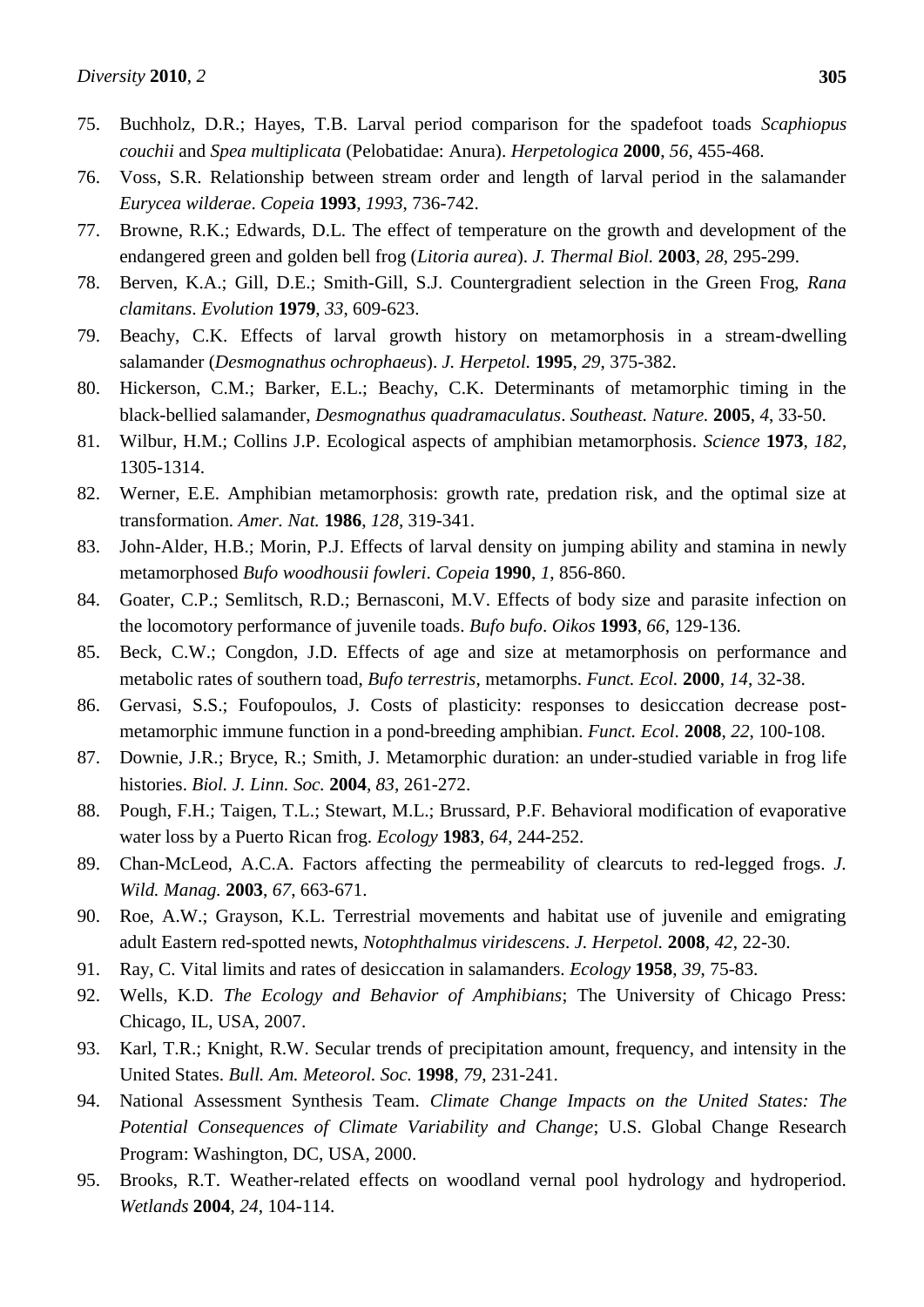- 96. Lake, P.S. Ecological effects of perturbation by drought in flowing waters. *Freshwater Biol.* **2003**, *48*, 1161-1172.
- 97. Semlitsch, R.D. Relationship of pond drying to the reproductive success of the salamander *Ambystoma talpoideum*. *Copeia* **1987**, *1*, 61-69.
- 98. Dodd, C.K., Jr. Cost of living in an unpredictable environment: the ecology of striped newts *Notophthalmus perstriatus* during a prolonged drought. *Copeia* **1993**, *1*, 605-614.
- 99. Dodd C.K., Jr. The effects of drought on population structure, activity, and orientation of toads (*Bufo quercicus* and *B. terrestris*) at a temporary pond. *Ethol. Ecol. Evol.* **1994**, *6*, 331-349.
- 100. Richter, S.C.; Young, J.E.; Johnson, G.N.; Seigel, R.A. Stochastic variation in reproductive success of a rare frog, *Rana sevosa*: implications for conservation and for monitoring amphibian populations. *Biol. Conserv.* **2003**, *111*[, 171-177.](http://people.eku.edu/richters/pdfs/richter.etal03.pdf)
- 101. Palis, J.G.; Aresco,M.J.; Kilpatrick, S. Breeding biology of a Florida population of *Ambystoma cingulatum* (Flatwoods salamander) during a drought. *Southeast. Nat.* **2006**, *5*, 1-8.
- 102. Taylor, B.E.; Scott, D.E.; Gibbons, J.W. Catastrophic reproductive failure, terrestrial survival, and persistence of the marbled salamander. *Conserv. Biol.* **2006**, *20*, 792-801.
- 103. Patla, D.A.; Peterson, C.R.; Corn, P.S. Amphibian decline in Yellowstone National Park. *Proc. Natl. Acad. Sci. USA* **2009**, *106*, 22.
- 104. Michener, W.K.; Blood, E.R.; Bildstein, K.L.; Brinson, M.M.; Gardner, L.R. Climate change, hurricanes and tropical storms, and rising sea level in coastal wetlands. *Ecol. Apps* **1997**, *7*, 770-801.
- 105. Schriever, T.A.; Ramspott, J.; Crother, B.I.; Fontenot, C.L., Jr. Effects of hurricanes Ivan, Katrina, and Rita on a southeastern Louisiana herpetofauna. *Wetlands* **2009**, *29*, 112-122.
- 106. Palis, J.G. Element stewardship abstract: flatwoods salamander (*Ambystoma cingulatum* Cope). *Nat. Areas J.* **1996**, *16*, 49-54.
- 107. Dodd, C.K.; Barichivich, W.J.; Johnson, S.A.; Staiger, J.S. Changes in a northwestern Florida gulf coast herpetofaunal community over a 28-y period. *Am. Midl. Nat.* **2007**, *158*, 29-48.
- 108. Spotila, J.R. Role of temperature and water in the ecology of lungless salamanders. *Ecol. Monogr.* **1972**, *42*, 95-124.
- 109. Bernardo, J.; Spotila, J.R. Physiological constraints on organismal response to global warming: mechanistic insights from clinally varying populations and implications for assessing endangerment. *Biol. Lett.* **2006**, *2*,135-139.
- 110. Stroh, C.L.; DeSteven, D.; Guntenspergen, G.R. Effect of climate fluctuations on long-terms vegetation dynamics in Carolina Bay wetlands. *Wetlands* **2008**, *28*, 17-27.
- 111. Kloeppel, B.D.; Clinton, B.D.; Vose, J.M.; Cooper, A.R. Drought impacts on tree growth and mortality of southern Appalachian forests*.* In *Climate Variability and Ecosystem Response at Long-Term Ecological Research Sites*; Greenland, D., Goodin, D.G., Smith, R.C., Eds.; Oxford University Press: New York, NY, USA, 2003.
- 112. Halverson, M.A.; Skelly, D.K.; Kiesecker, J.M.; Freidenburg, L.K. Forest mediated light regime linked to amphibian distribution and performance. *Oecologia* **2003**, *134*, 360-364.
- 113. Binckley, C.A.; Resetarits,W.J., Jr. Effects of forest canopy on habitat selection in treefrogs and aquatic insects: implications for communities and metacommunities. *Oecologia* **2007**, *153*, 951-958.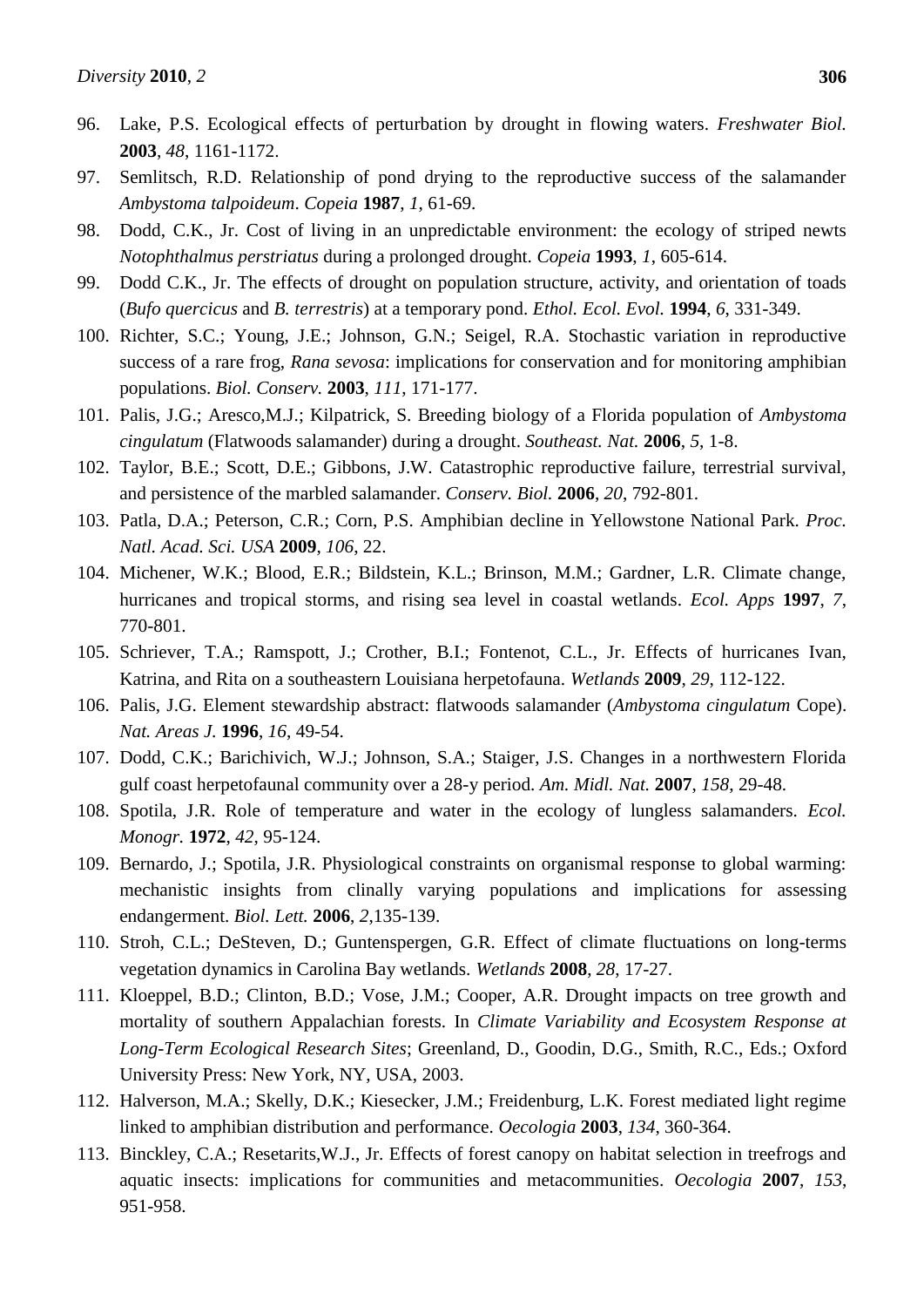- 114. Roznik, E.A.; Johnson, S.A. Canopy closure and emigration by juvenile gopher frogs. *J. Wildlife Manag.* **2009**, *73*, 260-268.
- 115. Rubbo, M.J.; Kiesecker, J.M. Leaf litter composition and community structure: translating regional species changes into local dynamics. *Ecology* **2004**, *85*, 2519-2525.
- 116. Williams, B.K.; Rittenhouse, T.A.G.; Semlitsch, R.D. Leaf litter input mediates tadpole performance across forest canopy treatments. *Oecologia* **2008**, *155*, 377-384.
- 117. Kirkman, L.K. Impacts of fire and hydrological regimes on vegetation in depressional wetlands of southeastern USA. In *Fire in Wetlands: A Management Perspective. Proceedings of the Tall Timbers Fire Ecology Conference, No. 19*; Cerulean, S.I., Engstrom, R.T., Eds.; Tall Timbers Research Station: Tallahassee, FL, USA, 1995.
- 118. Huxman, T.E.; Wilcox, B.P.; Breshears, D.D.; Scott, R.L.; Snyder, K.A.; Small, E.E.; Hultine, K.; Pockman, W.T.; Jackson, R.B. Ecohydrological implications of woody plant encroachment. *Ecology* **2005**, *86*, 308-319.
- 119. Altig, R.; Whiles, M.R.; Taylor, C.L. What do tadpoles really eat? Assessing the trophic status of an understudied and imperiled group of consumers in freshwater habitats. *Freshwater Biol.* **2007**, *52*, 386-39*5*.
- 120. Meyer, J.L.; Sale, M.J.; Mulholland, P.K.; Hoff, N.L. Impacts of climate change on aquatic ecosystem functioning and health. *J. Am. Water Res. Assoc.* **1999**, *35*, 1373-1386.
- 121. Schindler, D.W. Widespread effects of climatic warming on freshwater ecosystems in North America. *Hydrol. Process.* **1997**, *11*, 1043-1067.
- 122. IPCC. Climate change and water. In *Technical Paper of the Intergovernmental Panel on Climate Change*; Bates, B.C., Kundzewicz, Z.W., Wu, S., Palutikof, J.P., Eds.; Secretariat: Geneva, Switzerland, 2008.
- 123. Taylor, B.E.; Estes, R.A.; Pechmann, J.H.K.; Semlitsch, R.D. Trophic relations in a temporary pond: larval salamanders and their microinvertebrate prey. *Can. J. Zool.* **1988**, *66*, 2191-2198.
- 124. Leeper, D.A.; Taylor, B.E. Abundance, biomass and production of aquatic invertebrates in Rainbow Bay, a temporary wetland in South Carolina, USA. *Arch. Hydrobiol*. **1998**, *143*, 335-362.
- 125. Durance, I.; Ormerod, S.J. Climate change effects on upland stream macroinvertebrates over a 25-year period. *Glob. Change Biol.* **2007**, *13*, 942-957.
- 126. Batzer, D.P.; Wissinger, S.A. Ecology of insect communities in nontidal wetlands. *Ann. Rev. Entomol.* **1996**, *41*, 75-100.
- 127. Brooks, R.T. Annual and seasonal variation and the effects of hydroperiod on benthic macroinvertebrates of seasonal forest ("vernal") ponds in Central Massachusetts, USA. *Wetlands* **2000**, *20*, 707-715.
- 128. Taylor, B.E.; Leeper, D.A.; McClure, M.A.; DeBiase A.E. Carolina Bays: Ecology of aquatic invertebrates and perspectives on conservation. In *Invertebrates in Freshwater Wetlands of North America: Ecology and Management*; Batzer, D.P., Rader, R.B., Wissinger, S.A., Eds.; John Wiley & Sons: New York, NY, USA, 1999; pp. 167-197.
- 129. Jaeger, R.G. Fluctuations in prey availability and food limitation for a terrestrial salamander. *Oecologia* **1980**, *44*, 335-341.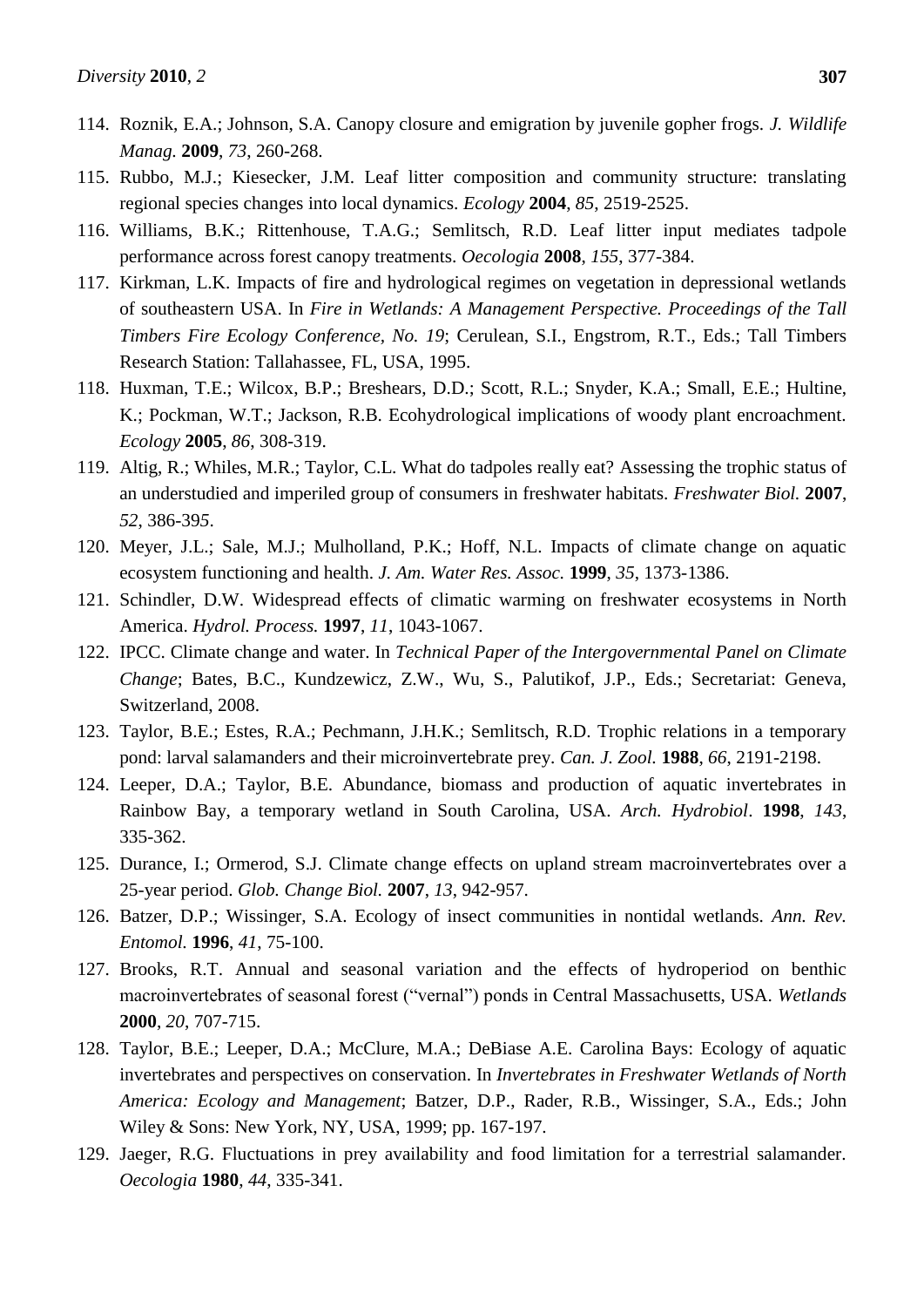- 130. Jaeger, R.G.; Wicknick, J.A.; Griffis, M.R.; Anthony, C.D. Socioecology of a terrestrial salamander: juveniles enter adult territories during stressful foraging periods. *Ecology* **1995**, *76*, 533-543.
- 131. Walton, B.M. Salamanders in forest-floor food webs: environmental heterogeneity affects the strength of top-down effects. *Pedobiologia* **2005**, *49*, 381-393.
- 132. Milanovich, J.R.; Trauth, S.E.; Saugey, D.A.; Jordan, R.R. Fecundity, reproductive ecology, and influence of precipitation on clutch size in the Western Slimy Salamander (*Plethodon albagula*). *Herpetologica* **2006**, *62*, 292-301.
- 133. Scott, D.E.; Fore, M.R. The effect of food limitation on lipid levels, growth, and reproduction in the marbled salamander, *Ambystoma opacum*. *Herpetologica* **1995**, *51*, 462-471.
- 134. Harris, R.N.; Ludwig, P.M. Resource level and reproductive frequency in female four-toed salamanders, *Hemidactylium scutatum*. *Ecology* **2004**, *85*, 1585-1590.
- 135. Cunningham, H.R.; Rissler, L.J.; Apodaca, J.J. Competition at the range boundary in the slimy salamander: using reciprocal transplants for studies on the role of biotic interactions in spatical distributions. *J. Anim. Ecol.* **2009**, *78*, 52-62.
- 136. Alford, R.A.; Wilbur, H.M. Priority effects in experimental pond communities: competition between *Bufo* and *Rana*. *Ecology* **1985**, *66*, 1097-1105.
- 137. Wilbur, H.M.; Alford, R.A. Priority effects in experimental pond communities: responses of *Hyla* to *Bufo* and *Rana*. *Ecology* **1985**, *66*, 1106-1114.
- 138. Alford, R.A. Variation in predator phenology affects predator performance and prey community composition. *Ecology* **1989**, *70*, 206-219.
- 139. Morin, P.J.; Lawler, S.P.; Johnson, E.A. Ecology and breeding phenology of larval *Hyla andersonii*: the disadvantages of breeding late. *Ecology* **1990**, *71*, 1590-1598.
- 140. Lawler, S.P.; Morin, P.J. Temporal overlap, competition, and priority effects in larval anurans. *Ecology* **1993**, *74*, 174-182.
- 141. Simberloff, D. Global climate change and introduced species in United States forests. *Sci. Total Environ.* **2000**, *262*, 253-261.
- 142. Kats, L.B.; Ferrer, R.P. Alien predators and amphibian declines: review of two decades of science and the transition to conservation. *Divers. Distrib.* **2003**, *9*, 99-110.
- 143. Rödder, D.; Weinsheimer, F. Will future anthropogenic climate change increase the potential distribution of the alien invasive Cuban treefrog (Anura: Hylidae)? *J. Nat. Hist.* **2009**, *43*, 1207-1217.
- 144. Kearney, M.; Phillips, B.L.; Tracy, C.R.; Christian, K.R.; Betts, G.; Porter, W.P. Modeling species distributions without using species distributions: the cane toad in Australia under current and future climates. *Ecography* **2008**, *31*, 423-434.
- 145. Ficetola, G.F.; Thuiller, W.; Miaud, C. Prediction and validation of the potential global distribution of a problematic alien invasive species—the American bullfrog. *Divers. Distrib.*  **2007**, *13*, 476-485.
- 146. Morin, P.J. Predatory salamanders reverse the outcome of competition among three species of anuran tadpoles. *Science* **1981**, *212*, 1284-1286.
- 147. Fauth, J.E. Identifying potential keystone species from field data—an example from temporary ponds. *Ecol. Lett.* **1999**, *2*, 36-43.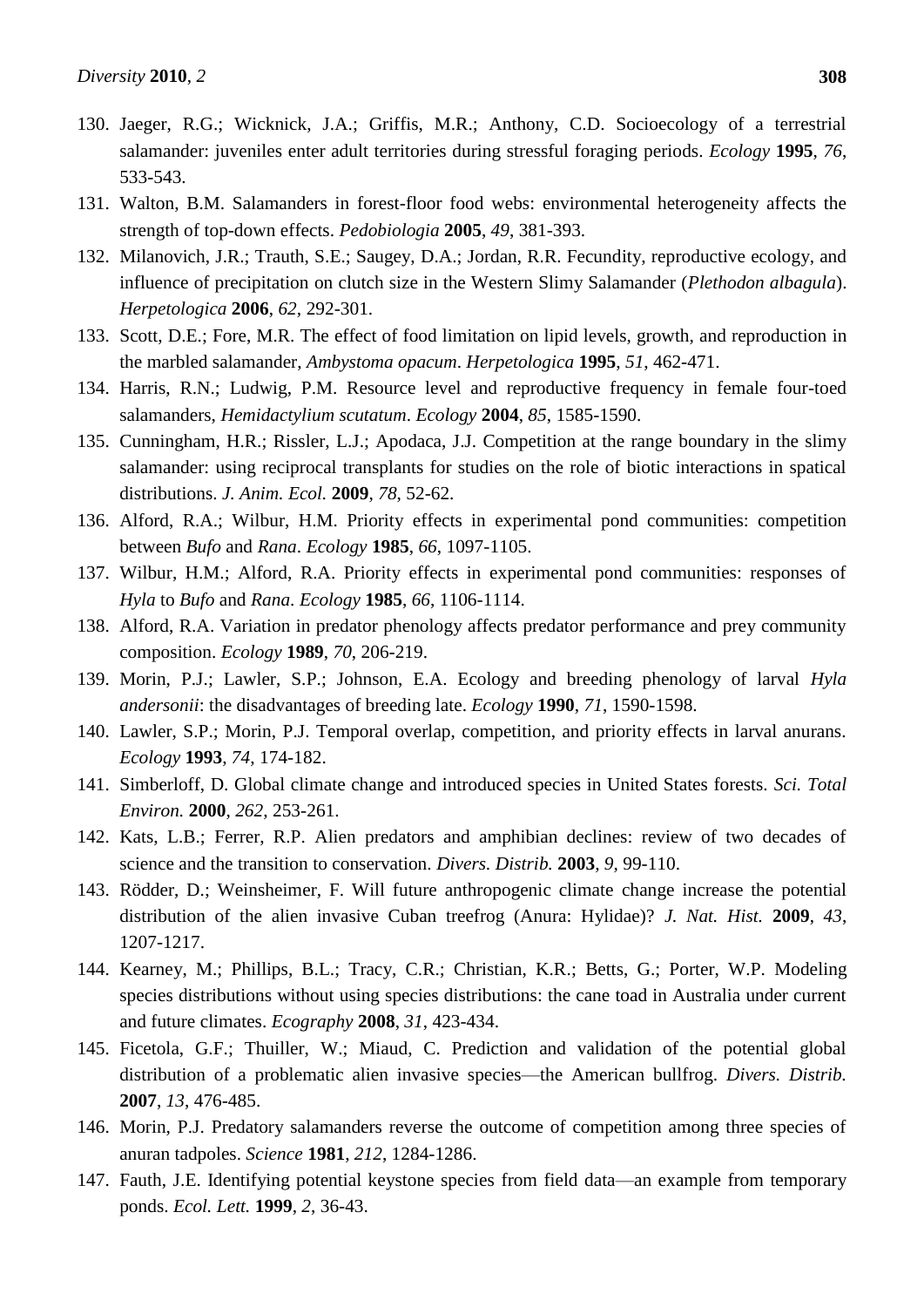- 148. Fauth, J.E.; Resetarits, W.J., Jr. Interactions between the salamander *Siren intermedia* and the keystone predator *Notophthalmus viridescens*. *Ecology* **1991**, *72*, 827-838.
- 149. Smith, K.G.; Keystone predators (eastern newts, *Notophthalmus viridescens*) reduce the impacts of an aquatic invasive species. *Oecologia* **2006**, *148*, 342-349.
- 150. Harvell, C.D.; Mitchell, C.; Ward, J.; Altizer, S.; Dobson, A.; Ostfeld, R.; Samuel, M. Climate warming and disease risks for terrestrial and marine biota. *Science* **2002**, *296*, 2158-2162.
- 151. Kilpatric, A.M.; Briggs, C.J.; Daszak, P. The ecology and impact of chytridiomycosis: an emerging disease of amphibians. *Trends in Ecol. Evol.* **2010**, *25*, 109-118.
- 152. Richards-Zawacki, C.L. Thermoregulatory behavior affects prevalence of chytrid fungal infection in a wild population of Panamanian golden frogs. *Proc. Roy. Soc. B.***2010**, *277*, 519-528.
- 153. Green, G.; Cohen, N. Effect of temperature on serum complement levels in the leopard frog, *Rana pipiens*. *Develop. Comp. Immunol.* **1977**, *1*, 59-64.
- 154. Maniero, G.D.; Carey, C. Changes in selected aspects of immune function in the leopard frog, *Rana pipiens*, associated with exposure to cold. *J. Comp. Physiol. B* **1997**, *167*, 256-263.
- 155. Matutte, B.; Storey, K.B.; Knoop, F.C.; Conlon, J.M. Induction of synthesis of an antimicrobial peptide in the skin of the freeze-tolerant frog, *Rana sylvatica*, in response to environmental stimuli. *FEBS Lett.* **2000**, *483*, 135-138.
- 156. Wright, R.K.; Cooper, E.L. Temperature effects of ectotherm immune response. *Develop. Comp. Immunol.* **1991**, *5*, 117-122.
- 157. Cooper, E.L.; Wright, R.K.; Klembau, A.E.; Smith, C.T. Hibernation alters the frog's immune system. *Cryobiology* **1992**, *29*, 616-631.
- 158. Bly, J.E.; Clem, L.W. Temperature-mediated processes in teleost immunity: *in vitro* immunosuppression induced by *in vivo* low temperature in channel catfish. *Vet. Immunol. Immunopathol.* **1991**, *28*, 365-377.
- 159. Cone, R.E.; Marchalonis, J.J. Cellular and humoral aspects of the influence of environmental temperature on the immune response of poikilothermic vertebrates. *J. Immunol.* **1972**, *108*, 952-957.
- 160. Le Morvan, C.; Deschaux, P.; Troutaud, D. Effects and mechanisms of environmental temperature on carp (*cyprinus carpio*) anti-DNP antibody response and non-specific cytotoxic cell activity: A kinetic study. *Develop. Comp. Immunol.* **1996**, *20*, 331-340.
- 161. Hardie, L.J.; Fletcher, T.C.; Secombes, C.J. Effect of temperature on macrophage activation and the production of macrophage activating factor by rainbow trout (*Oncorhynchus mykiss*) leucocytes. *Develop. Comp. Immunol.* **1994**, *18*, 57-66.
- 162. Le Morvan, C.; Clerton, P.; Deschaux, P.; Troutaud, D. Effects of environmental temperature on macrophage activities in carp. *Fish Shellfish Immunol.* **1997**, *7*, 209-212.
- 163. Raffel, T.R.; Rohr, J.R.; Kiesecker, J.M.; Hudson, P.J. Negative effects of changing temperature on amphibian immunity under field conditions. *Funct. Ecol.* **2006**, *20*, 819-828.
- 164. Collazos, M.E.; Barriga,C.; Ortega, E. Effect of high summer temperatures upon granulocyte phagocytic function of the tench (*Tinca Tinca, L*.). *Comp. Immunol. Microbiol. Infect. Dis.* **1995**, *18*, 115-121.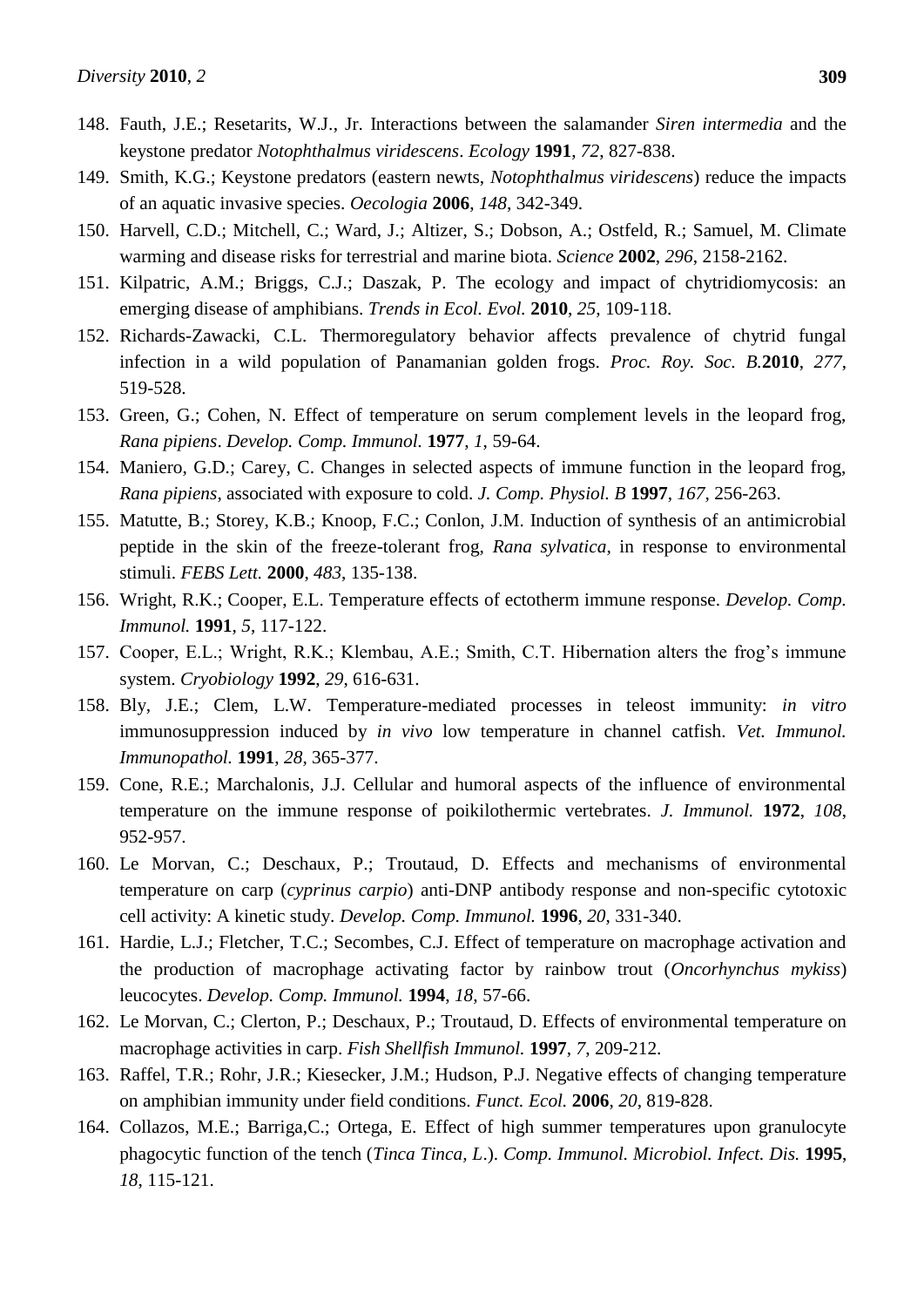- 165. Daszak, P.A.; Cunningham, A.; Hyatt, A.D. Infectious disease and amphibian population declines. *Divers. Distrib.* **2003**, *9*, 141-150.
- 166. Skerratt, L.F.; Berger, L.; Speare, R.; Cashins, S.; McDonald, K.R.; Phillott, A.D.; Hines, H.B.; Kenyon, N. Spread of chytridiomycosis has caused the rapid global decline and extinction of frogs. *EcoHealth* **2007**, *4*, 125-134.
- 167. Rödder, D.; Kielgast, J.; Bielby, J.; Schmidtlein, S.; Bosch, J.; Garner, T.W.K.; Veith, M.; Walker, S.; Fisher, M.C.; Lötters, S. Global amphibian extinction risk assessment for the panzootic chytrid fungus. *Diversity* **2009**, *1*, 52-66.
- 168. Burdon, J.; Elmqvist, T. Selective sieves in the epidemiology of *Melampsora lini*. *Plant Pathol.*  **1996**, *45*, 933-943.
- 169. Dwyer, G.; Elkinton, J.S. Using simple models to predict virus epizootics in gypsy moth populations. *J. Anim. Ecol.* **1993**, *62*, 1-11.
- 170. Blaustein, A.R.; Johnson, P.T.J. Prevalence, causes, and implications of amphibian deformities. *Front. Ecol. Environ.* **2003**, *1*, 87-94.
- 171. Johnson, P.T.J.; Chase, J.M.; Dosch, K.L.; Hartson, R.B.; Gross,J.A.; Larson,D.J.; Sutherland, D.R.; Carpenter, S.R. Aquatic eutrophication promotes pathogenic infection in amphibians. *Proc. Natl. Acad. Sci.* **2007**, *104*, 15781-15786.
- 172. Johnson, M.L.; Berger, L.; Philips, L.; Speare, R. Fungicidal effects of chemical disinfectants, UV light, desiccation and heat on the amphibian chytrid *Batrachochytrium dendrobatidis*. *Dis. Aquat. Organ.* **2003**, *57*, 255-260.
- 173. Kriger, K.M. Lack of evidence for the drought-linked chytridiomycosis hypothesis. *J. Wild. Dis.* **2009**, *45*, 537-541.
- 174. Lampo, M.; Rodríguez-contreras, A.; La Marca, E.; Daszak, P. A chytridiomycosis epidemic and a severe dry season precede the disappearance of *Atelopus* species from the Venezuelan Andes. *Herpetol. J.* **2006**, *16*, 395-402.
- 175. Longcore, J.E.; Pessier, A.P.; Nichols, D.K. *Batrachochytrium dendrobatidis* gen. et sp. nov., a chytrid pathogenic to amphibians. *Mycologia* **1999**, *91*, 219-227.
- 176. Piotrowski, J.S.; Annis, S.L.; Longcore, J.E. Physiology of *Batrachochytrium dendrobatidis*, a chytrid pathogen of amphibians. *Mycologia* **2004**, *96*, 9-15*.*
- 177. Seimon, T.A.; Seimon A.; Daszak, P.; Halloys, S.R.P.; Schloegel, L.M.; Aguilar, C.A.; Sowell, P.; Hyatt, A.D.; Konecky, B.; Simmons, J.E. Upward range extension of Andean anurans and chytridiomycosis to extreme elevations in response to tropical deglaciation. *Glob. Change Biol.*  **2007**, *13*, 288-299.
- 178. Pounds, A.; Bustamante, M.R.; Coloma, L.A.; Consuegra, J.A.; Fogden, M.P.L.; Foster, P.M.; La Marca, E.; Masters, K.L.; Merino-Viteri, A.; Puschendorf, R.; Ron, S.R.; Sánchez-Azofeifa, G.A.; Still, C.J.; Young, B.E. Widespread amphibian extinctions from epidemic disease driven by global warming. *Nature* **2006**, *439*,161-167.
- 179. Kupferberg, S.J.; Catenazzi, A.; Lunde, K.; Lind, A.J.; Palen, W.J. Parasitic Copepod (*Lernaea cyprinacea*) Outbreaks in Foothill Yellow-legged Frogs (*Rana boylii*) Linked to Unusually Warm Summers and Amphibian Malformations in Northern California. *Copeia* **2009**, *1*, 529-537.
- 180. Blaustein, A.R.; Dobson, A. Extinction: A message from the frogs. *Nature* **2006**, *439*, 143-144.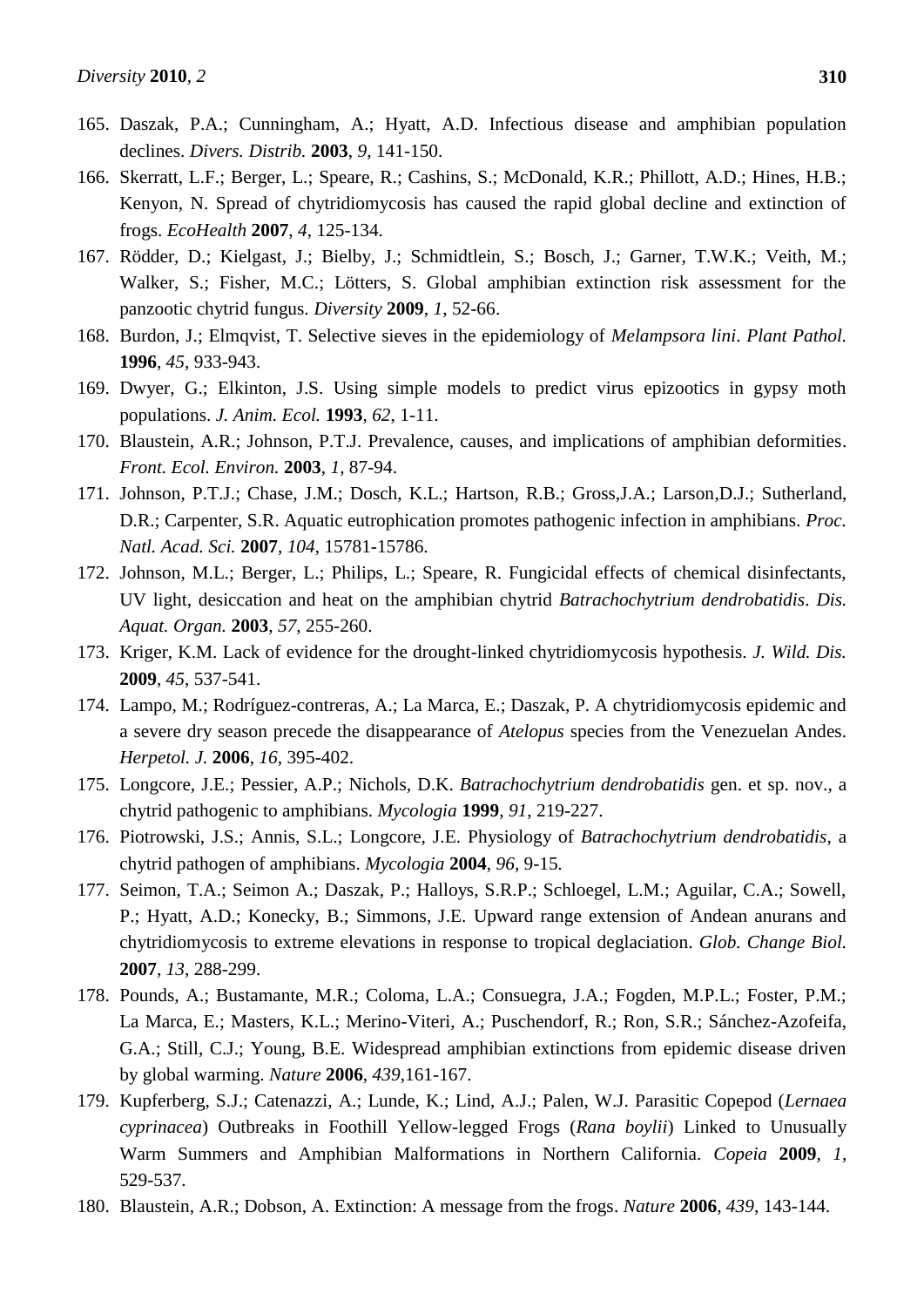- 181. Bosch, J.; Carrascal, L.M.; Duran, L.; Walker, S.; Fisher, M.C. Climate change and outbreaks of amphibian chytridiomycosis in a montane area of Central Spain; is there a link? *Proc. Roy. Soc. (B)* **2006**, *274*, 253-260.
- 182. D'Amen, M.; Bombi, P. Global warming and biodiversity: evidence of climate-linked amphibian declines in Italy. *Biol. Conserv.* **2009**, *142*, 3060-3067.
- 183. Drew, A.; Allen, E.J.; Allen, L.J.S. Analysis of climatic and geographic factors affecting the presence of chytridiomycosis in Australia. *Dis. Aquat. Organ.* **2006**, *68*, 245-250.
- 184. Lips, K.R.; Diffendorfer, J.; Mendelson, J.R., III; Sears, M.W. Riding the wave: Reconciling the roles of disease and climate change in amphibian declines. *Plos Biol.* **2008**, *6*, 441-454.
- 185. Lampo, M.; Sánchez, D.; Nava-González, F.; García, C.Z.; Acevedo, A. Wavelike epidemics in Venezuela? *Plos Bio.* 1 December 2008.
- 186. Parmesan, C.; Singer, M.C. Amphibian extinctions: Disease not the whole story. *Plos Biol.* 28 March 2008.
- 187. Rohr, J.R.; Raffel, T.R.; Romansic, J.M.; McCallum, H.; Hudson, P.J. Evaluating the links between climate, disease spread, and amphibian declines. *Proc. Natl. Acad. Sci. USA* **2008**, *105*, 17436-17441.
- 188. Alford, R.A.; Bradfield, K.S.; Richards, S.J. Global warming and amphibian losses. *Nature* **2007**, *447*, E3-E4.
- 189. Di Rosa, I.; Simoncelli, F.; Fagotti, A.; Pascolini, R. The proximate cause of frog declines? *Nature* **2007**, *447*, E4-E5.
- 190. Pounds, J.A.; Bustamante, M.R.; Coloma, L.A. Pounds *et al*. reply. *Nature* **2007**, *447*, E5-E6.
- 191. Bancroft, B.A.; Baker, N.J.; Blaustein A.R. A meta-analysis of the effects of ultraviolet B radiation and other stressors on survival in amphibians. *Conser Biol.* **2008**, *22*, 987-996.
- 192. Blaustein, A.R.; Kiesecker, J.M.; Chivers, D.P.; Hokit, D.G.; Marco, A.; Belden, L.K.; Hatch, A. Effects of ultraviolet radiation on amphibians: Field experiments. *Am. Zool.* **1998**, *38*, 799-812.
- 193. Nagl, A.M.; Hofer, R. Effects of ultraviolet radiation on early larval stages of the Alpine newt, *Triturus alpestris*, under natural and laboratory conditions. *Oecologia* **1997**, *110*, 514-519.
- 194. Blaustein, A.R.; Chivers, D.P.; Kats, L.B.; Kiesecker, J.M. Effects of ultraviolet radiation on locomotion and orientation in roughskin newts (*Taricha granulosa*). *Ethology* **2000**, *108*, 227-234.
- 195. Kats, L.B.; Kiesecker, J.M.; Chivers,D.P.; Blaustein, A.R. Effects of UV-B on antipredator behavior in three species of amphibians. *Ethology* **2000***, 106*, 921-932.
- 196. Belden, L.K.; Wildy, E.L.; Blaustein, A.R. Growth, survival, and behaviour of larval long-toed salamanders (*Ambystoma macrodactylum*) exposed to ambient levels of UV-B radiation. *J. Zool. (London)* **2000**, *251*, 473-479.
- 197. Pahkala, M.; Laurila,A.; Merilä, J. Ambient ultraviolet-B radiation reduces hatchling size in the common frog *Rana temporaria*. *Ecography* **2000**, *23*, 531-538.
- 198. Pahkala, M.; Laurila, A.; Merilä, J. Carry-over effects of ultraviolet-B radiation on larval fitness in *Rana temporaria*. *Proc. Roy. Soc. London B* **2001**, *268*, 1699-1706.
- 199. Smith, G.R.; Waters, M.A.; Rettig, J.E. Consequences of embryonic UV-B exposure for embryos and tadpoles of the plains leopard frog. *Conserv. Biol.* **2000**, *14*, 1903-1907.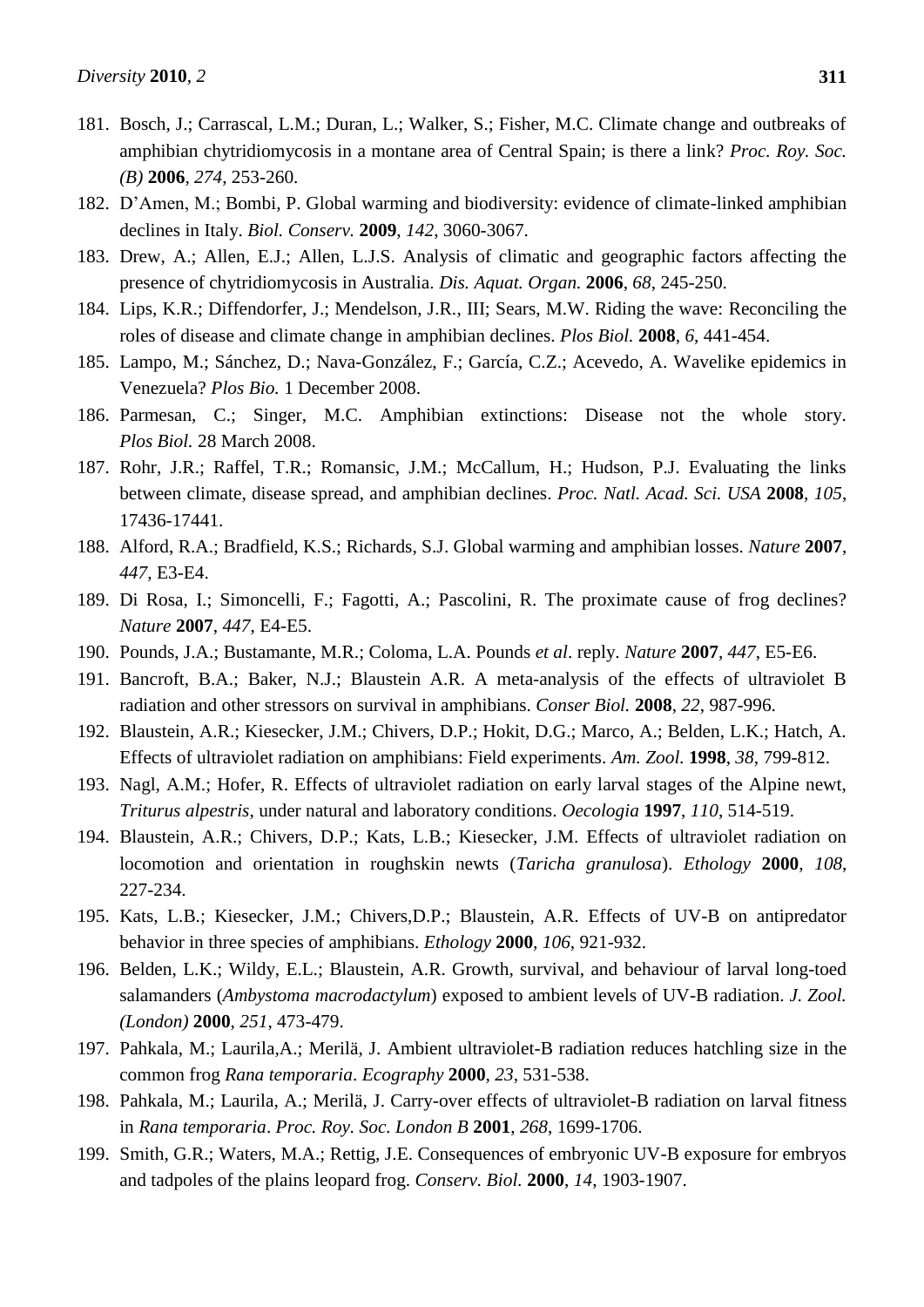- 200. Worrest, R.D.; Kimeldorf, D.J. Distortions in amphibian development induced by ultraviolet-B enhancement (290−310 nm) of a simulated solar spectrum. *Photochem. Photobiol.* **1976**, *24*, 377-382.
- 201. Hays, J.B.; Blaustein, A.R.; Kiesecker, J.M.; Hoffman, P.D.; Pandelova, I. Coyle, I.C.; Richardson, T. Developmental responses of amphibians to solar and artificial UV-B sources: A comparative study. *Photochem. Photobiol.* **1996**, *64*, 449-456.
- 202. Blaustein, A.R.; Kiesecker, J.M.; Chivers, D.P.; Anthony, R.G. Ambient UV-B radiation causes deformities in amphibian embryos. *Proc. Natl. Acad. Sci. USA* **1997**, *94*, 13735-13737.
- 203. Bruggeman, D.J.; Bantle, J.A.; Goad, C. Linking teratogenesis, growth,and DNA photodamage to artificial ultraviolet-B radiation in *Xenopus laevis* larvae. *Environ. Toxicol. Chem.* **1998**, *17*, 2114-2121.
- 204. Fite, K.V.; Blaustein, A.R.; Bengston, L.; Hewitt, H.E. Evidence of retinal light damage in *Rana cascadae*: a declining amphibian species. *Copeia* **1998**, *1*, 906-914.
- 205. Croteau, M.C.; Davidson, M.A.; Lean, D.R.S.; Trudeau, V.L. Global increases in ultraviolet B radiation: Potential impacts on amphibian development and metamorphosis. *Physiol. Biochem. Zool.* **2008**, *81*, 743-761.
- 206. Kiesecker, J.M.; Blaustein, A.R. Synergism between UV-B radiation and a pathogen magnifies amphibian embryo mortality in nature. *Proc. Natl. Acad. Sci. USA* **1995**, *92*, 11049-11052.
- 207. Long, L.E.; Saylor, L.S.; Soule, M.E. A pH/UV-B synergism in amphibians. *Conserv. Biol.* **1995**, *9*, 1301-1303.
- 208. Merilä, J.; Pahkala, M.; Johanson, U. Increased ultraviolet-B radiation, climate change and latitudinal adaptation-a frog perspective. *Annales Zool. Fenn.* **2000**, *37*, 129-134.
- 209. Van Uitregt, V.O.; Wilson, R.S.; Franklin, C.E. Cooler temperatures increase sensitivity to ultraviolet B radiation in embryos and larvae of the frog *Limnodynastes peronii. Glob. Change Biol.* **2007**, *13*, 1114-1121.
- 210. Searle, C.L.; Belden, L.K.; Bancroft, B. A.; Han, B.A.; Biga, L.M.; Blaustein, A.R. Experimental examination of the effects of ultraviolet-B radiation in combination with other stressors on frog larvae. *Oecologia* **2009**, *162*, 237-245.
- 211. Tilman, D.; Fargione, J.; Wolff, B. Forecasting agriculturally driven global environmental change. *Science* **2001**, *292*, 281-284.
- 212. Davidson, C.; Shaffer, H.B.; Jennings, M.R. Declines of the California red-legged frog: Climate, UV-B, habitat, and pesticides hypotheses. *Ecol. App.* **2001**, *11*, 464-479.
- 213. Davidson, C.; Knapp, R. Multiple stressors and amphibian declines: dual impacts of pesticides and fish on yellow-legged frogs. *Ecol. App.* **2007**, *17*, 587-597.
- 214. Wright, R.F.; Schindler, D.W. Interaction of acid rain and global changes: effects on terrestrial and aquatic ecosystems. *Water Air Soil Poll.* **1995**, *85*, 89-99.
- 215. Zabik, J.M.; Seiber, J.N. Atmospheric transport of organophosphate pesticides from California's Central Valley to the Sierra Nevada mountains. *J. Environ. Qual.* **1993**, *22*, 80-90.
- 216. Aston, L.S.; Seiber, J.N. Fate of summertime airborne organophosphate pesticide residues in the Sierra Nevada Mountains. *J. Environ. Qual.* **1997**, *26*, 1483-1492.
- 217. Davidson, C. Declining downwind: Amphibian population declines in California and historical pesticide use. *Ecological Applications* **2004**, *14*, 1892-1902.